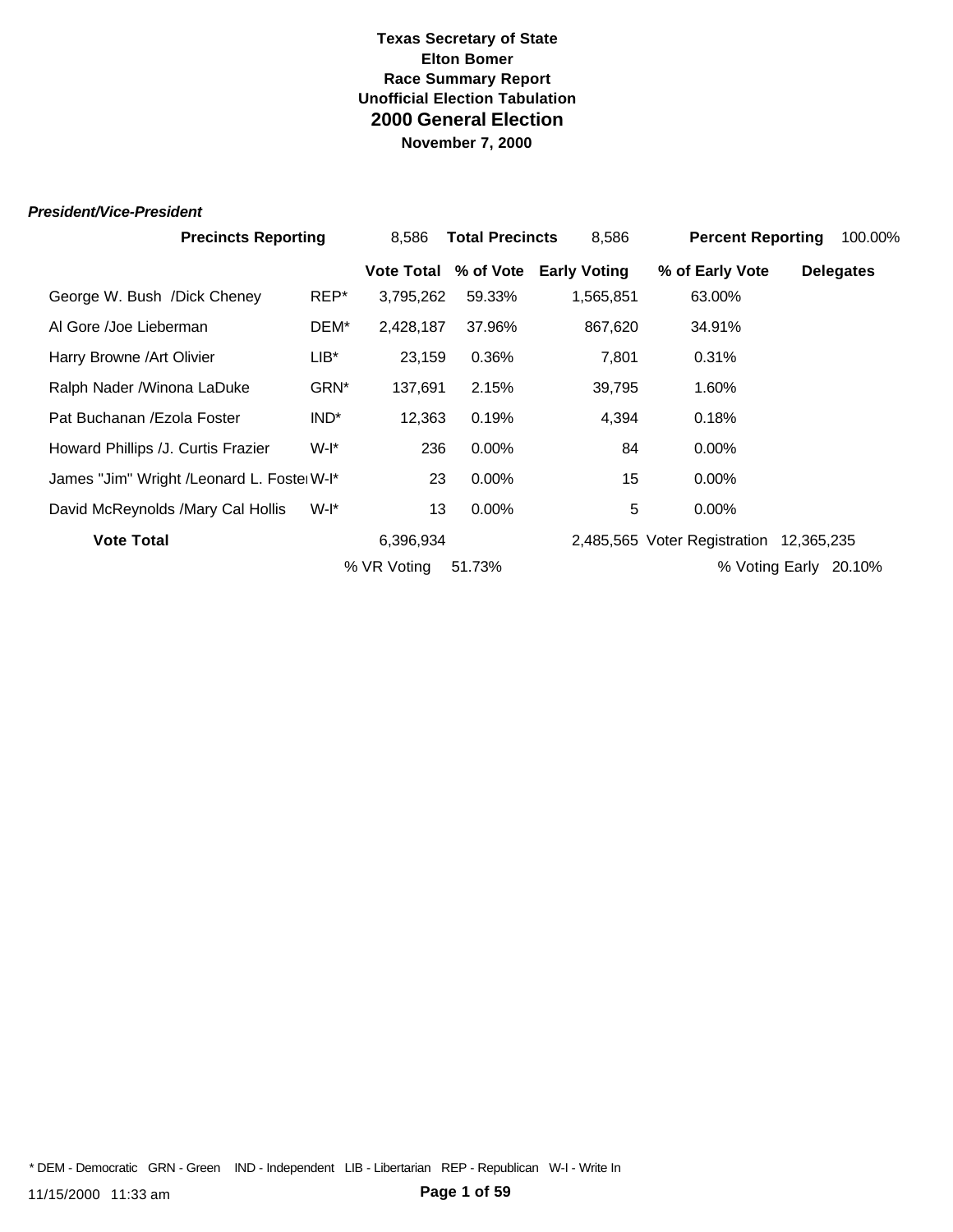#### *U. S. Senator*

|                                  | <b>Precincts Reporting</b> |             | <b>Total Precincts</b><br>8.586 |                                   | <b>Percent Reporting</b>                | 100.00% |
|----------------------------------|----------------------------|-------------|---------------------------------|-----------------------------------|-----------------------------------------|---------|
|                                  |                            |             |                                 | Vote Total % of Vote Early Voting | % of Early Vote                         |         |
| Kay Bailey Hutchison - Incumbent | REP*                       | 4,078,954   | 65.08%                          | 1,652,399                         | 67.44%                                  |         |
| Gene Kelly                       | DEM*                       | 2.025.024   | 32.31%                          | 744.723                           | 30.39%                                  |         |
| Mary J. Ruwart                   | $LIB*$                     | 72.657      | 1.16%                           | 23,396                            | 0.95%                                   |         |
| Douglas S. Sandage               | GRN <sup>*</sup>           | 91.329      | 1.46%                           | 29.740                            | 1.21%                                   |         |
| <b>Vote Total</b>                |                            | 6,267,964   |                                 |                                   | 2,450,258 Voter Registration 12,365,235 |         |
|                                  |                            | % VR Voting | 50.69%                          |                                   | % Voting Early                          | 19.82%  |

| <b>U. S. Representative District 1</b> |                            |         |                        |                                   |                          | Multi County |
|----------------------------------------|----------------------------|---------|------------------------|-----------------------------------|--------------------------|--------------|
|                                        | <b>Precincts Reporting</b> | 396     | <b>Total Precincts</b> |                                   | <b>Percent Reporting</b> | 100.00%      |
|                                        |                            |         |                        | Vote Total % of Vote Early Voting | % of Early Vote          |              |
| Noble Willingham                       | REP*                       | 91.886  | 43.36%                 | 33.187                            | 44.50%                   |              |
| Max Sandlin - Incumbent                | DEM*                       | 118,007 | 55.69%                 | 40.817                            | 54.73%                   |              |
| Ray Carr                               | LIB*                       | 2.016   | 0.95%                  | 572                               | $0.77\%$                 |              |
| <b>Vote Total</b>                      |                            | 211,909 |                        | 74,576                            |                          |              |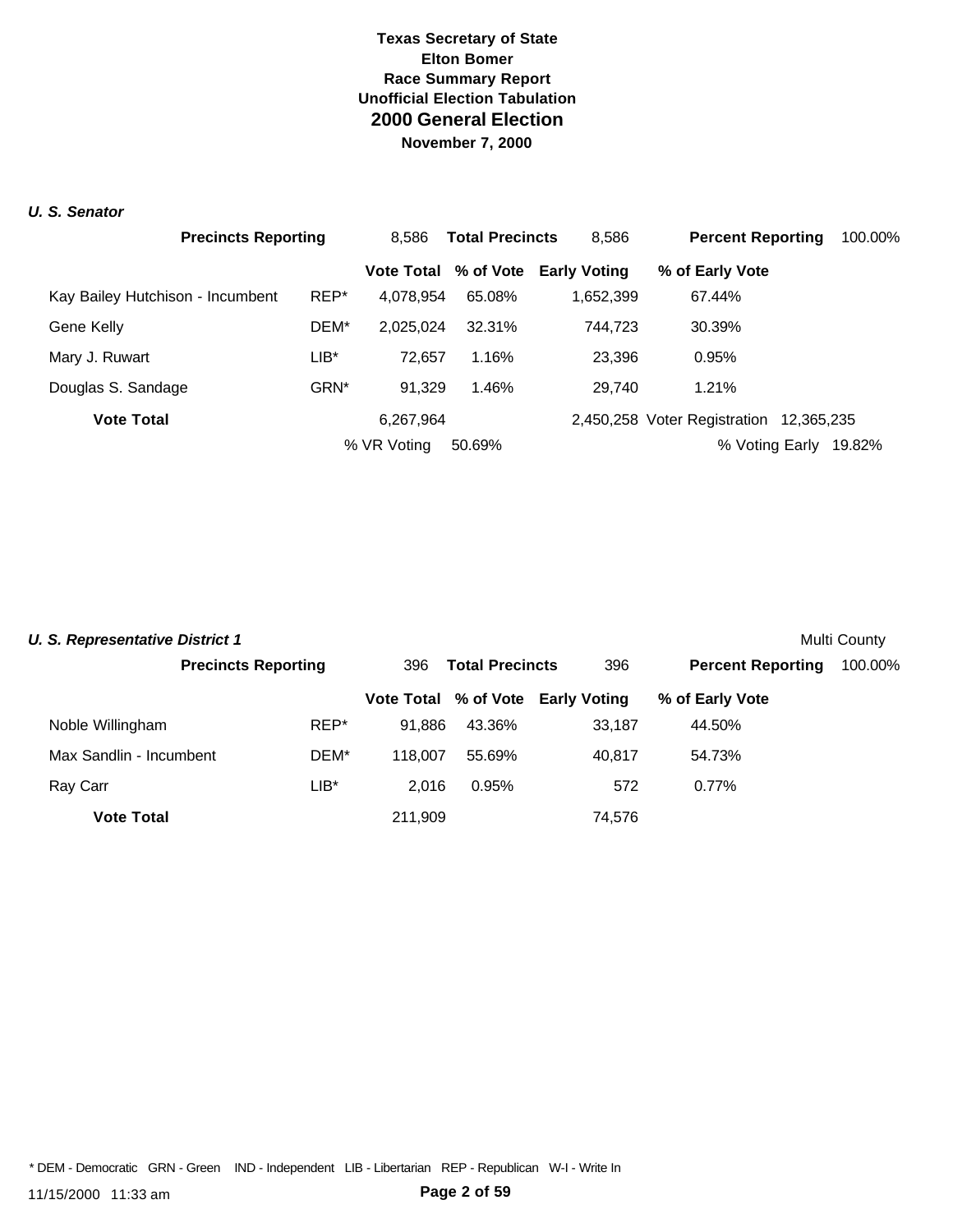| <b>U. S. Representative District 2</b> |                            |         |                               |        |                                   |                          | Multi County |
|----------------------------------------|----------------------------|---------|-------------------------------|--------|-----------------------------------|--------------------------|--------------|
|                                        | <b>Precincts Reporting</b> |         | <b>Total Precincts</b><br>373 |        | 373                               | <b>Percent Reporting</b> | 100.00%      |
|                                        |                            |         |                               |        | Vote Total % of Vote Early Voting | % of Early Vote          |              |
| Jim Turner - Incumbent                 |                            | DEM*    | 162.865                       | 91.09% | 59.870                            | 90.60%                   |              |
| Gary Lyndon Dye                        |                            | $LIB^*$ | 15.936                        | 8.91%  | 6.211                             | 9.40%                    |              |
| <b>Vote Total</b>                      |                            |         | 178,801                       |        | 66,081                            |                          |              |

| <b>U. S. Representative District 3</b> |                            |      |                               |        |                                   |                          | Multi County |
|----------------------------------------|----------------------------|------|-------------------------------|--------|-----------------------------------|--------------------------|--------------|
|                                        | <b>Precincts Reporting</b> |      | <b>Total Precincts</b><br>202 |        | 202                               | <b>Percent Reporting</b> | 100.00%      |
|                                        |                            |      |                               |        | Vote Total % of Vote Early Voting | % of Early Vote          |              |
| Sam Johnson - Incumbent                |                            | REP* | 187.461                       | 71.59% | 80,268                            | 75.72%                   |              |
| Billy Wayne Zachary                    |                            | DEM* | 67.224                        | 25.67% | 23.841                            | 22.49%                   |              |
| Lance Flores                           |                            | LIB* | 7.174                         | 2.74%  | 1.892                             | 1.78%                    |              |
| <b>Vote Total</b>                      |                            |      | 261,859                       |        | 106,001                           |                          |              |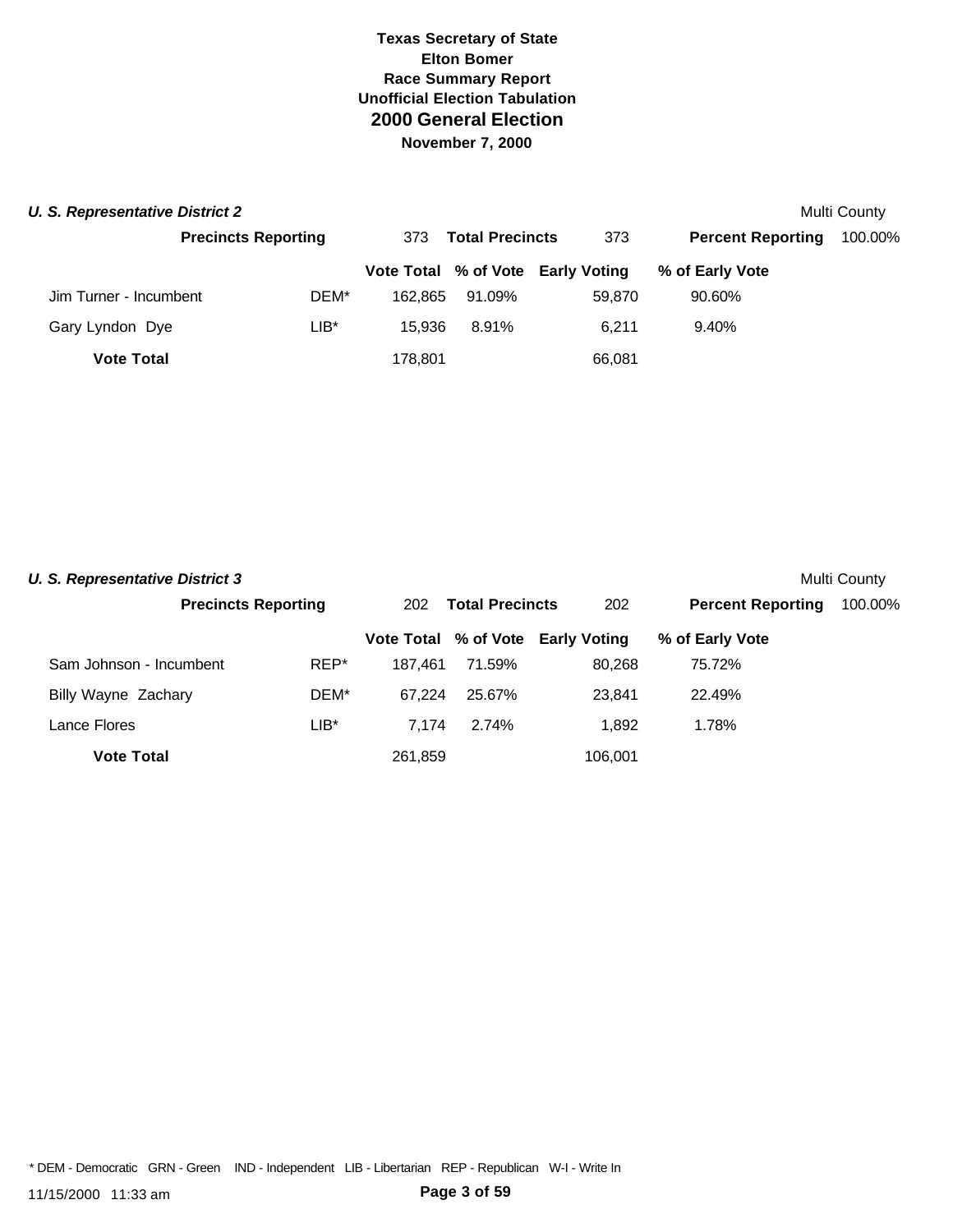#### **U. S. Representative District 4** Multi County **Multi County Multi County Multi County**

|                           | <b>Precincts Reporting</b> |         | <b>Total Precincts</b> | 300                               | <b>Percent Reporting</b> | 100.00% |
|---------------------------|----------------------------|---------|------------------------|-----------------------------------|--------------------------|---------|
|                           |                            |         |                        | Vote Total % of Vote Early Voting | % of Early Vote          |         |
| Jon Newton                | REP*                       | 91.556  | 37.86%                 | 37,184                            | 38.90%                   |         |
| Ralph M. Hall - Incumbent | DEM*                       | 145.843 | 60.31%                 | 56.965                            | 59.59%                   |         |
| Joe Turner                | $LIB^*$                    | 4.416   | 1.83%                  | 1.447                             | 1.51%                    |         |
| <b>Vote Total</b>         |                            | 241,815 |                        | 95,596                            |                          |         |

| <b>U. S. Representative District 5</b> |                            |      |         |                        |                                   |                          | Multi County |
|----------------------------------------|----------------------------|------|---------|------------------------|-----------------------------------|--------------------------|--------------|
|                                        | <b>Precincts Reporting</b> |      | 324     | <b>Total Precincts</b> | 324                               | <b>Percent Reporting</b> | 100.00%      |
|                                        |                            |      |         |                        | Vote Total % of Vote Early Voting | % of Early Vote          |              |
| Pete Sessions - Incumbent              |                            | REP* | 100.510 | 54.03%                 | 38.700                            | 57.32%                   |              |
| Regina Montoya Coggins                 |                            | DEM* | 82.685  | 44.45%                 | 28,085                            | 41.60%                   |              |
| Ken Ashby                              |                            | LIB* | 2.842   | 1.53%                  | 725                               | 1.07%                    |              |
| <b>Vote Total</b>                      |                            |      | 186.037 |                        | 67,510                            |                          |              |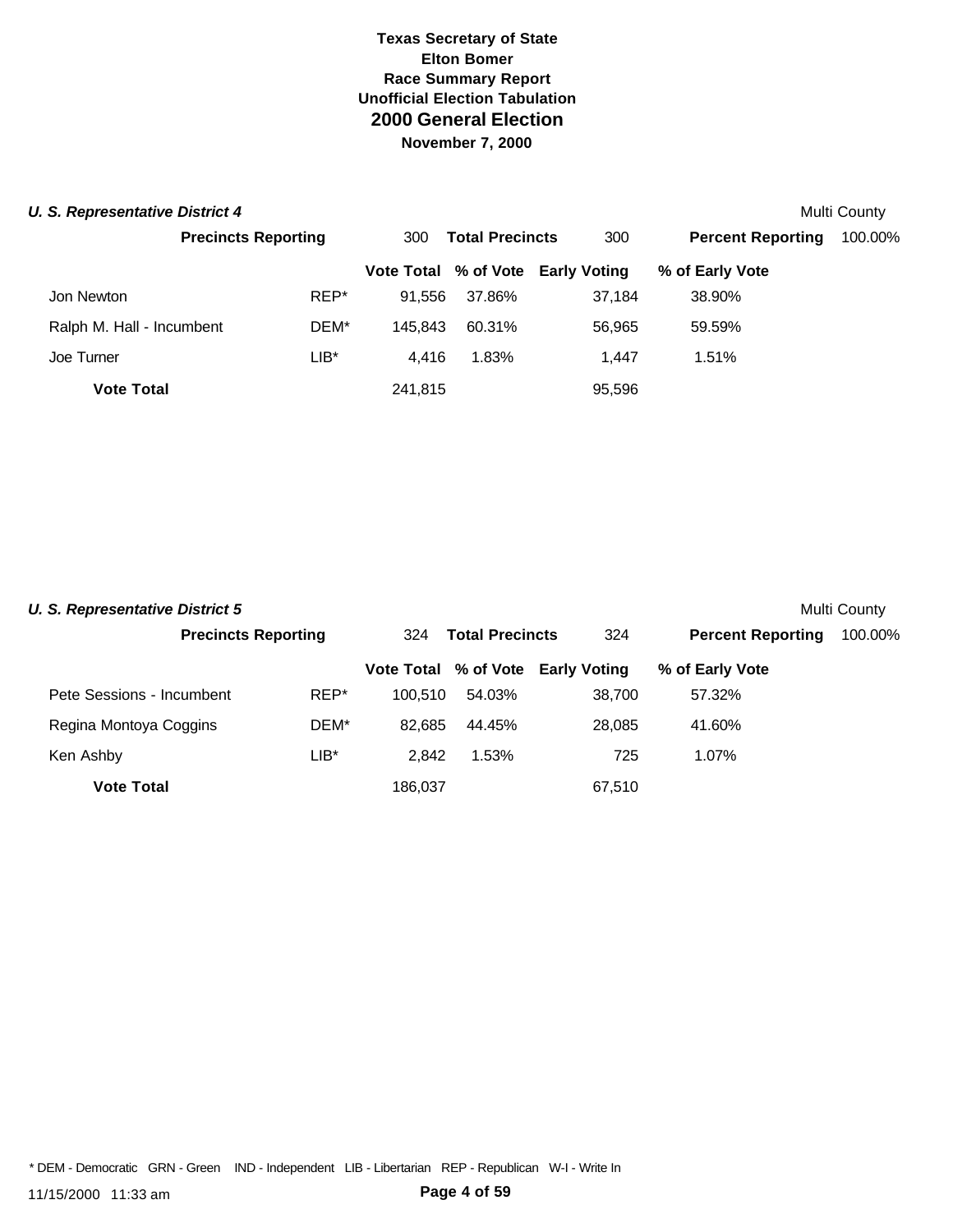| <b>U. S. Representative District 6</b> |                            |         |                               |        |                                   |                          | Multi County |
|----------------------------------------|----------------------------|---------|-------------------------------|--------|-----------------------------------|--------------------------|--------------|
|                                        | <b>Precincts Reporting</b> |         | <b>Total Precincts</b><br>264 |        | 264                               | <b>Percent Reporting</b> | 100.00%      |
|                                        |                            |         |                               |        | Vote Total % of Vote Early Voting | % of Early Vote          |              |
| Joe Barton - Incumbent                 |                            | REP*    | 222.634                       | 88.11% | 96.908                            | 89.93%                   |              |
| Frank Brady                            |                            | $LIB^*$ | 30.044                        | 11.89% | 10.851                            | 10.07%                   |              |
| <b>Vote Total</b>                      |                            |         | 252,678                       |        | 107,759                           |                          |              |

| <b>U. S. Representative District 7</b> |                            |         |                        |                                   |                          | Single County |
|----------------------------------------|----------------------------|---------|------------------------|-----------------------------------|--------------------------|---------------|
|                                        | <b>Precincts Reporting</b> | 171     | <b>Total Precincts</b> |                                   | <b>Percent Reporting</b> | 100.00%       |
|                                        |                            |         |                        | Vote Total % of Vote Early Voting | % of Early Vote          |               |
| John Culberson                         | REP*                       | 182.140 | 73.90%                 | 52,179                            | 78.17%                   |               |
| Jeff Sell                              | DEM*                       | 60,180  | 24.42%                 | 13,837                            | 20.73%                   |               |
| Drew Parks                             | $LIB*$                     | 4,152   | 1.68%                  | 734                               | 1.10%                    |               |
| John R. Skone-Palmer                   | $W-I^*$                    | 0       | $0.00\%$               | 0                                 | $0.00\%$                 |               |
| <b>Vote Total</b>                      |                            | 246.472 |                        | 66,750                            |                          |               |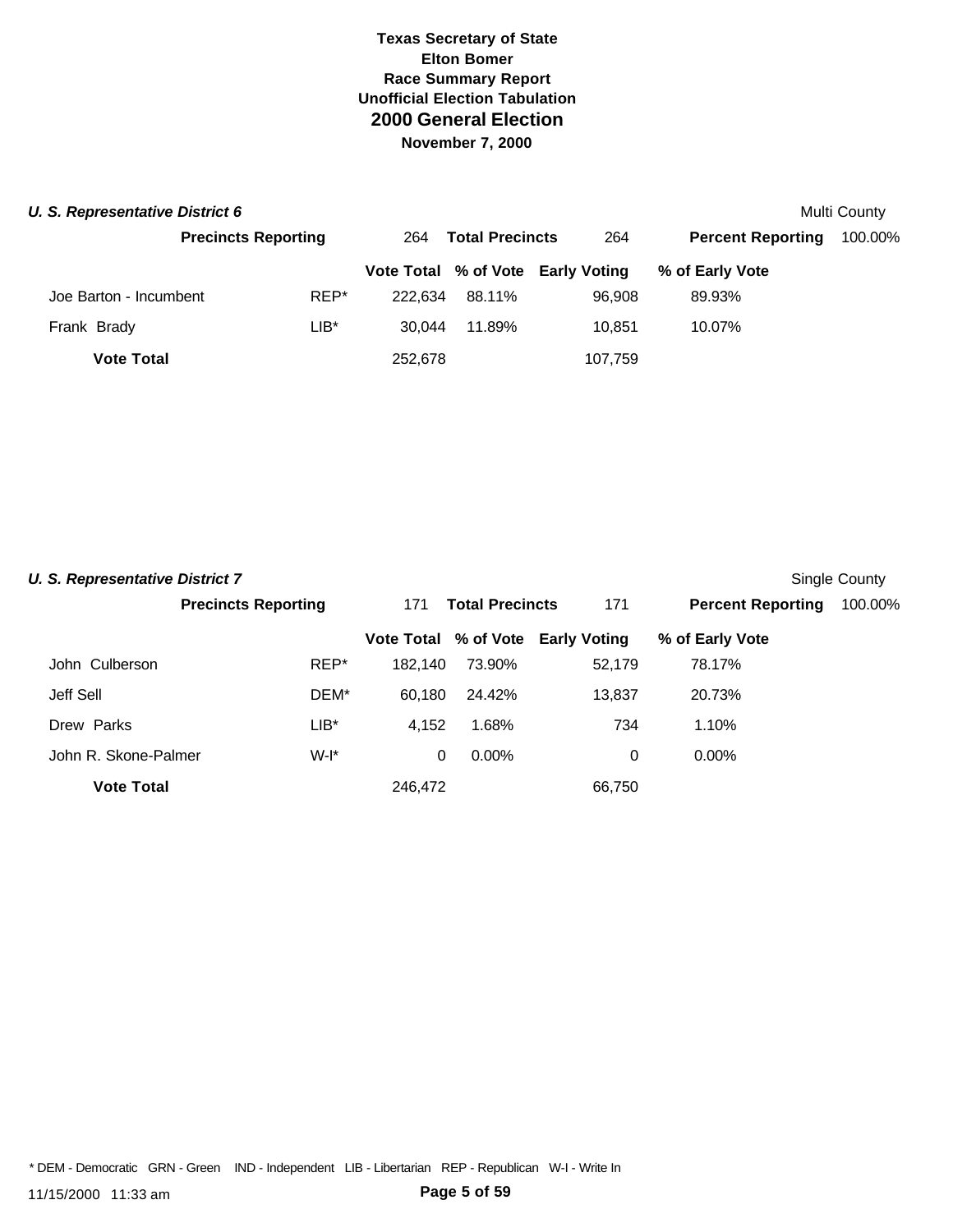| <b>U. S. Representative District 8</b> |                            |         |                               |        |                                   |                          | Multi County |
|----------------------------------------|----------------------------|---------|-------------------------------|--------|-----------------------------------|--------------------------|--------------|
|                                        | <b>Precincts Reporting</b> |         | <b>Total Precincts</b><br>256 |        | 256                               | <b>Percent Reporting</b> | 100.00%      |
|                                        |                            |         |                               |        | Vote Total % of Vote Early Voting | % of Early Vote          |              |
| Kevin Brady - Incumbent                |                            | REP*    | 233.043                       | 91.62% | 85.661                            | 93.83%                   |              |
| Gil Guillory                           |                            | $LIB^*$ | 21.305                        | 8.38%  | 5.637                             | 6.17%                    |              |
| <b>Vote Total</b>                      |                            |         | 254,348                       |        | 91,298                            |                          |              |

| <b>U. S. Representative District 9</b> |                            |         |                               |        |                                   |                          | Multi County |
|----------------------------------------|----------------------------|---------|-------------------------------|--------|-----------------------------------|--------------------------|--------------|
|                                        | <b>Precincts Reporting</b> |         | <b>Total Precincts</b><br>226 |        | 226                               | <b>Percent Reporting</b> | 100.00%      |
|                                        |                            |         |                               |        | Vote Total % of Vote Early Voting | % of Early Vote          |              |
| Paul Williams                          |                            | REP*    | 87.049                        | 39.63% | 42.065                            | 40.11%                   |              |
| Nick Lampson - Incumbent               |                            | DEM*    | 130.079                       | 59.23% | 61.994                            | 59.11%                   |              |
| F. Charles Knipp                       |                            | $LIB^*$ | 2.505                         | 1.14%  | 824                               | 0.79%                    |              |
| <b>Vote Total</b>                      |                            |         | 219.633                       |        | 104.883                           |                          |              |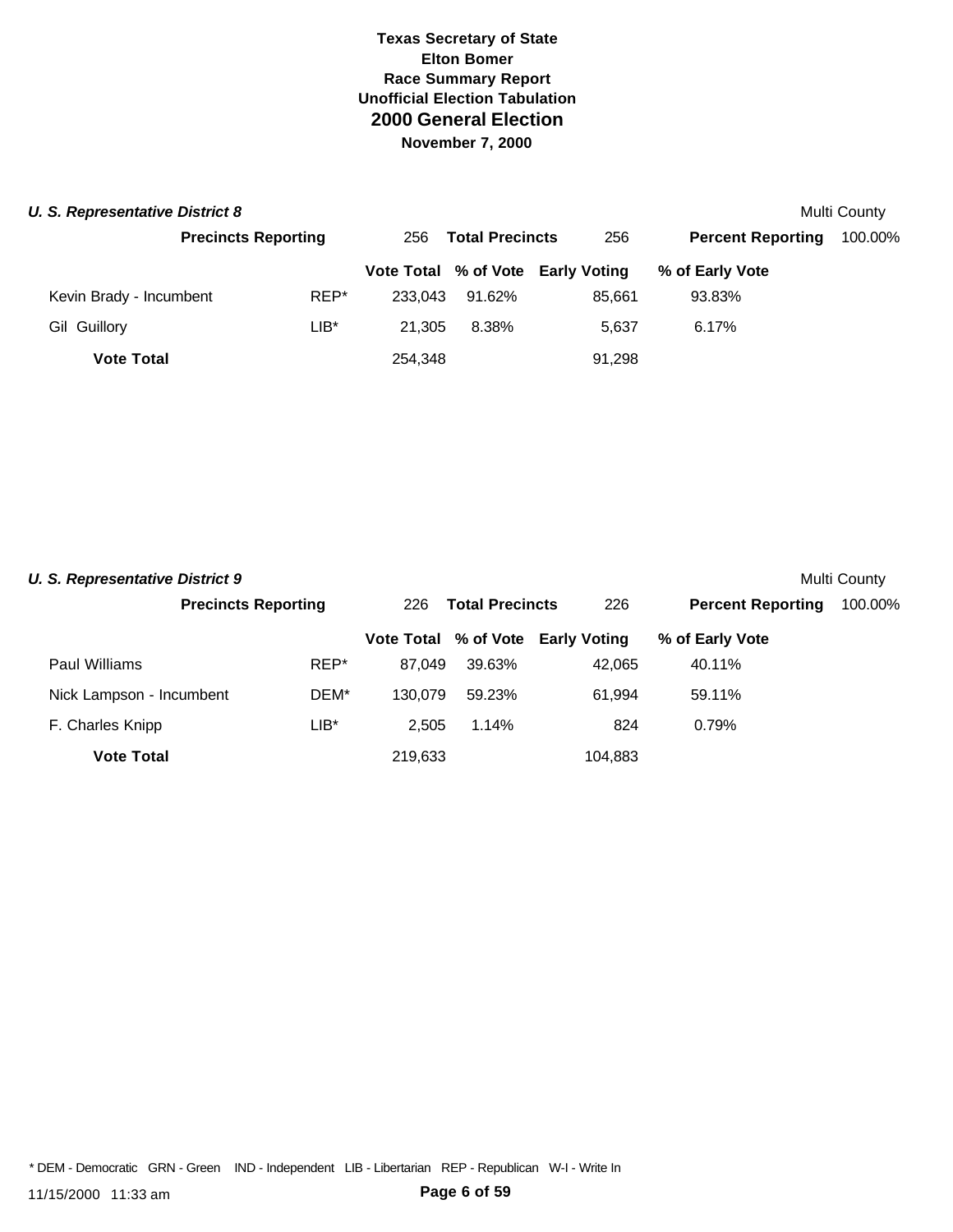| U. S. Representative District 10 |                            |         |                               |                                   |                          | Single County |
|----------------------------------|----------------------------|---------|-------------------------------|-----------------------------------|--------------------------|---------------|
|                                  | <b>Precincts Reporting</b> |         | <b>Total Precincts</b><br>223 |                                   | <b>Percent Reporting</b> | 100.00%       |
|                                  |                            |         |                               | Vote Total % of Vote Early Voting | % of Early Vote          |               |
| Lloyd Doggett - Incumbent        | DEM*                       | 203.503 | 84.55%                        | 89.653                            | 84.01%                   |               |
| Michael Davis                    | LIB*                       | 37.189  | 15.45%                        | 17.065                            | 15.99%                   |               |
| <b>Vote Total</b>                |                            | 240,692 |                               | 106,718                           |                          |               |

| <b>U. S. Representative District 11</b> |                            |         |                        |                                   |                          | Multi County |
|-----------------------------------------|----------------------------|---------|------------------------|-----------------------------------|--------------------------|--------------|
|                                         | <b>Precincts Reporting</b> | 296     | <b>Total Precincts</b> |                                   | <b>Percent Reporting</b> | 100.00%      |
|                                         |                            |         |                        | Vote Total % of Vote Early Voting | % of Early Vote          |              |
| <b>Ramsey Farley</b>                    | REP*                       | 85.512  | 44.32%                 | 36.863                            | 48.35%                   |              |
| Chet Edwards - Incumbent                | DEM*                       | 105.867 | 54.86%                 | 38.918                            | 51.05%                   |              |
| Mark A. Swanstrom                       | LIB*                       | 1.582   | 0.82%                  | 459                               | 0.60%                    |              |
| <b>Vote Total</b>                       |                            | 192.961 |                        | 76.240                            |                          |              |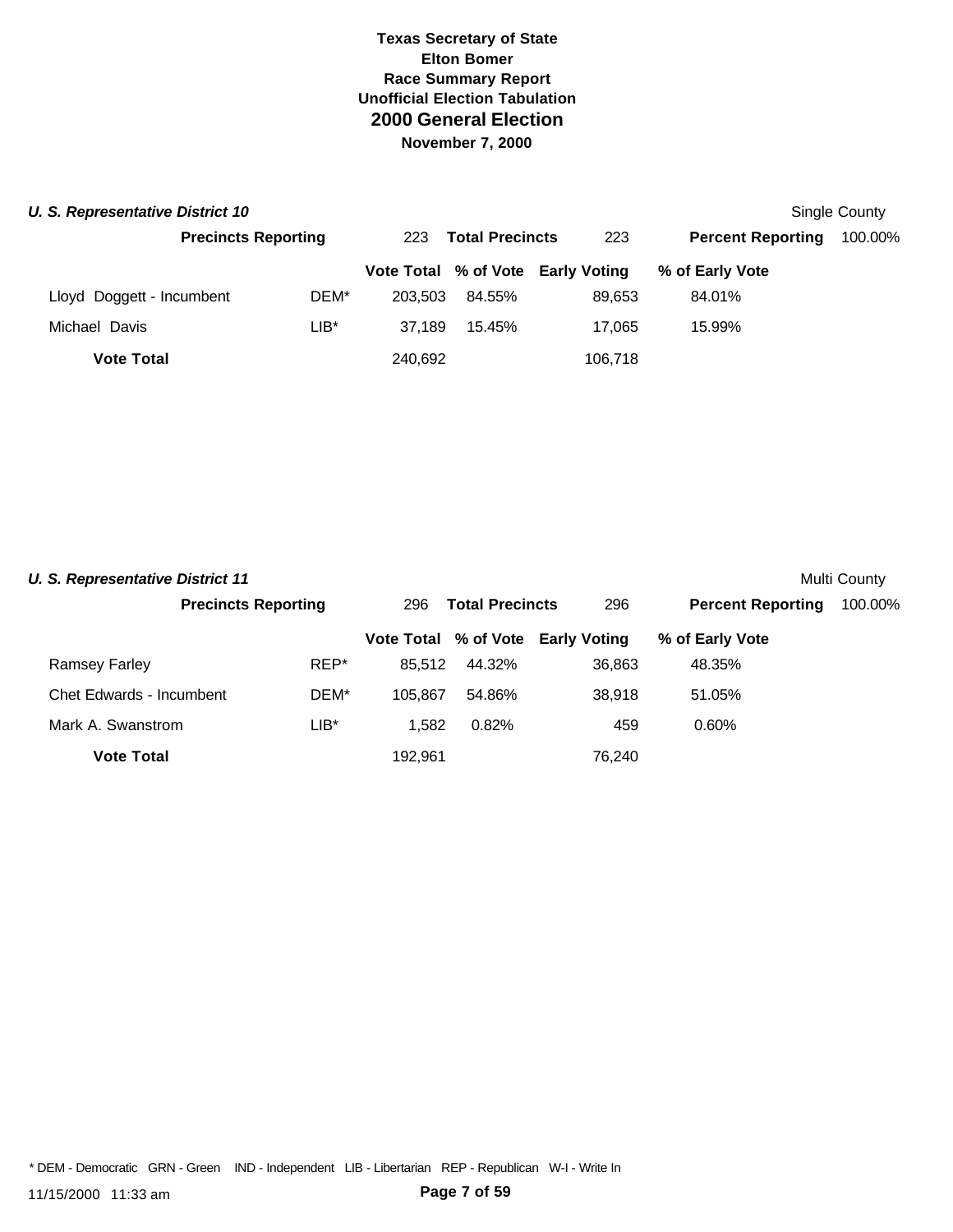| <b>U. S. Representative District 12</b> |                            |                               |        |                                   |                          | Multi County |
|-----------------------------------------|----------------------------|-------------------------------|--------|-----------------------------------|--------------------------|--------------|
|                                         | <b>Precincts Reporting</b> | <b>Total Precincts</b><br>272 |        | 272                               | <b>Percent Reporting</b> | 100.00%      |
|                                         |                            |                               |        | Vote Total % of Vote Early Voting | % of Early Vote          |              |
| Kay Granger - Incumbent                 | REP*                       | 117.712                       | 62.65% | 44,943                            | 61.51%                   |              |
| Mark Greene                             | DEM*                       | 67.598                        | 35.98% | 27,377                            | 37.47%                   |              |
| Ricky L. Clay                           | $LIB*$                     | 2.565                         | 1.37%  | 752                               | 1.03%                    |              |
| <b>Vote Total</b>                       |                            | 187,875                       |        | 73,072                            |                          |              |

| U. S. Representative District 13 |                            |      |                               |        |                                   |                          | Multi County |
|----------------------------------|----------------------------|------|-------------------------------|--------|-----------------------------------|--------------------------|--------------|
|                                  | <b>Precincts Reporting</b> |      | <b>Total Precincts</b><br>454 |        | 454                               | <b>Percent Reporting</b> | 100.00%      |
|                                  |                            |      |                               |        | Vote Total % of Vote Early Voting | % of Early Vote          |              |
| Mac Thornberry - Incumbent       |                            | REP* | 117.975                       | 67.63% | 45.013                            | 68.34%                   |              |
| <b>Curtis Clinesmith</b>         |                            | DEM* | 54.329                        | 31.15% | 20.254                            | 30.75%                   |              |
| <b>Brad Clardy</b>               |                            | LIB* | 2.134                         | 1.22%  | 602                               | 0.91%                    |              |
| <b>Vote Total</b>                |                            |      | 174.438                       |        | 65,869                            |                          |              |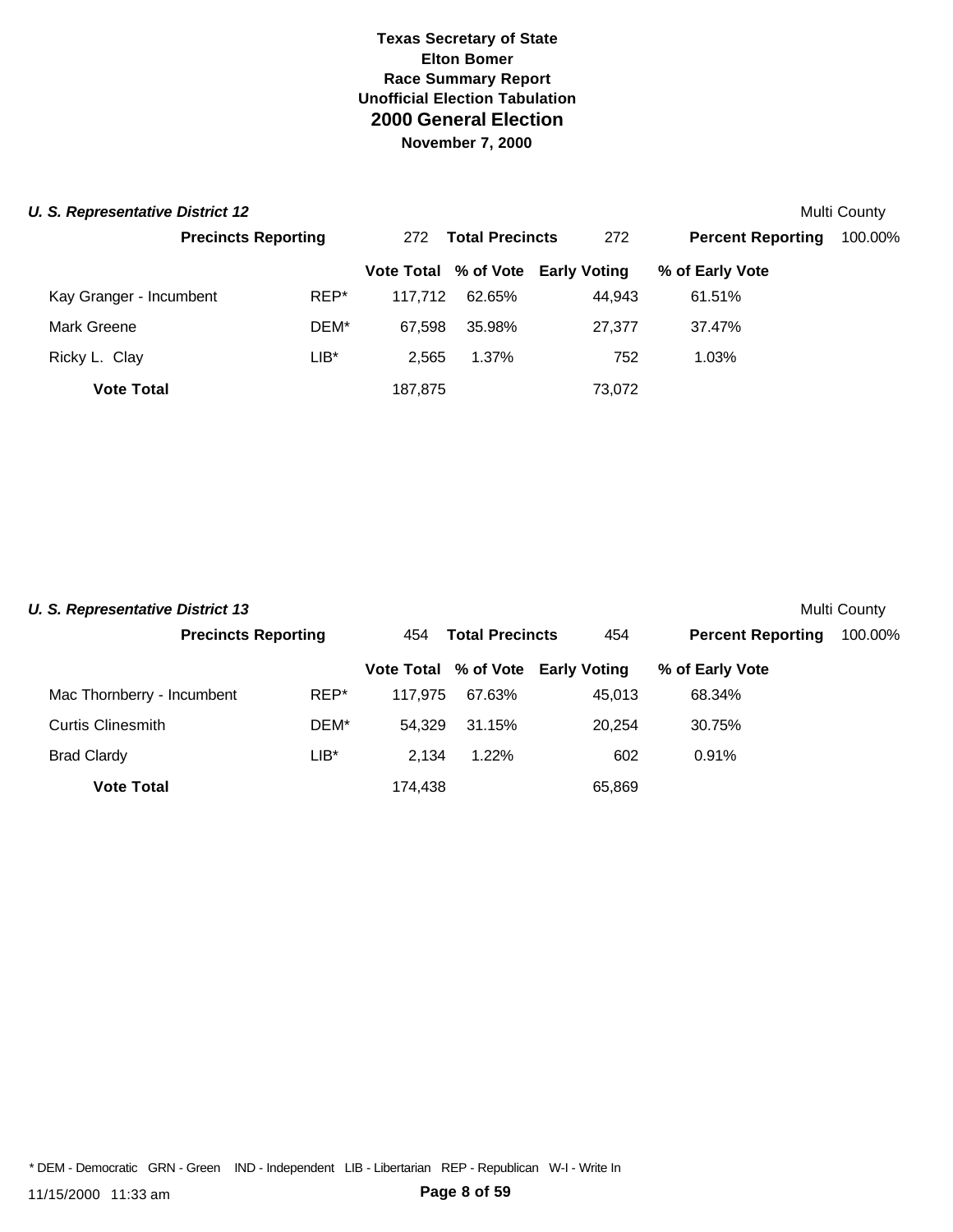| <b>U. S. Representative District 14</b> |                            |      |                               |        |                                   |                          | Multi County |
|-----------------------------------------|----------------------------|------|-------------------------------|--------|-----------------------------------|--------------------------|--------------|
|                                         | <b>Precincts Reporting</b> |      | <b>Total Precincts</b><br>401 |        | 401                               | <b>Percent Reporting</b> | 100.00%      |
|                                         |                            |      |                               |        | Vote Total % of Vote Early Voting | % of Early Vote          |              |
| Ron Paul - Incumbent                    |                            | REP* | 137.188                       | 59.69% | 50.143                            | 62.99%                   |              |
| Loy Sneary                              |                            | DEM* | 92.656                        | 40.31% | 29.464                            | 37.01%                   |              |
| <b>Vote Total</b>                       |                            |      | 229,844                       |        | 79,607                            |                          |              |

| <b>U. S. Representative District 15</b> |                            |         |                               |        |                                   |                          | <b>Multi County</b> |
|-----------------------------------------|----------------------------|---------|-------------------------------|--------|-----------------------------------|--------------------------|---------------------|
|                                         | <b>Precincts Reporting</b> |         | <b>Total Precincts</b><br>257 |        | 257                               | <b>Percent Reporting</b> | 100.00%             |
|                                         |                            |         |                               |        | Vote Total % of Vote Early Voting | % of Early Vote          |                     |
| Ruben Hinojosa - Incumbent              |                            | DEM*    | 103.691                       | 88.71% | 39.629                            | 86.60%                   |                     |
| Frank Jones                             |                            | LIB*    | 13.035                        | 11.15% | 6.106                             | 13.34%                   |                     |
| <b>Israel Cantu</b>                     |                            | $W-I^*$ | 157                           | 0.13%  | 28                                | $0.06\%$                 |                     |
| <b>Vote Total</b>                       |                            |         | 116.883                       |        | 45.763                            |                          |                     |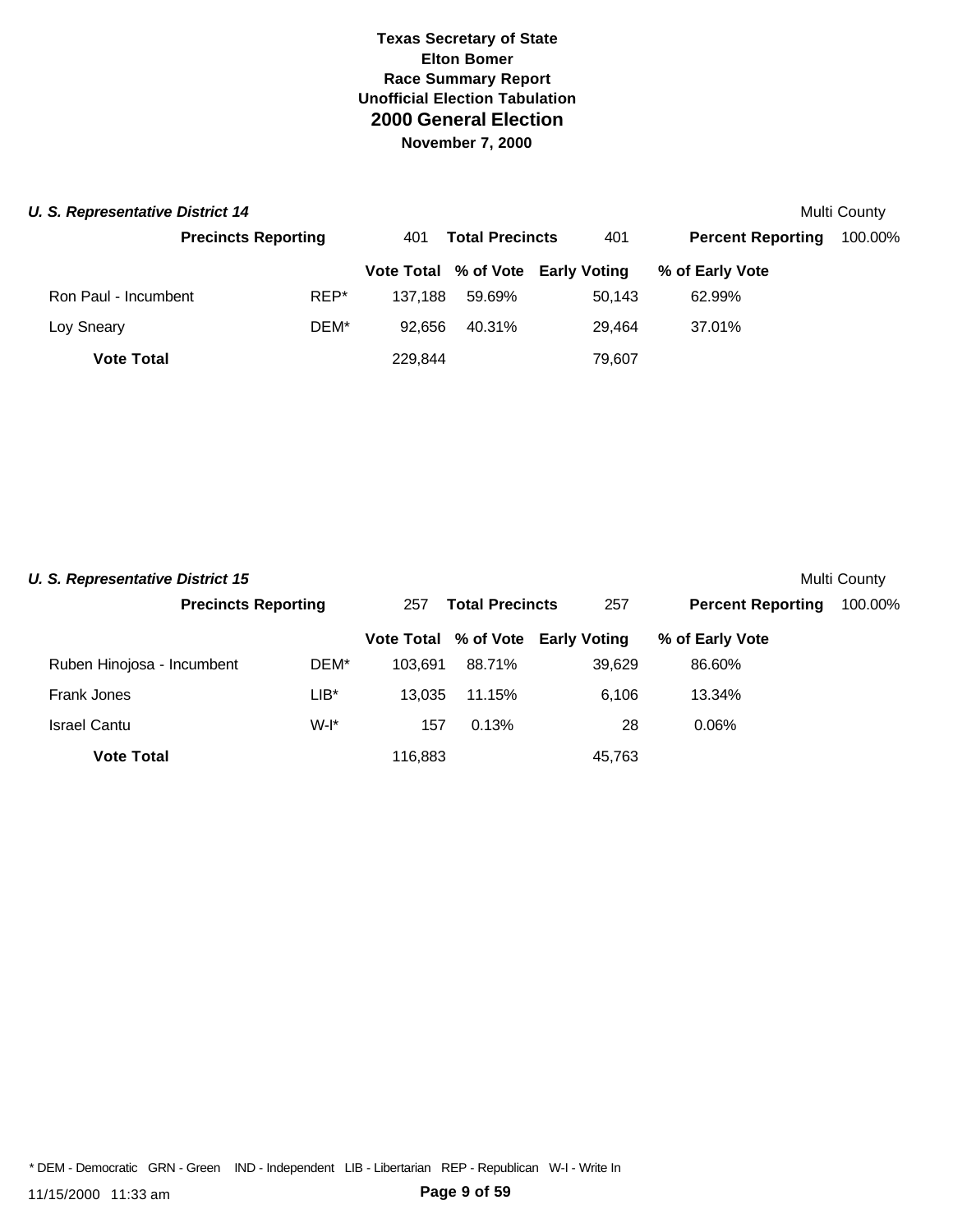#### **U. S. Representative District 16** Single County of the state of the state of the state of the state of the state of the state of the state of the state of the state of the state of the state of the state of the state of t

|                             | <b>Precincts Reporting</b> |         | <b>Total Precincts</b> | 145                               | <b>Percent Reporting</b> | 100.00% |
|-----------------------------|----------------------------|---------|------------------------|-----------------------------------|--------------------------|---------|
|                             |                            |         |                        | Vote Total % of Vote Early Voting | % of Early Vote          |         |
| Daniel S. Power             | REP*                       | 40.904  | 30.16%                 | 22.437                            | 36.80%                   |         |
| Silvestre Reyes - Incumbent | DEM*                       | 92.631  | 68.31%                 | 37.617                            | 61.70%                   |         |
| Dan Moser                   | $LIB^*$                    | 2.077   | 1.53%                  | 915                               | 1.50%                    |         |
| <b>Vote Total</b>           |                            | 135,612 |                        | 60,969                            |                          |         |

| <b>U. S. Representative District 17</b> |                            |         |                               |        |                                   |                          | Multi County |
|-----------------------------------------|----------------------------|---------|-------------------------------|--------|-----------------------------------|--------------------------|--------------|
|                                         | <b>Precincts Reporting</b> |         | <b>Total Precincts</b><br>443 |        | 443                               | <b>Percent Reporting</b> | 100.00%      |
|                                         |                            |         |                               |        | Vote Total % of Vote Early Voting | % of Early Vote          |              |
| Darrell Clements                        |                            | REP*    | 72.514                        | 35.48% | 32,219                            | 38.41%                   |              |
| Charlie Stenholm - Incumbent            |                            | DEM*    | 120.643                       | 59.04% | 47,952                            | 57.17%                   |              |
| Debra M. Monde                          |                            | $LIB^*$ | 11.179                        | 5.47%  | 3,698                             | 4.41%                    |              |
| Pete Julia                              |                            | W-I*    | 20                            | 0.01%  | 5                                 | 0.01%                    |              |
| <b>Vote Total</b>                       |                            |         | 204.356                       |        | 83,874                            |                          |              |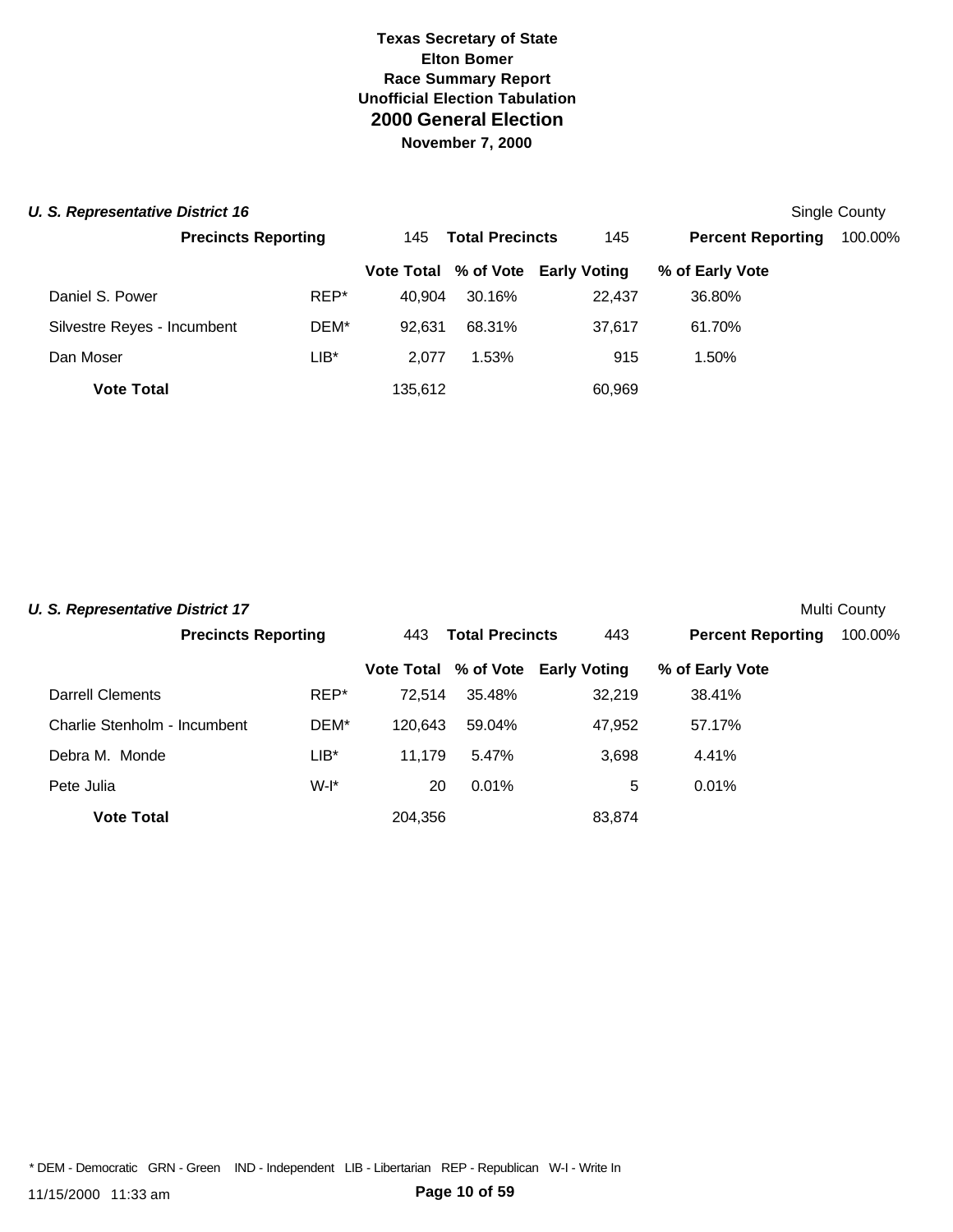#### **U. S. Representative District 18** Single County

|                                |                            |         |                               |                                   |                          | <b>UILIYIU UUULILY</b> |
|--------------------------------|----------------------------|---------|-------------------------------|-----------------------------------|--------------------------|------------------------|
|                                | <b>Precincts Reporting</b> |         | <b>Total Precincts</b><br>246 |                                   | <b>Percent Reporting</b> | 100.00%                |
|                                |                            |         |                               | Vote Total % of Vote Early Voting | % of Early Vote          |                        |
| Bob Levy                       | REP*                       | 37.725  | 22.09%                        | 9,495                             | 23.97%                   |                        |
| Sheila Jackson Lee - Incumbent | DEM*                       | 130.746 | 76.56%                        | 29.736                            | 75.06%                   |                        |
| Colin Nankervis                | LIB*                       | 2.308   | 1.35%                         | 386                               | 0.97%                    |                        |
| <b>Vote Total</b>              |                            | 170,779 |                               | 39,617                            |                          |                        |

| <b>U. S. Representative District 19</b> |                            |         |                               |                                   |                          | Multi County |
|-----------------------------------------|----------------------------|---------|-------------------------------|-----------------------------------|--------------------------|--------------|
|                                         | <b>Precincts Reporting</b> |         | <b>Total Precincts</b><br>294 |                                   | <b>Percent Reporting</b> | 100.00%      |
|                                         |                            |         |                               | Vote Total % of Vote Early Voting | % of Early Vote          |              |
| Larry Combest - Incumbent               | REP*                       | 172.031 | 91.62%                        | 82.909                            | 92.77%                   |              |
| John Turnbow                            | LIB*                       | 15.741  | 8.38%                         | 6.458                             | 7.23%                    |              |
| <b>Vote Total</b>                       |                            | 187.772 |                               | 89,367                            |                          |              |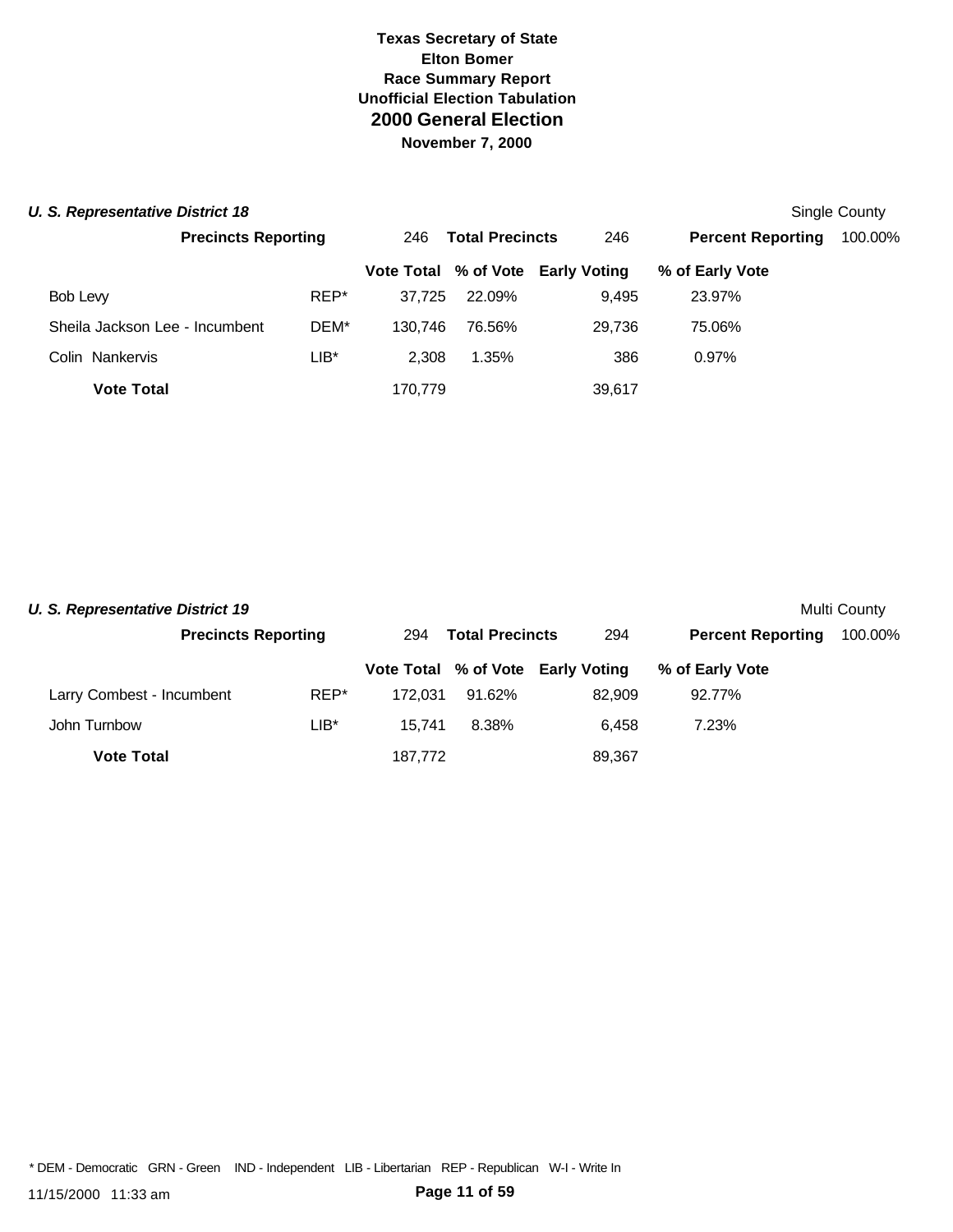| <b>U. S. Representative District 20</b> |                            |         |                               |                                   |                          | Single County |
|-----------------------------------------|----------------------------|---------|-------------------------------|-----------------------------------|--------------------------|---------------|
|                                         | <b>Precincts Reporting</b> |         | <b>Total Precincts</b><br>274 |                                   | <b>Percent Reporting</b> | 100.00%       |
|                                         |                            |         |                               | Vote Total % of Vote Early Voting | % of Early Vote          |               |
| Charles A. Gonzalez - Incumbent         | DEM*                       | 107.459 | 87.69%                        | 44.051                            | 87.04%                   |               |
| Alejandro (Alex) De Pena                | LIB*                       | 15.080  | 12.31%                        | 6.560                             | 12.96%                   |               |
| <b>Vote Total</b>                       |                            | 122,539 |                               | 50,611                            |                          |               |

| <b>U. S. Representative District 21</b> |                            |      |                               |        |                                   |                          | Multi County |
|-----------------------------------------|----------------------------|------|-------------------------------|--------|-----------------------------------|--------------------------|--------------|
|                                         | <b>Precincts Reporting</b> |      | <b>Total Precincts</b><br>406 |        | 406                               | <b>Percent Reporting</b> | 100.00%      |
|                                         |                            |      |                               |        | Vote Total % of Vote Early Voting | % of Early Vote          |              |
| Lamar Smith - Incumbent                 |                            | REP* | 250.940                       | 75.87% | 127.647                           | 78.98%                   |              |
| Jim Green                               |                            | DEM* | 73.301                        | 22.16% | 31,422                            | 19.44%                   |              |
| C.W. (Jinx) Steinbrecher                |                            | LIB* | 6.498                         | 1.96%  | 2.546                             | 1.58%                    |              |
| <b>Vote Total</b>                       |                            |      | 330.739                       |        | 161,615                           |                          |              |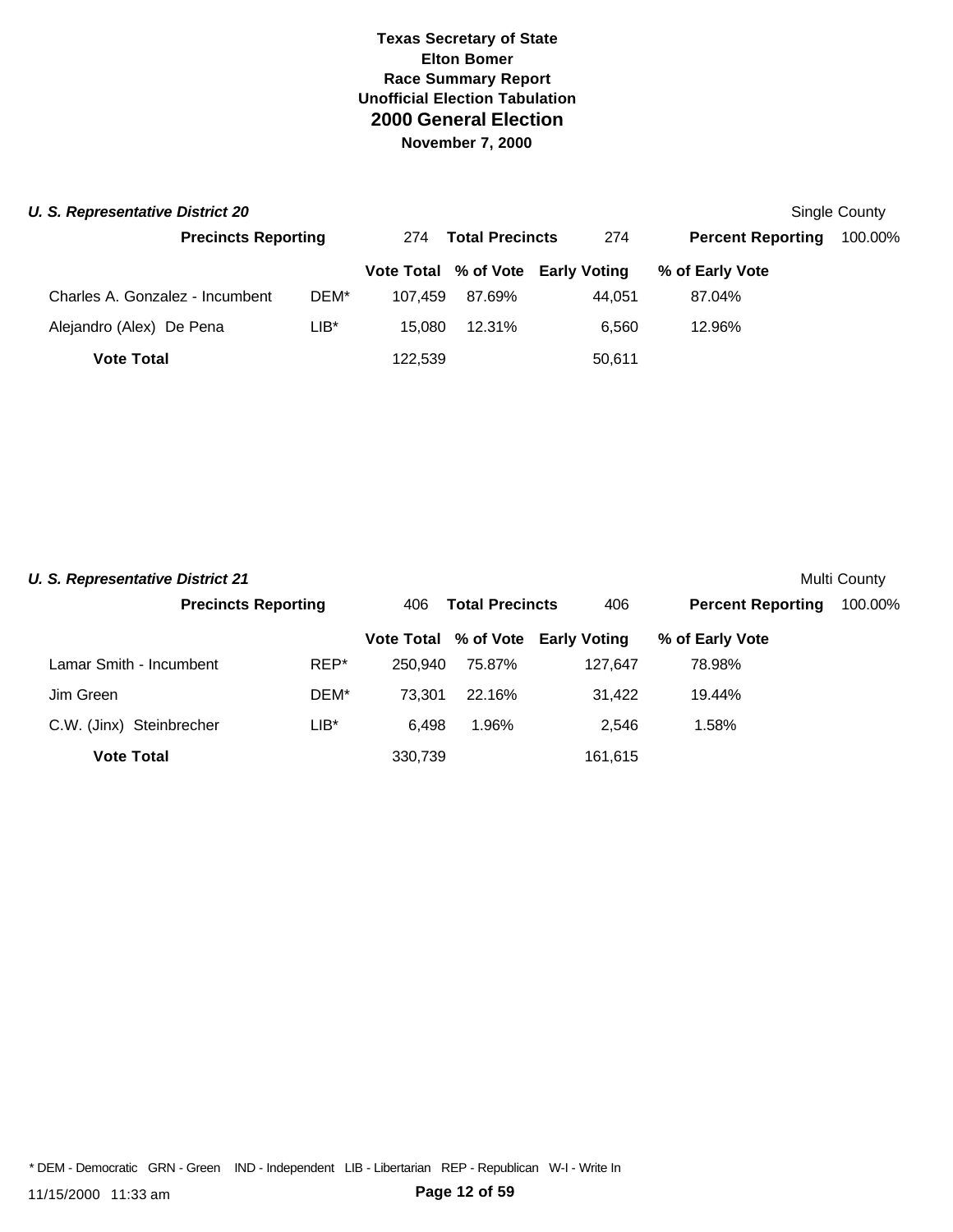| U. S. Representative District 22 |                            |         |                               |                                   |                          | Multi County |
|----------------------------------|----------------------------|---------|-------------------------------|-----------------------------------|--------------------------|--------------|
|                                  | <b>Precincts Reporting</b> |         | <b>Total Precincts</b><br>211 |                                   | <b>Percent Reporting</b> | 100.00%      |
|                                  |                            |         |                               | Vote Total % of Vote Early Voting | % of Early Vote          |              |
| Tom DeLay - Incumbent            | REP*                       | 154.279 | 60.34%                        | 54,024                            | 65.59%                   |              |
| Jo Ann Matranga                  | DEM*                       | 92.488  | 36.17%                        | 25,825                            | 31.35%                   |              |
| Kent Probst                      | $LIB^*$                    | 3.376   | 1.32%                         | 926                               | 1.12%                    |              |
| <b>Bob Schneider</b>             | IND <sup>*</sup>           | 5.559   | 2.17%                         | 1.595                             | 1.94%                    |              |
| <b>Vote Total</b>                |                            | 255,702 |                               | 82,370                            |                          |              |

| <b>U. S. Representative District 23</b> |                            |      |                               |        |                                   |                          | Multi County |
|-----------------------------------------|----------------------------|------|-------------------------------|--------|-----------------------------------|--------------------------|--------------|
|                                         | <b>Precincts Reporting</b> |      | <b>Total Precincts</b><br>382 |        | 382                               | <b>Percent Reporting</b> | 100.00%      |
|                                         |                            |      |                               |        | Vote Total % of Vote Early Voting | % of Early Vote          |              |
| Henry Bonilla - Incumbent               |                            | REP* | 119.653                       | 59.32% | 59,588                            | 63.79%                   |              |
| Isidro Garza, Jr.                       |                            | DEM* | 78.255                        | 38.80% | 32,133                            | 34.40%                   |              |
| Jeffrey C. Blunt                        |                            | LIB* | 3.800                         | 1.88%  | 1.690                             | 1.81%                    |              |
| <b>Vote Total</b>                       |                            |      | 201,708                       |        | 93,411                            |                          |              |

\* DEM - Democratic GRN - Green IND - Independent LIB - Libertarian REP - Republican W-I - Write In

11/15/2000 11:33 am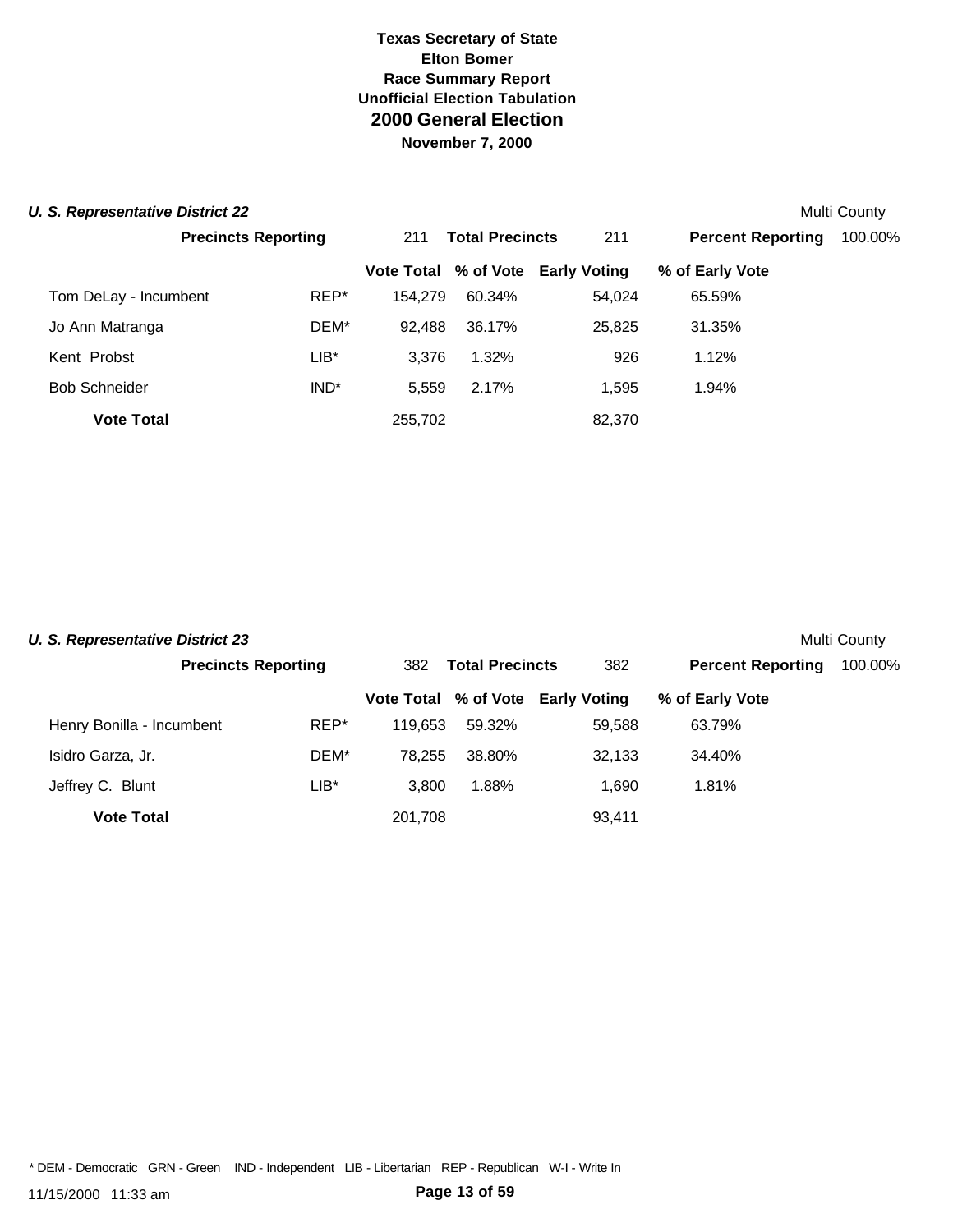|  |  | <b>U. S. Representative District 24</b> |  |  |
|--|--|-----------------------------------------|--|--|
|  |  |                                         |  |  |

| <b>U. S. Representative District 24</b> |                            |         |                               |                                   |                          | Multi County |
|-----------------------------------------|----------------------------|---------|-------------------------------|-----------------------------------|--------------------------|--------------|
|                                         | <b>Precincts Reporting</b> |         | <b>Total Precincts</b><br>270 |                                   | <b>Percent Reporting</b> | 100.00%      |
|                                         |                            |         |                               | Vote Total % of Vote Early Voting | % of Early Vote          |              |
| James "Bryndan" Wright                  | REP*                       | 61.222  | 36.68%                        | 27,701                            | 40.08%                   |              |
| Martin Frost - Incumbent                | DEM*                       | 103.131 | 61.79%                        | 40.658                            | 58.82%                   |              |
| Robert (Bob) Worthington                | LIB*                       | 2.560   | 1.53%                         | 761                               | 1.10%                    |              |
| <b>Vote Total</b>                       |                            | 166,913 |                               | 69,120                            |                          |              |

| <b>U. S. Representative District 25</b><br>Single County |                            |         |                        |                                   |                          |         |  |  |  |  |  |
|----------------------------------------------------------|----------------------------|---------|------------------------|-----------------------------------|--------------------------|---------|--|--|--|--|--|
|                                                          | <b>Precincts Reporting</b> | 177     | <b>Total Precincts</b> |                                   | <b>Percent Reporting</b> | 100.00% |  |  |  |  |  |
|                                                          |                            |         |                        | Vote Total % of Vote Early Voting | % of Early Vote          |         |  |  |  |  |  |
| Phil Sudan                                               | REP*                       | 68.511  | 38.76%                 | 21.031                            | 45.84%                   |         |  |  |  |  |  |
| Ken Bentsen - Incumbent                                  | DEM*                       | 105.826 | 59.87%                 | 24.475                            | 53.34%                   |         |  |  |  |  |  |
| Clifford Lee Messina                                     | $LIB*$                     | 2.422   | 1.37%                  | 377                               | 0.82%                    |         |  |  |  |  |  |
| <b>Vote Total</b>                                        |                            | 176.759 |                        | 45,883                            |                          |         |  |  |  |  |  |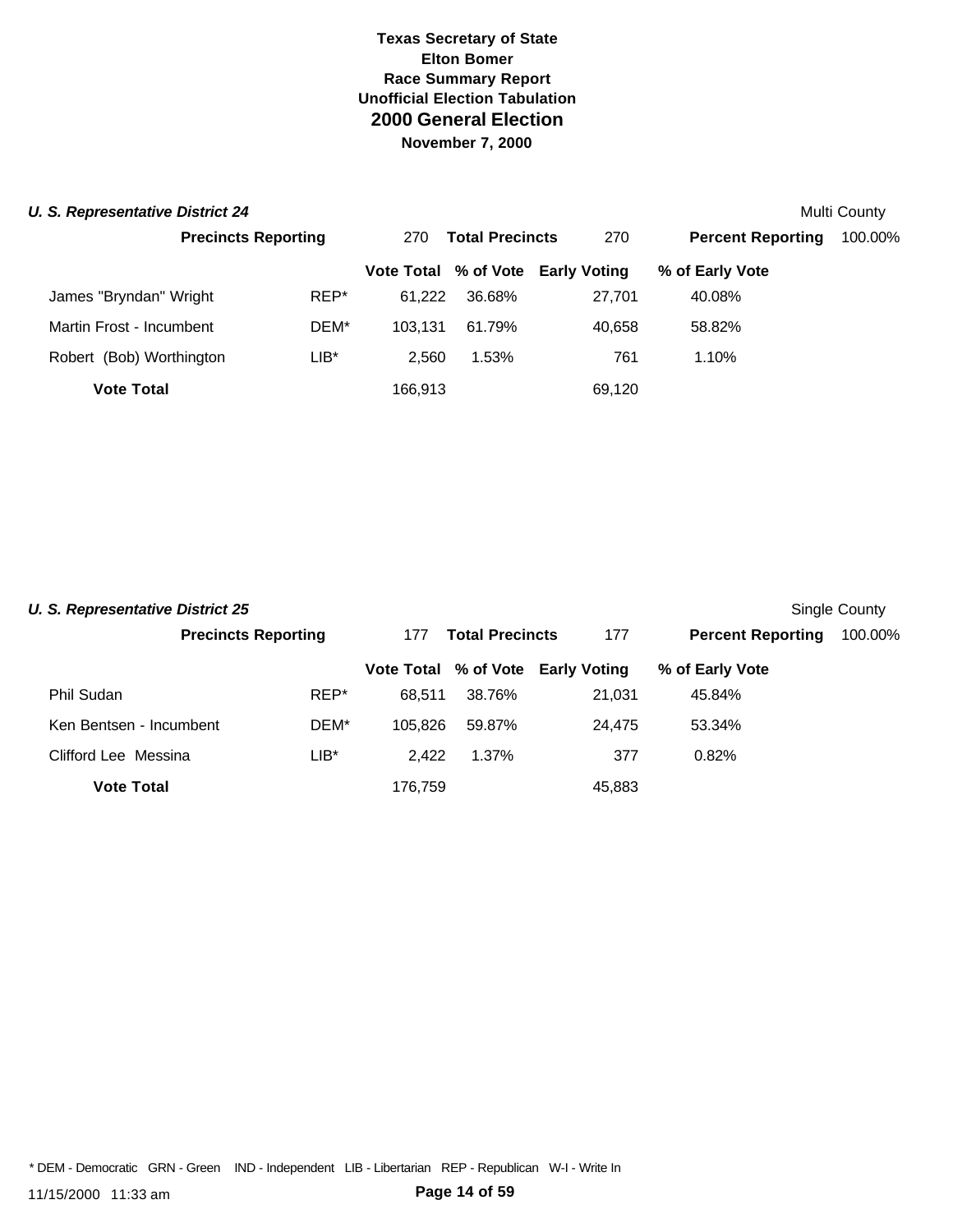#### **U. S. Representative District 26** Multi County of the state of the state of the state of the state of the state of the state of the state of the state of the state of the state of the state of the state of the state of th

| <b>U. RUDI COURTURE DISTINCTED</b> |                            |         |                               |                                   |                          | <b>IVIUILI OUUIILY</b> |
|------------------------------------|----------------------------|---------|-------------------------------|-----------------------------------|--------------------------|------------------------|
|                                    | <b>Precincts Reporting</b> |         | <b>Total Precincts</b><br>262 |                                   | <b>Percent Reporting</b> | 100.00%                |
|                                    |                            |         |                               | Vote Total % of Vote Early Voting | % of Early Vote          |                        |
| Dick Armey - Incumbent             | REP*                       | 213.992 | 72.48%                        | 97.122                            | 75.63%                   |                        |
| Steve Love                         | DEM*                       | 75.589  | 25.60%                        | 29.428                            | 22.92%                   |                        |
| Fred E. Badagnani                  | $LIB^*$                    | 5.645   | 1.91%                         | 1.863                             | 1.45%                    |                        |
| <b>Vote Total</b>                  |                            | 295,226 |                               | 128,413                           |                          |                        |

| <b>U. S. Representative District 27</b><br>Multi County |                            |      |                               |        |                                   |                          |         |  |  |  |  |
|---------------------------------------------------------|----------------------------|------|-------------------------------|--------|-----------------------------------|--------------------------|---------|--|--|--|--|
|                                                         | <b>Precincts Reporting</b> |      | <b>Total Precincts</b><br>226 |        | 226                               | <b>Percent Reporting</b> | 100.00% |  |  |  |  |
|                                                         |                            |      |                               |        | Vote Total % of Vote Early Voting | % of Early Vote          |         |  |  |  |  |
| Pat Ahumada                                             |                            | REP* | 54.601                        | 33.88% | 26,752                            | 38.78%                   |         |  |  |  |  |
| Solomon P. Ortiz - Incumbent                            |                            | DEM* | 102.229                       | 63.44% | 40.307                            | 58.43%                   |         |  |  |  |  |
| William Bunch                                           |                            | LIB* | 4.323                         | 2.68%  | 1.922                             | 2.79%                    |         |  |  |  |  |
| <b>Vote Total</b>                                       |                            |      | 161,153                       |        | 68,981                            |                          |         |  |  |  |  |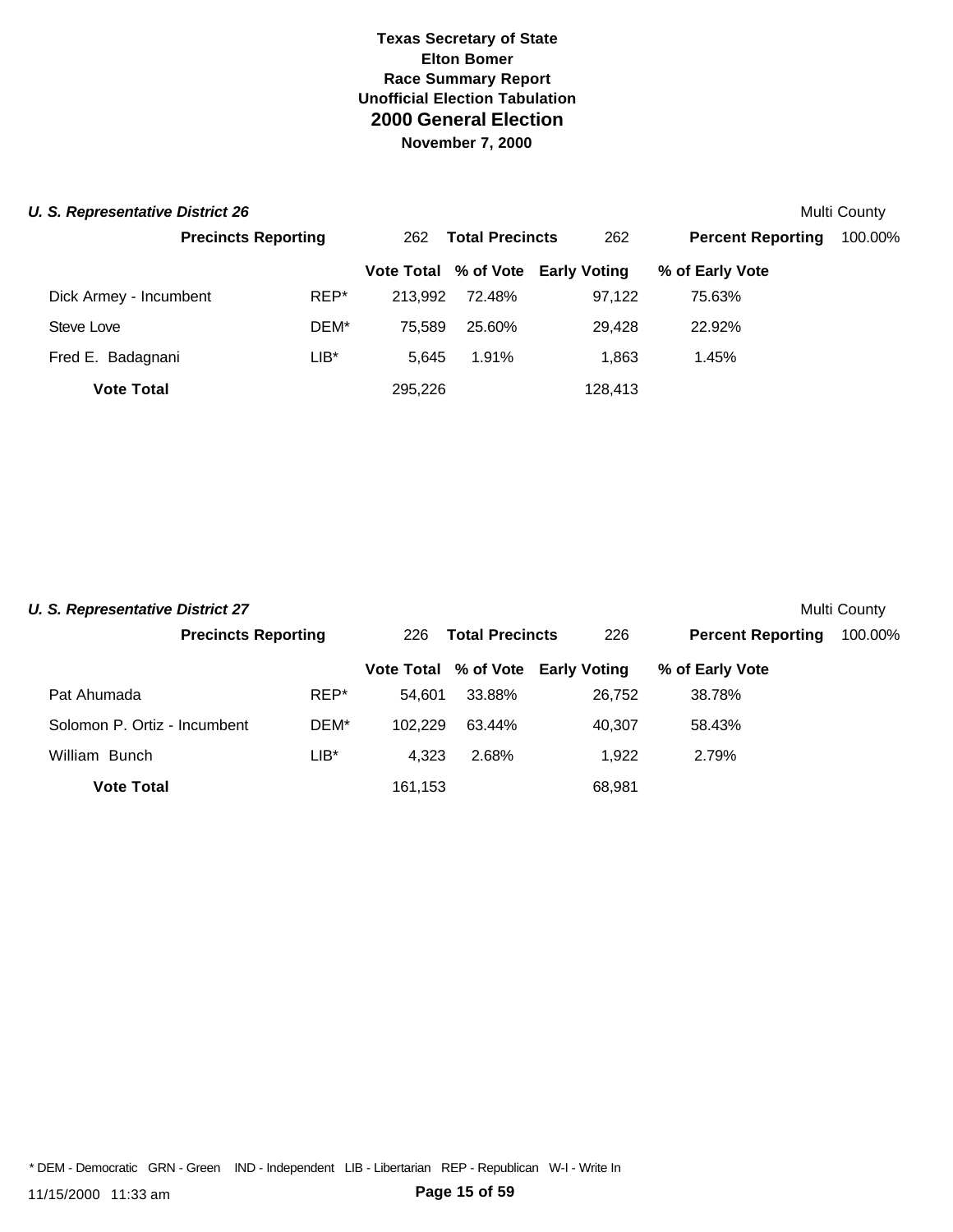| U. S. Representative District 28 |                            |         |                               |        |                                   |                          | Multi County |
|----------------------------------|----------------------------|---------|-------------------------------|--------|-----------------------------------|--------------------------|--------------|
|                                  | <b>Precincts Reporting</b> |         | <b>Total Precincts</b><br>352 |        | 352                               | <b>Percent Reporting</b> | 100.00%      |
|                                  |                            |         |                               |        | Vote Total % of Vote Early Voting | % of Early Vote          |              |
| Ciro D. Rodriguez - Incumbent    |                            | DEM*    | 123.080                       | 89.04% | 44.111                            | 88.05%                   |              |
| William A. Stallknecht           |                            | $LIB^*$ | 15.149                        | 10.96% | 5.984                             | 11.95%                   |              |
| <b>Vote Total</b>                |                            |         | 138,229                       |        | 50,095                            |                          |              |

| <b>U. S. Representative District 29</b> |                            |      |                               |        |                                   |                          | Single County |
|-----------------------------------------|----------------------------|------|-------------------------------|--------|-----------------------------------|--------------------------|---------------|
|                                         | <b>Precincts Reporting</b> |      | <b>Total Precincts</b><br>179 |        | 179                               | <b>Percent Reporting</b> | 100.00%       |
|                                         |                            |      |                               |        | Vote Total % of Vote Early Voting | % of Early Vote          |               |
| Joe Vu                                  |                            | REP* | 29.365                        | 25.61% | 7.055                             | 30.56%                   |               |
| Gene Green - Incumbent                  |                            | DEM* | 84.117                        | 73.36% | 15.836                            | 68.59%                   |               |
| Ray Dittmar                             |                            | LIB* | 1.186                         | 1.03%  | 198                               | 0.86%                    |               |
| <b>Vote Total</b>                       |                            |      | 114.668                       |        | 23.089                            |                          |               |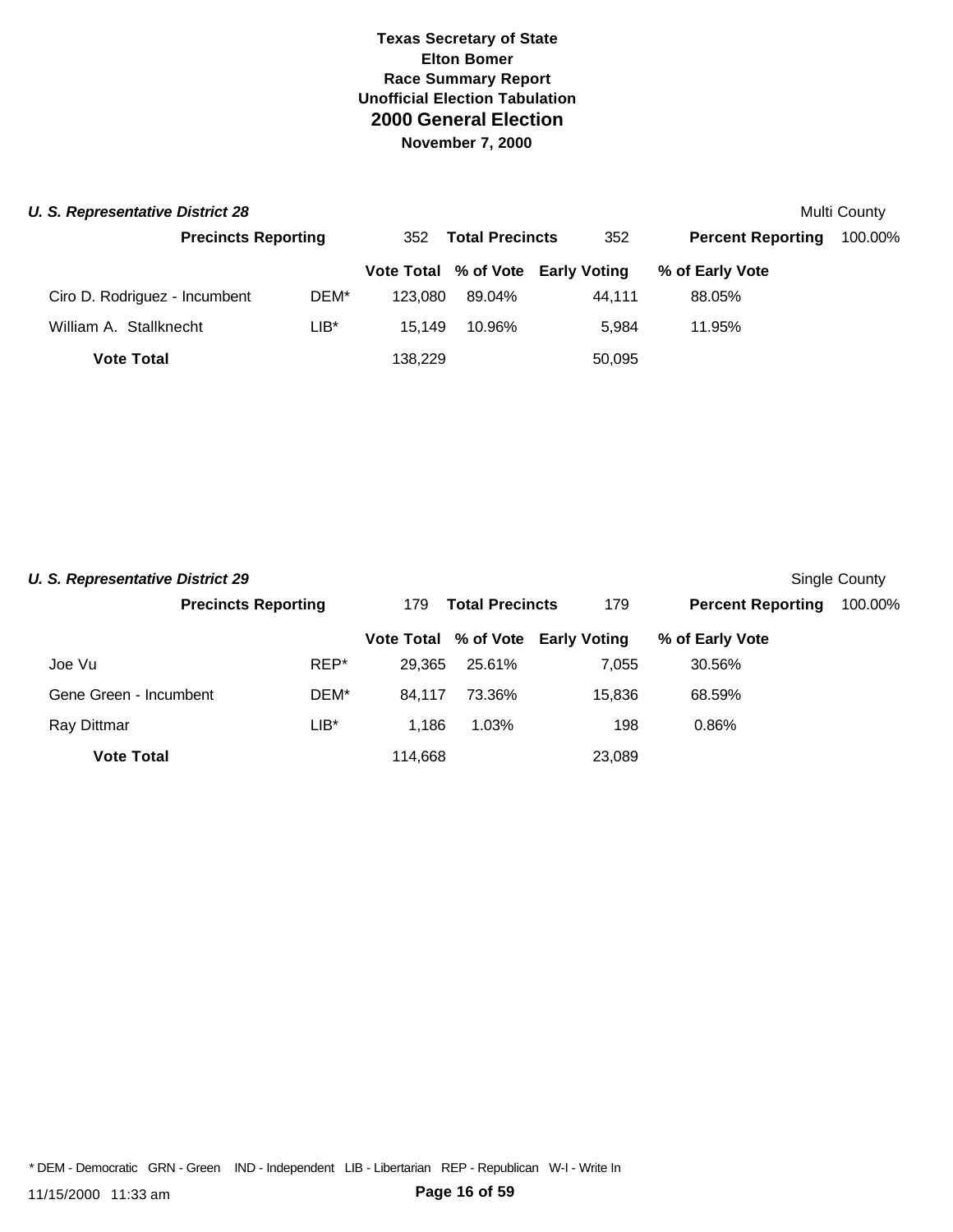|  | U. S. Representative District 30 |  |
|--|----------------------------------|--|
|  |                                  |  |

| U. S. Representative District 30  |                            |         |                               |                                   |                          | Single County |
|-----------------------------------|----------------------------|---------|-------------------------------|-----------------------------------|--------------------------|---------------|
|                                   | <b>Precincts Reporting</b> |         | <b>Total Precincts</b><br>271 |                                   | <b>Percent Reporting</b> | 100.00%       |
|                                   |                            |         |                               | Vote Total % of Vote Early Voting | % of Early Vote          |               |
| Eddie Bernice Johnson - Incumbent | DEM*                       | 109.158 | 91.76%                        | 37.315                            | 92.55%                   |               |
| Kelly Rush                        | $LIB*$                     | 9.796   | 8.24%                         | 3.003                             | 7.45%                    |               |
| <b>Vote Total</b>                 |                            | 118,954 |                               | 40,318                            |                          |               |

#### *Railroad Commissioner*

|                                 | <b>Precincts Reporting</b> |                  | <b>Total Precincts</b><br>8.586 |        | 8.586                             | <b>Percent Reporting</b>                | 100.00% |
|---------------------------------|----------------------------|------------------|---------------------------------|--------|-----------------------------------|-----------------------------------------|---------|
|                                 |                            |                  |                                 |        | Vote Total % of Vote Early Voting | % of Early Vote                         |         |
| Charles R. Matthews - Incumbent |                            | REP*             | 3.630.021                       | 77.02% | 1.509.615                         | 81.49%                                  |         |
| Carolyn Fields                  |                            | $LIB*$           | 737.992                         | 15.66% | 226.957                           | 12.25%                                  |         |
| Gary Dugger                     |                            | GRN <sup>*</sup> | 344.806                         | 7.32%  | 115.890                           | 6.26%                                   |         |
| <b>Vote Total</b>               |                            |                  | 4,712,819                       |        |                                   | 1,852,462 Voter Registration 12,365,235 |         |
|                                 |                            |                  | % VR Voting                     | 38.11% |                                   | % Voting Early                          | 14.98%  |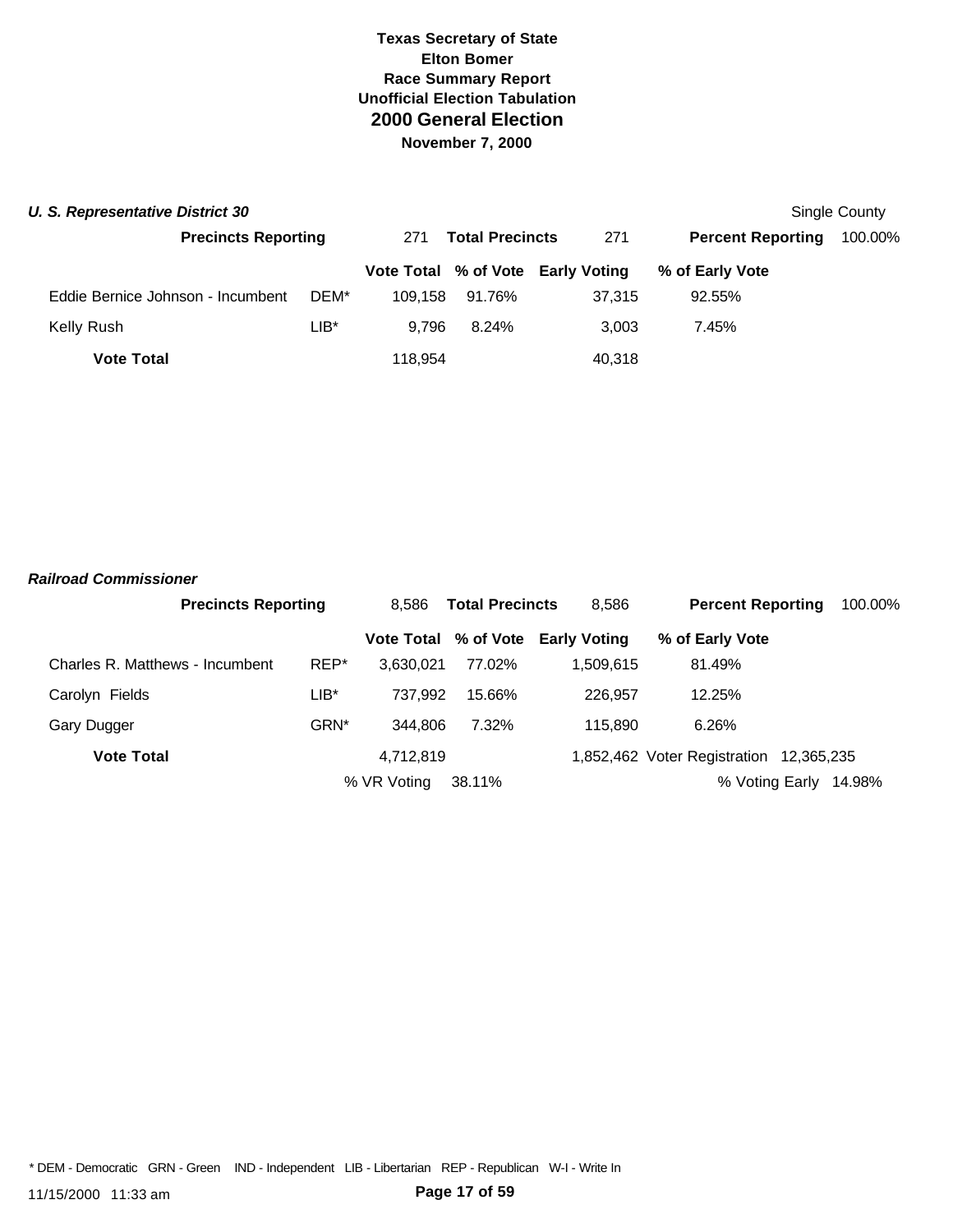#### *Railroad Commissioner - Unexpired Term*

|                                 | <b>Precincts Reporting</b> |                  | 8.586             | <b>Total Precincts</b> |                        | <b>Percent Reporting</b>                | 100.00% |
|---------------------------------|----------------------------|------------------|-------------------|------------------------|------------------------|-----------------------------------------|---------|
|                                 |                            |                  | <b>Vote Total</b> |                        | % of Vote Early Voting | % of Early Vote                         |         |
| Michael L. Williams - Incumbent |                            | REP*             | 3.596.815         | 76.97%                 | 1.506.371              | 81.91%                                  |         |
| <b>Anthony Garcia</b>           |                            | LIB*             | 739.415           | 15.82%                 | 218.591                | 11.89%                                  |         |
| Charles L. Mauch                |                            | GRN <sup>*</sup> | 336.781           | 7.21%                  | 114.192                | 6.21%                                   |         |
| <b>Vote Total</b>               |                            |                  | 4,673,011         |                        |                        | 1,839,154 Voter Registration 12,365,235 |         |
|                                 |                            |                  | % VR Voting       | 37.79%                 |                        | % Voting Early                          | 14.87%  |

| Justice, Supreme Court, Place 1 |                            |                   |                                 |                     |                                         |        |         |
|---------------------------------|----------------------------|-------------------|---------------------------------|---------------------|-----------------------------------------|--------|---------|
|                                 | <b>Precincts Reporting</b> |                   | <b>Total Precincts</b><br>8.586 |                     | <b>Percent Reporting</b>                |        | 100.00% |
|                                 |                            | <b>Vote Total</b> | % of Vote                       | <b>Early Voting</b> | % of Early Vote                         |        |         |
| Nathan Hecht - Incumbent        | REP*                       | 3.660.145         | 78.79%                          | 1,523,123           | 83.24%                                  |        |         |
| Mike Jacobellis                 | $LIB*$                     | 534.459           | 11.50%                          | 163.354             | 8.93%                                   |        |         |
| Ben G. Levy                     | GRN <sup>*</sup>           | 450.885           | 9.71%                           | 143.416             | 7.84%                                   |        |         |
| <b>Vote Total</b>               |                            | 4,645,489         |                                 |                     | 1,829,893 Voter Registration 12,365,235 |        |         |
|                                 |                            | % VR Voting       | 37.57%                          |                     | % Voting Early                          | 14.80% |         |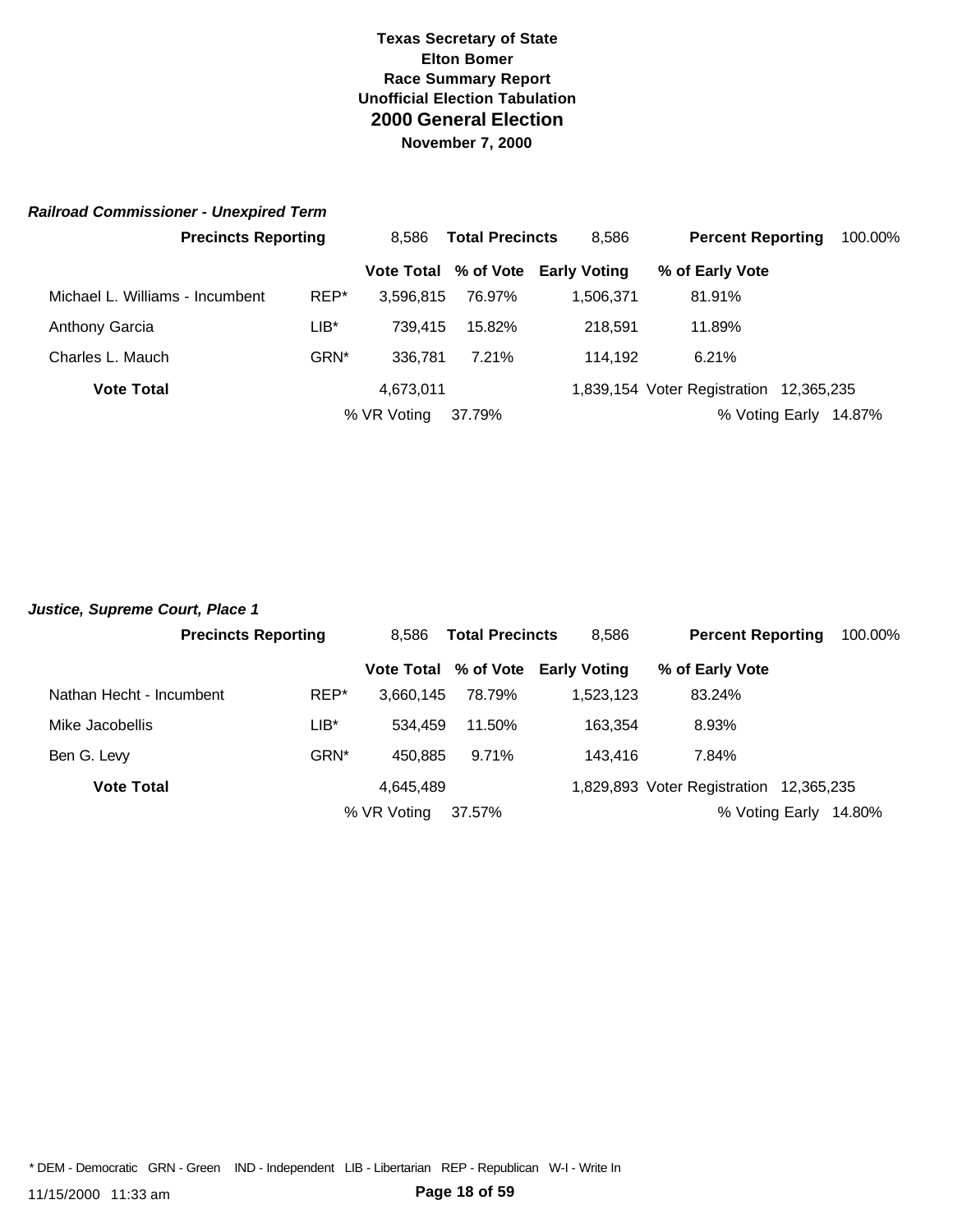| Justice, Supreme Court, Place 2 |                            |                                 |        |                                   |                                         |         |
|---------------------------------|----------------------------|---------------------------------|--------|-----------------------------------|-----------------------------------------|---------|
|                                 | <b>Precincts Reporting</b> | <b>Total Precincts</b><br>8.586 |        | 8,586                             | <b>Percent Reporting</b>                | 100.00% |
|                                 |                            |                                 |        | Vote Total % of Vote Early Voting | % of Early Vote                         |         |
| Priscilla Owen - Incumbent      | REP*                       | 3.856.341                       | 84.26% | 1.579.873                         | 87.52%                                  |         |
| Joe Alfred Izen, Jr.            | $LIB*$                     | 720.592                         | 15.74% | 225,363                           | 12.48%                                  |         |
| <b>Vote Total</b>               |                            | 4.576.933                       |        |                                   | 1,805,236 Voter Registration 12,365,235 |         |
|                                 |                            | % VR Voting                     | 37.01% |                                   | % Voting Early                          | 14.60%  |

| Justice, Supreme Court, Place 3 |                            |             |                                 |                                   |                                         |                       |         |
|---------------------------------|----------------------------|-------------|---------------------------------|-----------------------------------|-----------------------------------------|-----------------------|---------|
|                                 | <b>Precincts Reporting</b> |             | <b>Total Precincts</b><br>8.586 |                                   | <b>Percent Reporting</b>                |                       | 100.00% |
|                                 |                            |             |                                 | Vote Total % of Vote Early Voting | % of Early Vote                         |                       |         |
| Al Gonzales - Incumbent         | REP*                       | 3.744.209   | 81.33%                          | 1.532.264                         | 84.59%                                  |                       |         |
| Lance Smith                     | LIB*                       | 859.729     | 18.67%                          | 279.169                           | 15.41%                                  |                       |         |
| <b>Vote Total</b>               |                            | 4,603,938   |                                 |                                   | 1,811,433 Voter Registration 12,365,235 |                       |         |
|                                 |                            | % VR Voting | 37.23%                          |                                   |                                         | % Voting Early 14.65% |         |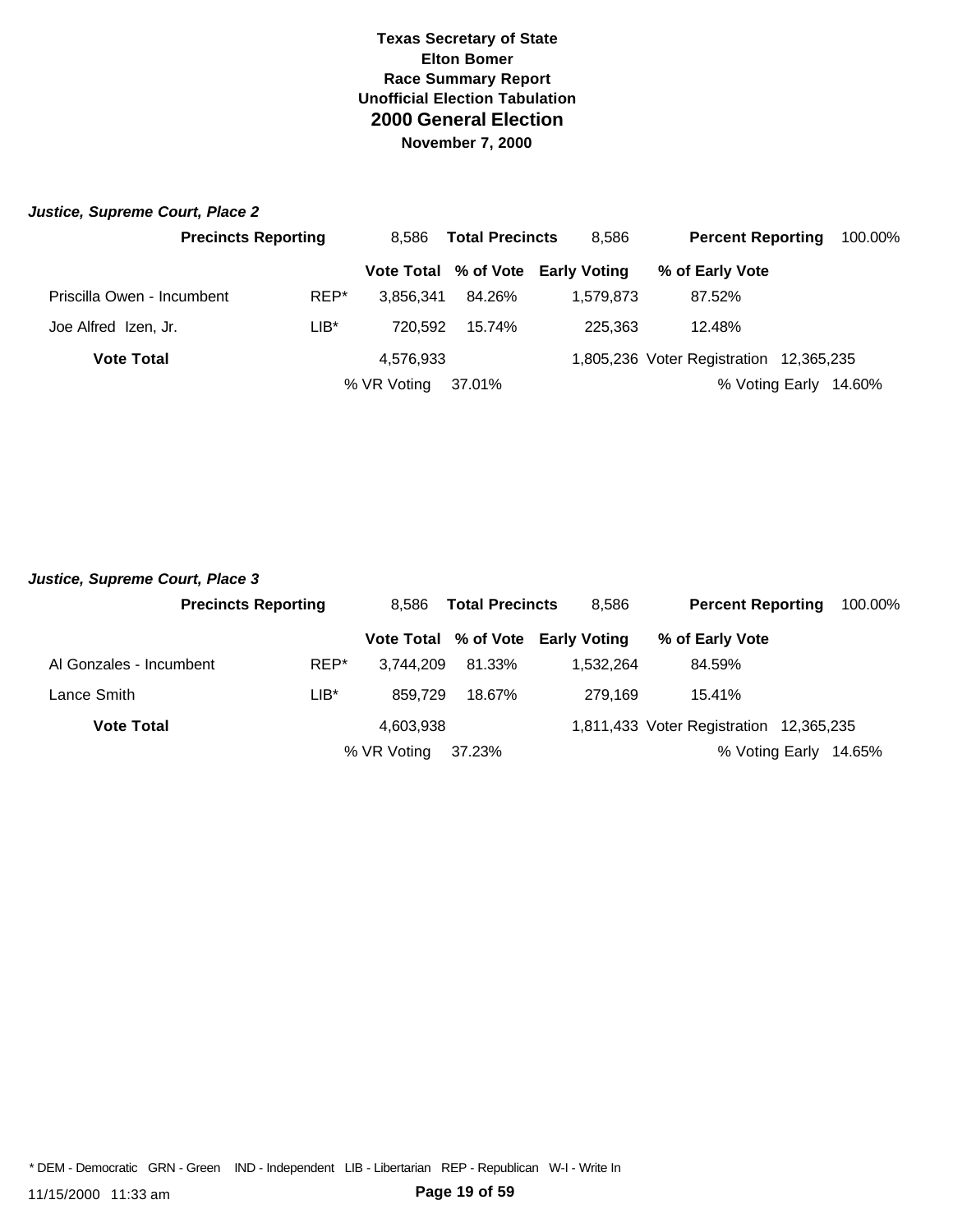# *Presiding Judge, Court of Criminal Appeals*

|                      | <b>Precincts Reporting</b> | <b>Total Precincts</b><br>8.586 |        | 8,586                             | <b>Percent Reporting</b>                | 100.00% |
|----------------------|----------------------------|---------------------------------|--------|-----------------------------------|-----------------------------------------|---------|
|                      |                            |                                 |        | Vote Total % of Vote Early Voting | % of Early Vote                         |         |
| <b>Sharon Keller</b> | REP*                       | 3.308.435                       | 56.13% | 1.385.933                         | 59.73%                                  |         |
| Bill Vance           | DEM*                       | 2.586.301                       | 43.87% | 934.204                           | 40.27%                                  |         |
| <b>Vote Total</b>    |                            | 5,894,736                       |        |                                   | 2,320,137 Voter Registration 12,365,235 |         |
|                      |                            | % VR Voting                     | 47.67% |                                   | % Voting Early                          | 18.76%  |

|                   | Judge, Court of Criminal Appeals Place 1 |             |                        |                                   |                                         |        |         |
|-------------------|------------------------------------------|-------------|------------------------|-----------------------------------|-----------------------------------------|--------|---------|
|                   | <b>Precincts Reporting</b>               | 8.586       | <b>Total Precincts</b> |                                   | <b>Percent Reporting</b>                |        | 100.00% |
|                   |                                          |             |                        | Vote Total % of Vote Early Voting | % of Early Vote                         |        |         |
| Charles Holcomb   | REP*                                     | 3.820.144   | 84.44%                 | 1.565.056                         | 87.62%                                  |        |         |
| Rife Scott Kimler | LIB*                                     | 704.214     | 15.56%                 | 221.187                           | 12.38%                                  |        |         |
| <b>Vote Total</b> |                                          | 4.524.358   |                        |                                   | 1,786,243 Voter Registration 12,365,235 |        |         |
|                   |                                          | % VR Voting | 36.59%                 |                                   | % Voting Early                          | 14.45% |         |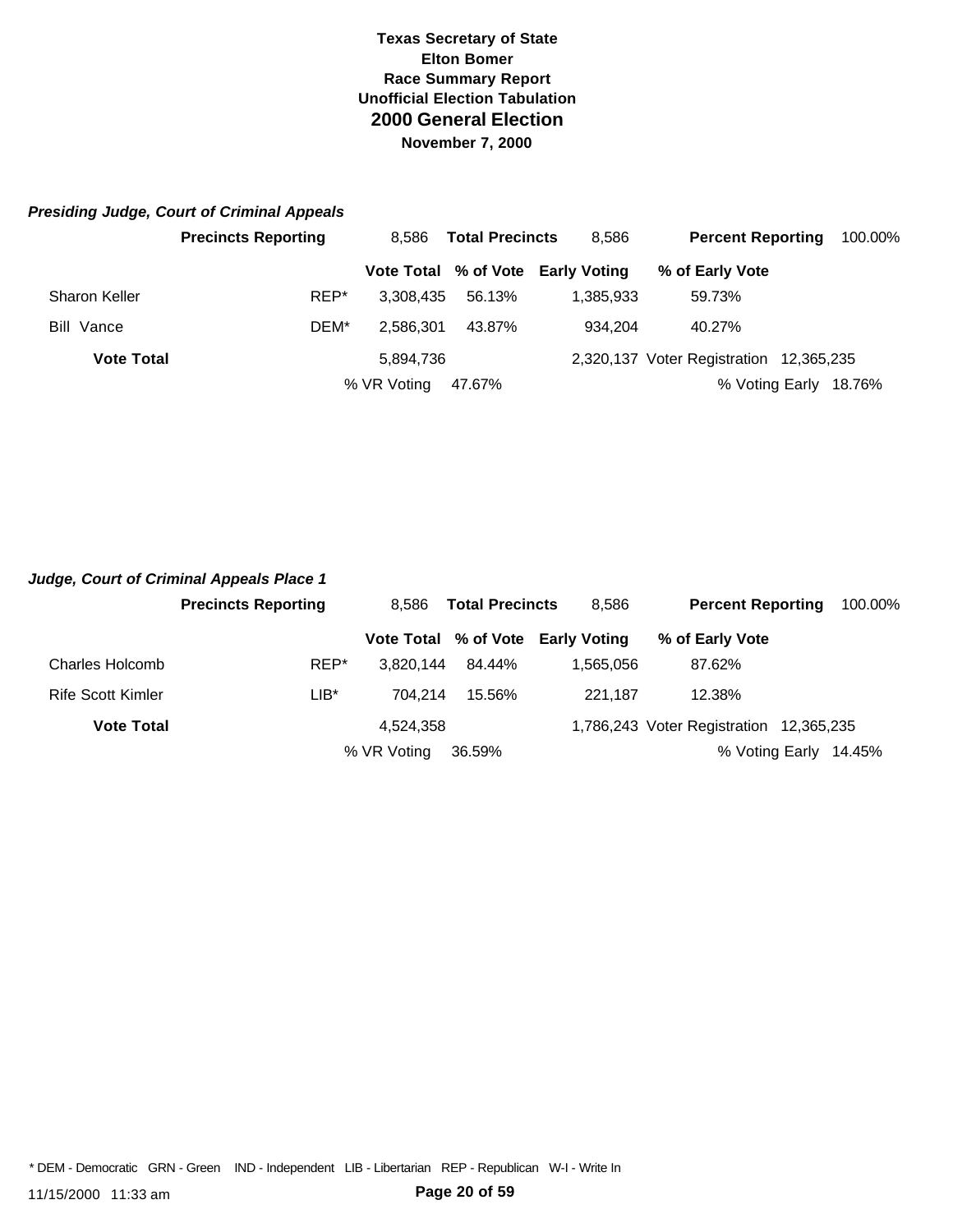|                       | Judge, Court of Criminal Appeals Place 2 |                                 |        |                                   |                                         |         |
|-----------------------|------------------------------------------|---------------------------------|--------|-----------------------------------|-----------------------------------------|---------|
|                       | <b>Precincts Reporting</b>               | <b>Total Precincts</b><br>8.586 |        | 8,586                             | <b>Percent Reporting</b>                | 100.00% |
|                       |                                          |                                 |        | Vote Total % of Vote Early Voting | % of Early Vote                         |         |
| Barbara Parker Hervey | REP*                                     | 3.330.112                       | 56.91% | 1.398.485                         | 60.67%                                  |         |
| William R. Barr       | DEM*                                     | 2.520.955                       | 43.09% | 906.480                           | 39.33%                                  |         |
| <b>Vote Total</b>     |                                          | 5,851,067                       |        |                                   | 2,304,965 Voter Registration 12,365,235 |         |
|                       |                                          | % VR Voting                     | 47.32% |                                   | % Voting Early                          | 18.64%  |

|                         | <b>Member, State Board of Education, District 7</b> |                               |        |                                   |                          | Multi County |
|-------------------------|-----------------------------------------------------|-------------------------------|--------|-----------------------------------|--------------------------|--------------|
|                         | <b>Precincts Reporting</b>                          | <b>Total Precincts</b><br>413 |        | 413                               | <b>Percent Reporting</b> | 100.00%      |
|                         |                                                     |                               |        | Vote Total % of Vote Early Voting | % of Early Vote          |              |
| David Bradley           | REP*                                                | 202.459                       | 52.48% | 83.002                            | 53.71%                   |              |
| <b>Fanniece Hawkins</b> | DEM*                                                | 170.926                       | 44.31% | 67,758                            | 43.84%                   |              |
| Richard E. Walker       | LIB*                                                | 12.388                        | 3.21%  | 3.790                             | 2.45%                    |              |
| <b>Vote Total</b>       |                                                     | 385,773                       |        | 154.550                           |                          |              |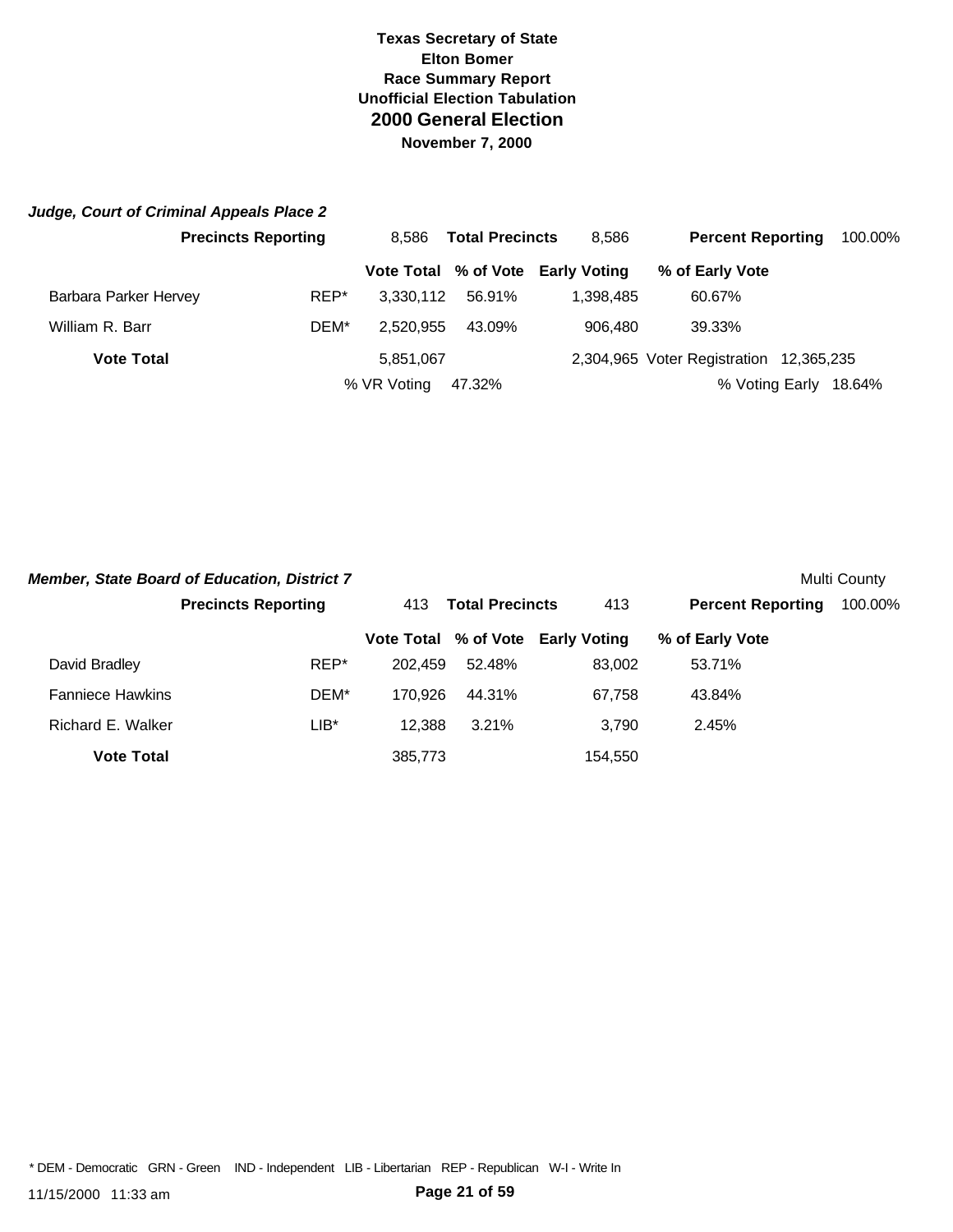|                     | <b>Member, State Board of Education, District 10</b> |                               | Multi County |                                   |                          |         |
|---------------------|------------------------------------------------------|-------------------------------|--------------|-----------------------------------|--------------------------|---------|
|                     | <b>Precincts Reporting</b>                           | <b>Total Precincts</b><br>640 |              | 640                               | <b>Percent Reporting</b> | 100.00% |
|                     |                                                      |                               |              | Vote Total % of Vote Early Voting | % of Early Vote          |         |
| Cynthia A. Thornton | REP*                                                 | 279.522                       | 50.01%       | 124.293                           | 53.63%                   |         |
| Donna Howard        | DEM*                                                 | 250,444                       | 44.81%       | 97.577                            | 42.10%                   |         |
| Nancy C. Neale      | LIB*                                                 | 28.936                        | 5.18%        | 9.894                             | 4.27%                    |         |
| <b>Vote Total</b>   |                                                      | 558,902                       |              | 231,764                           |                          |         |

| <b>State Senator, District 2</b> |                            |         |                        |                                   |                          | Multi County |
|----------------------------------|----------------------------|---------|------------------------|-----------------------------------|--------------------------|--------------|
|                                  | <b>Precincts Reporting</b> | 337     | <b>Total Precincts</b> |                                   | <b>Percent Reporting</b> | 100.00%      |
|                                  |                            |         |                        | Vote Total % of Vote Early Voting | % of Early Vote          |              |
| Bob Deuell                       | REP*                       | 88.180  | 46.82%                 | 33.643                            | 50.00%                   |              |
| David Cain - Incumbent           | DEM*                       | 100.146 | 53.18%                 | 33.649                            | 50.00%                   |              |
| <b>Vote Total</b>                |                            | 188,326 |                        | 67,292                            |                          |              |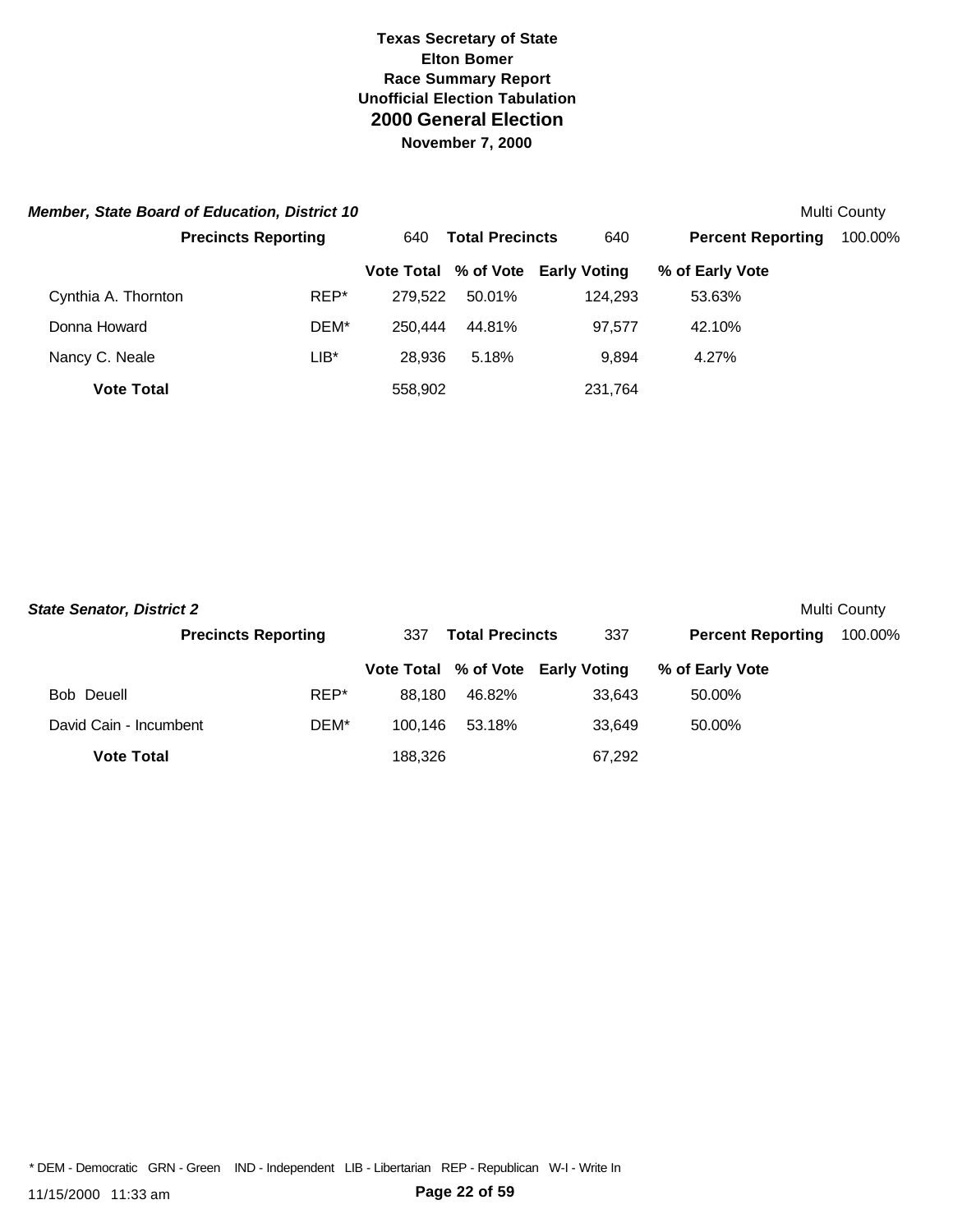| <b>State Senator, District 3</b> |                            |         |                        |                                   | Multi County             |         |
|----------------------------------|----------------------------|---------|------------------------|-----------------------------------|--------------------------|---------|
|                                  | <b>Precincts Reporting</b> | 364     | <b>Total Precincts</b> | 364                               | <b>Percent Reporting</b> | 100.00% |
|                                  |                            |         |                        | Vote Total % of Vote Early Voting | % of Early Vote          |         |
| <b>Todd Staples</b>              | REP*                       | 152.496 | 60.65%                 | 67.597                            | 63.81%                   |         |
| David Fisher                     | DEM*                       | 98.951  | 39.35%                 | 38.339                            | 36.19%                   |         |
| <b>Vote Total</b>                |                            | 251,447 |                        | 105,936                           |                          |         |

| <b>State Senator, District 12</b> |                            |         |                               |                                   |                          | Single County |
|-----------------------------------|----------------------------|---------|-------------------------------|-----------------------------------|--------------------------|---------------|
|                                   | <b>Precincts Reporting</b> |         | <b>Total Precincts</b><br>251 |                                   | <b>Percent Reporting</b> | 100.00%       |
|                                   |                            |         |                               | Vote Total % of Vote Early Voting | % of Early Vote          |               |
| George Host                       | REP*                       | 61.827  | 36.34%                        | 26.739                            | 36.67%                   |               |
| Mike Moncrief - Incumbent         | DEM*                       | 108.318 | 63.66%                        | 46.183                            | 63.33%                   |               |
| <b>Vote Total</b>                 |                            | 170.145 |                               | 72.922                            |                          |               |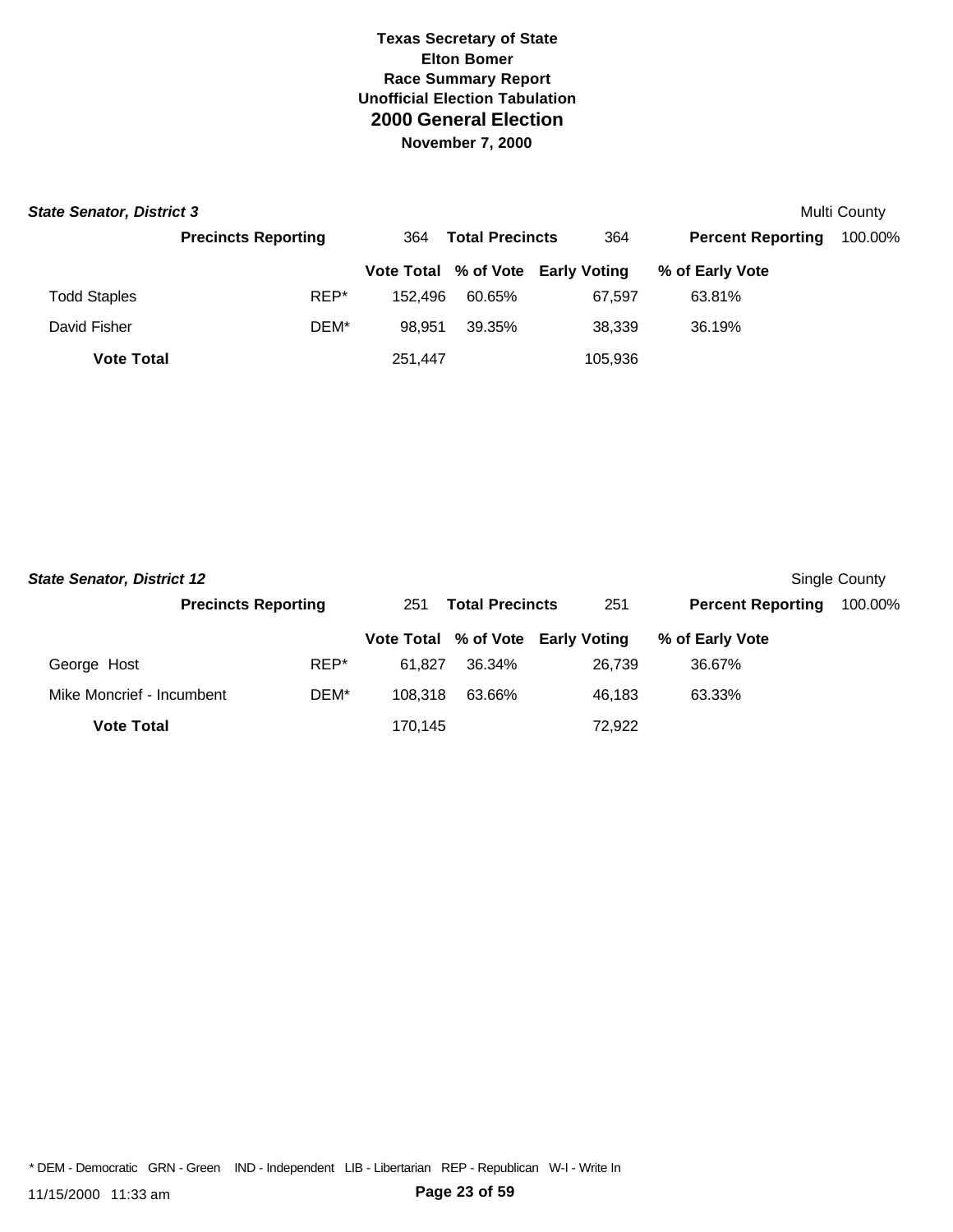| <b>State Senator, District 14</b> |                            |         |                               |                                   |                          | Multi County |
|-----------------------------------|----------------------------|---------|-------------------------------|-----------------------------------|--------------------------|--------------|
|                                   | <b>Precincts Reporting</b> |         | <b>Total Precincts</b><br>221 |                                   | <b>Percent Reporting</b> | 100.00%      |
|                                   |                            |         |                               | Vote Total % of Vote Early Voting | % of Early Vote          |              |
| Gonzalo Barrientos - Incumbent    | DEM*                       | 185.383 | 81.95%                        | 81.164                            | 82.06%                   |              |
| Tom Davis                         | $LIB^*$                    | 40.829  | 18.05%                        | 17.747                            | 17.94%                   |              |
| <b>Vote Total</b>                 |                            | 226.212 |                               | 98,911                            |                          |              |

| <b>State Senator, District 15</b> |                            |         |                               |                                   |                          | Single County |
|-----------------------------------|----------------------------|---------|-------------------------------|-----------------------------------|--------------------------|---------------|
|                                   | <b>Precincts Reporting</b> |         | <b>Total Precincts</b><br>183 |                                   | <b>Percent Reporting</b> | 100.00%       |
|                                   |                            |         |                               | Vote Total % of Vote Early Voting | % of Early Vote          |               |
| Warren A. Lawless                 | REP*                       | 51.010  | 34.89%                        | 13.530                            | 38.39%                   |               |
| John Whitmire - Incumbent         | DEM*                       | 95.210  | 65.11%                        | 21.713                            | 61.61%                   |               |
| <b>Vote Total</b>                 |                            | 146.220 |                               | 35,243                            |                          |               |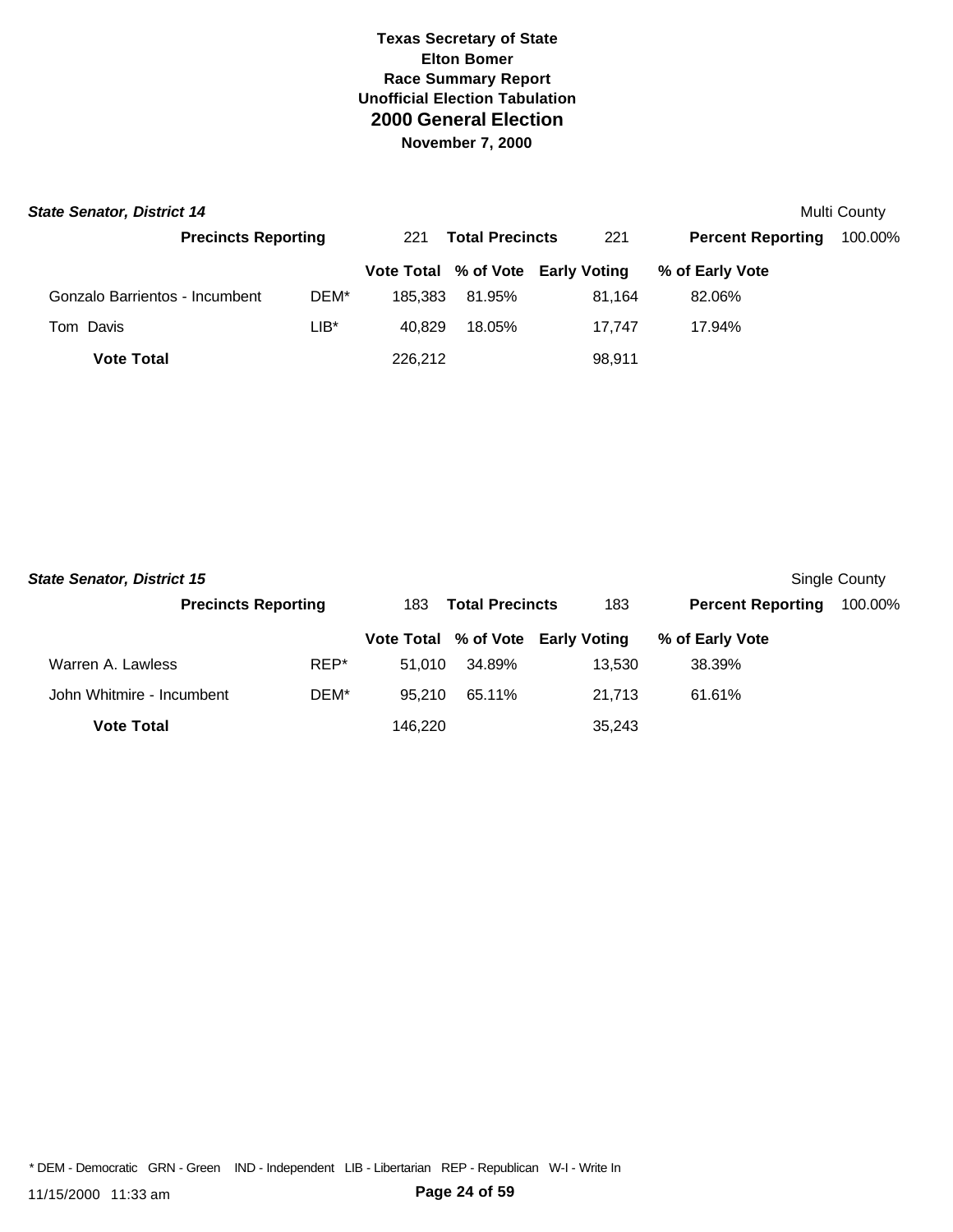| <b>State Senator, District 21</b> |                            |                               |        |                                   |                          | Multi County |
|-----------------------------------|----------------------------|-------------------------------|--------|-----------------------------------|--------------------------|--------------|
|                                   | <b>Precincts Reporting</b> | <b>Total Precincts</b><br>332 |        | 332                               | <b>Percent Reporting</b> | 100.00%      |
|                                   |                            |                               |        | Vote Total % of Vote Early Voting | % of Early Vote          |              |
| David Swift                       | REP*                       | 53.973                        | 33.61% | 22.846                            | 37.29%                   |              |
| Judith Zaffirini - Incumbent      | DEM*                       | 106.594                       | 66.39% | 38.417                            | 62.71%                   |              |
| <b>Vote Total</b>                 |                            | 160,567                       |        | 61,263                            |                          |              |

| <b>State Senator, District 25</b> |                            |         |                               |                                   |                          | Multi County |
|-----------------------------------|----------------------------|---------|-------------------------------|-----------------------------------|--------------------------|--------------|
|                                   | <b>Precincts Reporting</b> |         | <b>Total Precincts</b><br>437 |                                   | <b>Percent Reporting</b> | 100.00%      |
|                                   |                            |         |                               | Vote Total % of Vote Early Voting | % of Early Vote          |              |
| Jeff Wentworth - Incumbent        | REP*                       | 283.635 | 87.43%                        | 144.614                           | 89.89%                   |              |
| George Meeks                      | LIB*                       | 40.789  | 12.57%                        | 16.273                            | 10.11%                   |              |
| <b>Vote Total</b>                 |                            | 324.424 |                               | 160,887                           |                          |              |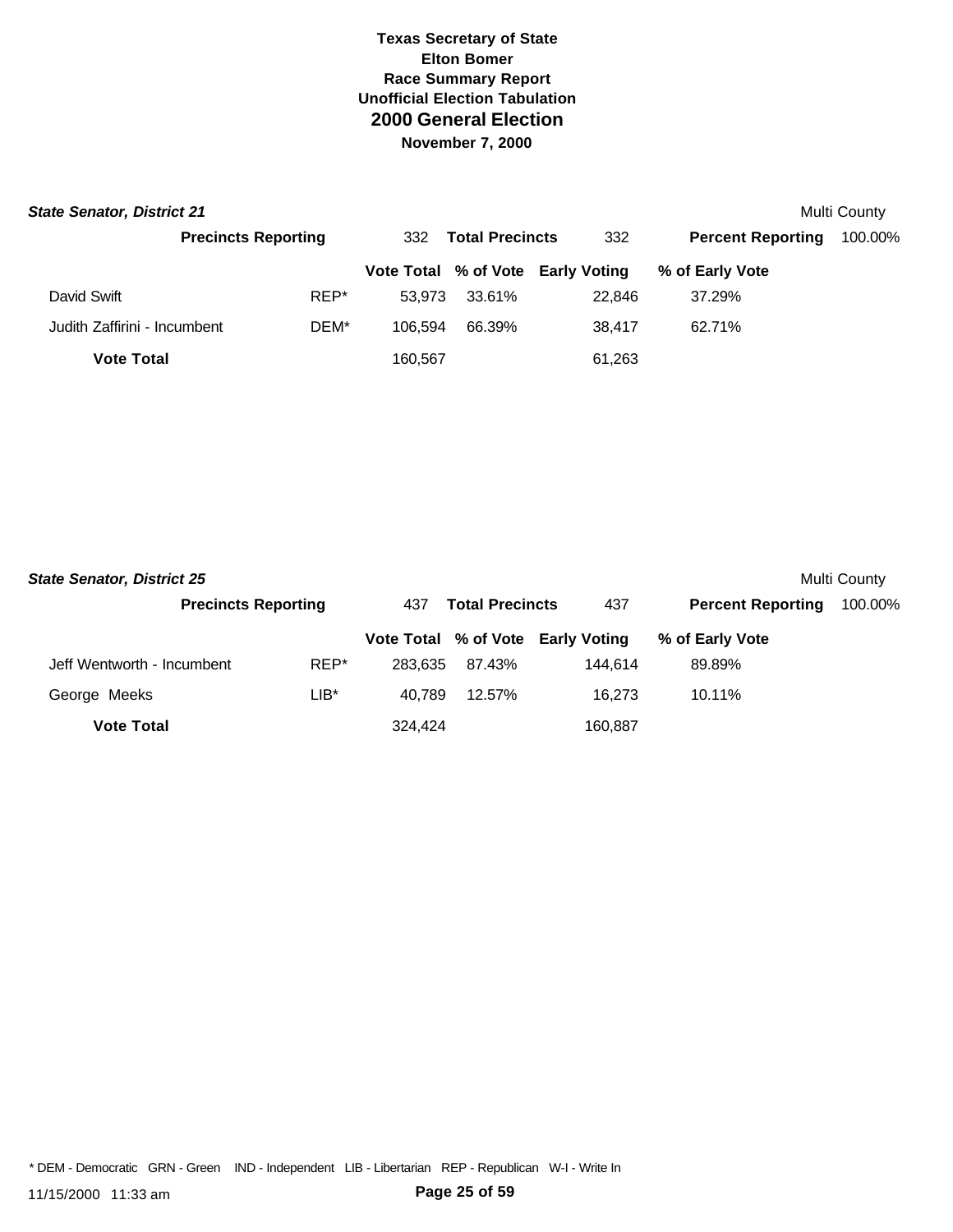| <b>State Representative District 4</b> |                            |        |                              |                                   |                          | Multi County |
|----------------------------------------|----------------------------|--------|------------------------------|-----------------------------------|--------------------------|--------------|
|                                        | <b>Precincts Reporting</b> |        | <b>Total Precincts</b><br>71 |                                   | <b>Percent Reporting</b> | 100.00%      |
|                                        |                            |        |                              | Vote Total % of Vote Early Voting | % of Early Vote          |              |
| Betty Brown - Incumbent                | REP*                       | 29.124 | 63.79%                       | 11.676                            | 64.33%                   |              |
| <b>Charles Elliott</b>                 | DEM*                       | 16.531 | 36.21%                       | 6.475                             | 35.67%                   |              |
| <b>Vote Total</b>                      |                            | 45,655 |                              | 18.151                            |                          |              |

| <b>State Representative District 5</b> |                            |                              |        |                                   |                          | Multi County |
|----------------------------------------|----------------------------|------------------------------|--------|-----------------------------------|--------------------------|--------------|
|                                        | <b>Precincts Reporting</b> | <b>Total Precincts</b><br>70 |        | 70                                | <b>Percent Reporting</b> | 100.00%      |
|                                        |                            |                              |        | Vote Total % of Vote Early Voting | % of Early Vote          |              |
| <b>Bill G. Hollowell</b>               | REP*                       | 19.416                       | 47.46% | 5.571                             | 47.84%                   |              |
| Bob Glaze - Incumbent                  | DEM*                       | 21.496                       | 52.54% | 6.073                             | 52.16%                   |              |
| <b>Vote Total</b>                      |                            | 40.912                       |        | 11,644                            |                          |              |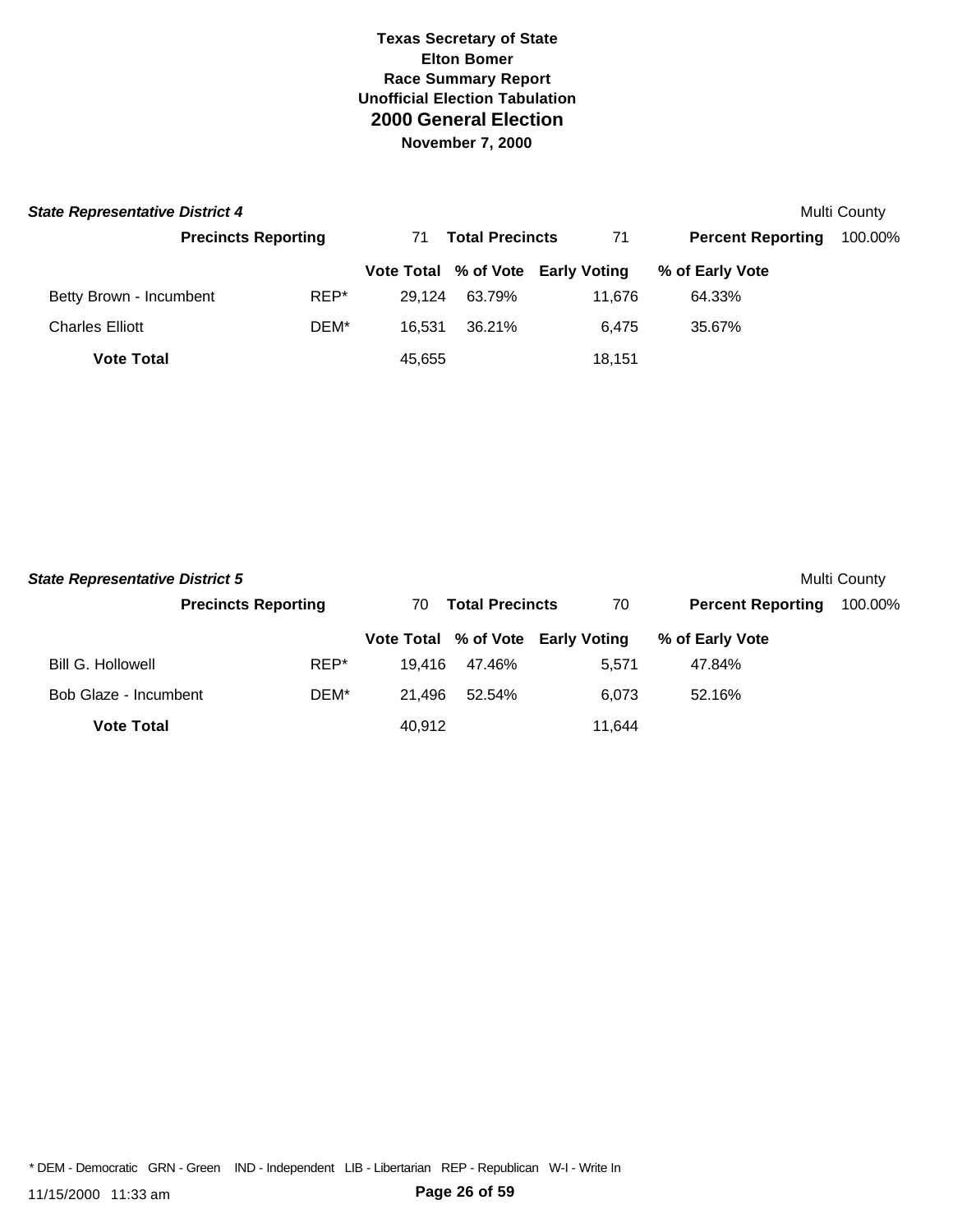| <b>State Representative District 6</b> |                            |      |                              |        |                                   |                          | Single County |
|----------------------------------------|----------------------------|------|------------------------------|--------|-----------------------------------|--------------------------|---------------|
|                                        | <b>Precincts Reporting</b> |      | <b>Total Precincts</b><br>51 |        | 51                                | <b>Percent Reporting</b> | 100.00%       |
|                                        |                            |      |                              |        | Vote Total % of Vote Early Voting | % of Early Vote          |               |
| Leo Berman - Incumbent                 |                            | REP* | 35.400                       | 73.79% | 16.911                            | 77.44%                   |               |
| <b>Bill Bowen</b>                      |                            | DEM* | 12.577                       | 26.21% | 4.927                             | 22.56%                   |               |
| <b>Vote Total</b>                      |                            |      | 47,977                       |        | 21,838                            |                          |               |

| <b>State Representative District 9</b> |                            |        |                               |                                   |                          | Multi County |
|----------------------------------------|----------------------------|--------|-------------------------------|-----------------------------------|--------------------------|--------------|
|                                        | <b>Precincts Reporting</b> |        | <b>Total Precincts</b><br>75. |                                   | <b>Percent Reporting</b> | 100.00%      |
|                                        |                            |        |                               | Vote Total % of Vote Early Voting | % of Early Vote          |              |
| Wayne Christian - Incumbent            | REP*                       | 24.635 | 55.42%                        | 11.046                            | 57.33%                   |              |
| Joe Evans                              | DEM*                       | 19.817 | 44.58%                        | 8.221                             | 42.67%                   |              |
| <b>Vote Total</b>                      |                            | 44.452 |                               | 19,267                            |                          |              |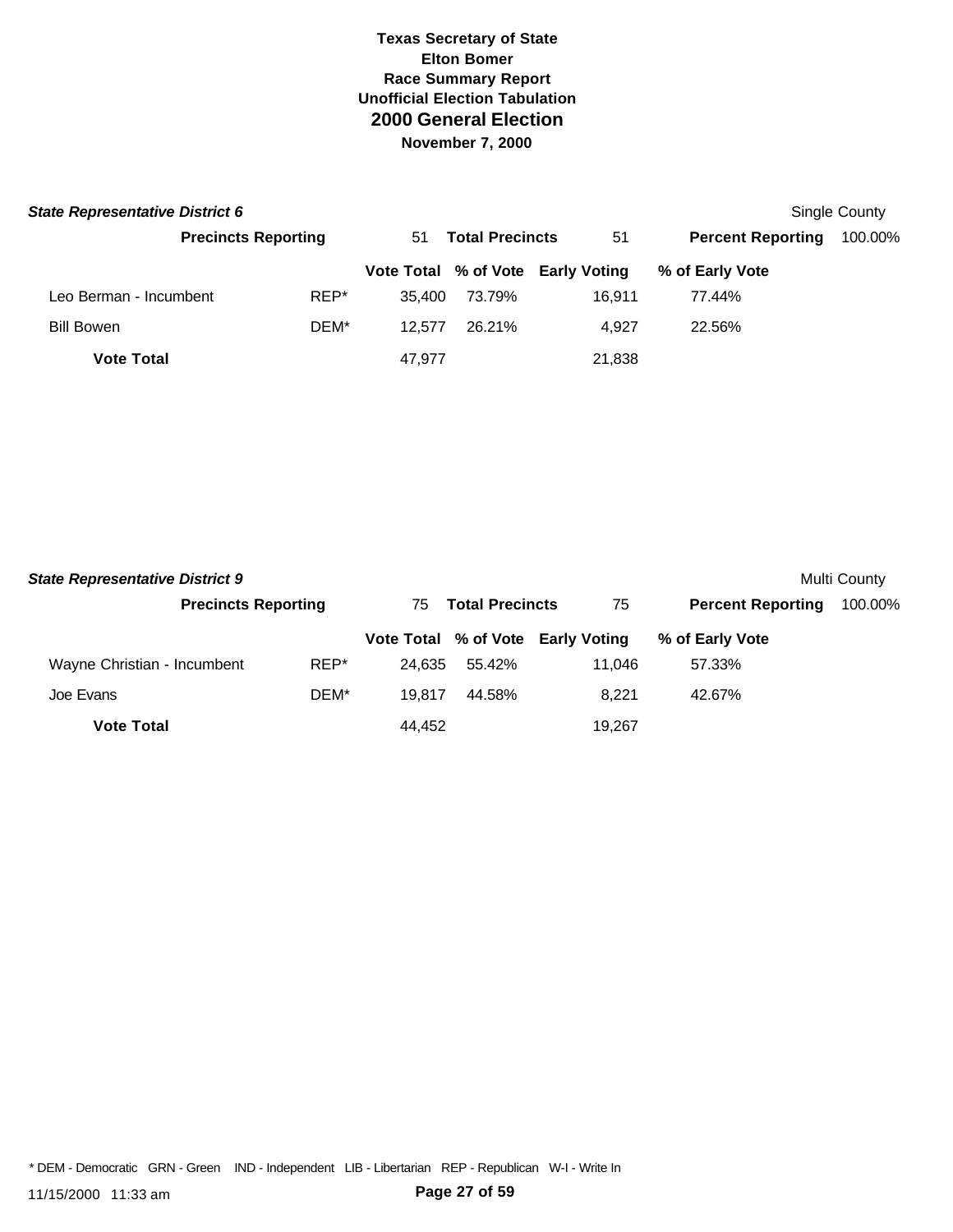| <b>State Representative District 11</b> |                            |        |                        |                                   |                          | Multi County |
|-----------------------------------------|----------------------------|--------|------------------------|-----------------------------------|--------------------------|--------------|
|                                         | <b>Precincts Reporting</b> | 86     | <b>Total Precincts</b> |                                   | <b>Percent Reporting</b> | 100.00%      |
|                                         |                            |        |                        | Vote Total % of Vote Early Voting | % of Early Vote          |              |
| Paul S. Woodard, Jr.                    | REP*                       | 19.489 | 46.94%                 | 7.394                             | 48.99%                   |              |
| Chuck Hopson                            | DEM*                       | 22.028 | 53.06%                 | 7.698                             | 51.01%                   |              |
| <b>Vote Total</b>                       |                            | 41.517 |                        | 15,092                            |                          |              |

| <b>State Representative District 14</b> |                            |        |                              |                                   |                          | Single County |
|-----------------------------------------|----------------------------|--------|------------------------------|-----------------------------------|--------------------------|---------------|
|                                         | <b>Precincts Reporting</b> |        | <b>Total Precincts</b><br>68 |                                   | <b>Percent Reporting</b> | 100.00%       |
|                                         |                            |        |                              | Vote Total % of Vote Early Voting | % of Early Vote          |               |
| Fred Brown - Incumbent                  | REP*                       | 28.978 | 86.90%                       | 12.286                            | 89.69%                   |               |
| Bruce W. Rose                           | LIB*                       | 4.368  | 13.10%                       | 1.412                             | 10.31%                   |               |
| <b>Vote Total</b>                       |                            | 33,346 |                              | 13,698                            |                          |               |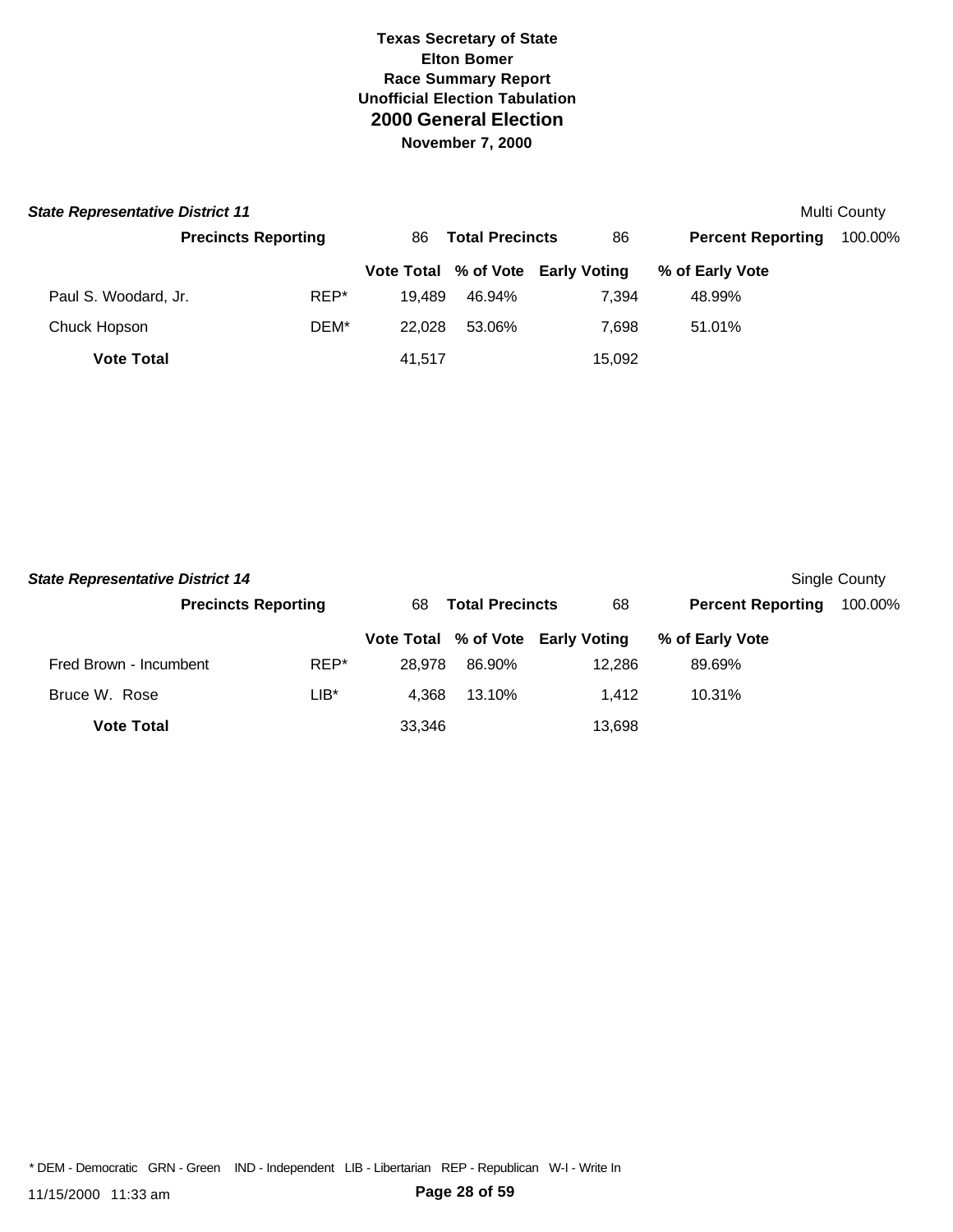| <b>State Representative District 15</b> |                            |                               |        |                                   |                          | Multi County |
|-----------------------------------------|----------------------------|-------------------------------|--------|-----------------------------------|--------------------------|--------------|
|                                         | <b>Precincts Reporting</b> | <b>Total Precincts</b><br>78. |        | 78                                | <b>Percent Reporting</b> | 100.00%      |
|                                         |                            |                               |        | Vote Total % of Vote Early Voting | % of Early Vote          |              |
| Thomas D. "Tommy" Williams - Incum REP* |                            | 53.147                        | 88.39% | 22,877                            | 90.96%                   |              |
| Allen Wolf                              | LIB*                       | 6.984                         | 11.61% | 2.273                             | 9.04%                    |              |
| <b>Vote Total</b>                       |                            | 60,131                        |        | 25,150                            |                          |              |

| <b>State Representative District 18</b> |                            |                              |        |                                   |                          | Multi County |
|-----------------------------------------|----------------------------|------------------------------|--------|-----------------------------------|--------------------------|--------------|
|                                         | <b>Precincts Reporting</b> | <b>Total Precincts</b><br>70 |        | 70                                | <b>Percent Reporting</b> | 100.00%      |
|                                         |                            |                              |        | Vote Total % of Vote Early Voting | % of Early Vote          |              |
| <b>Ben Bius</b>                         | REP*                       | 22.838                       | 48.75% | 10.731                            | 55.35%                   |              |
| Dan Ellis - Incumbent                   | DEM*                       | 24.007                       | 51.25% | 8.655                             | 44.65%                   |              |
| <b>Vote Total</b>                       |                            | 46.845                       |        | 19.386                            |                          |              |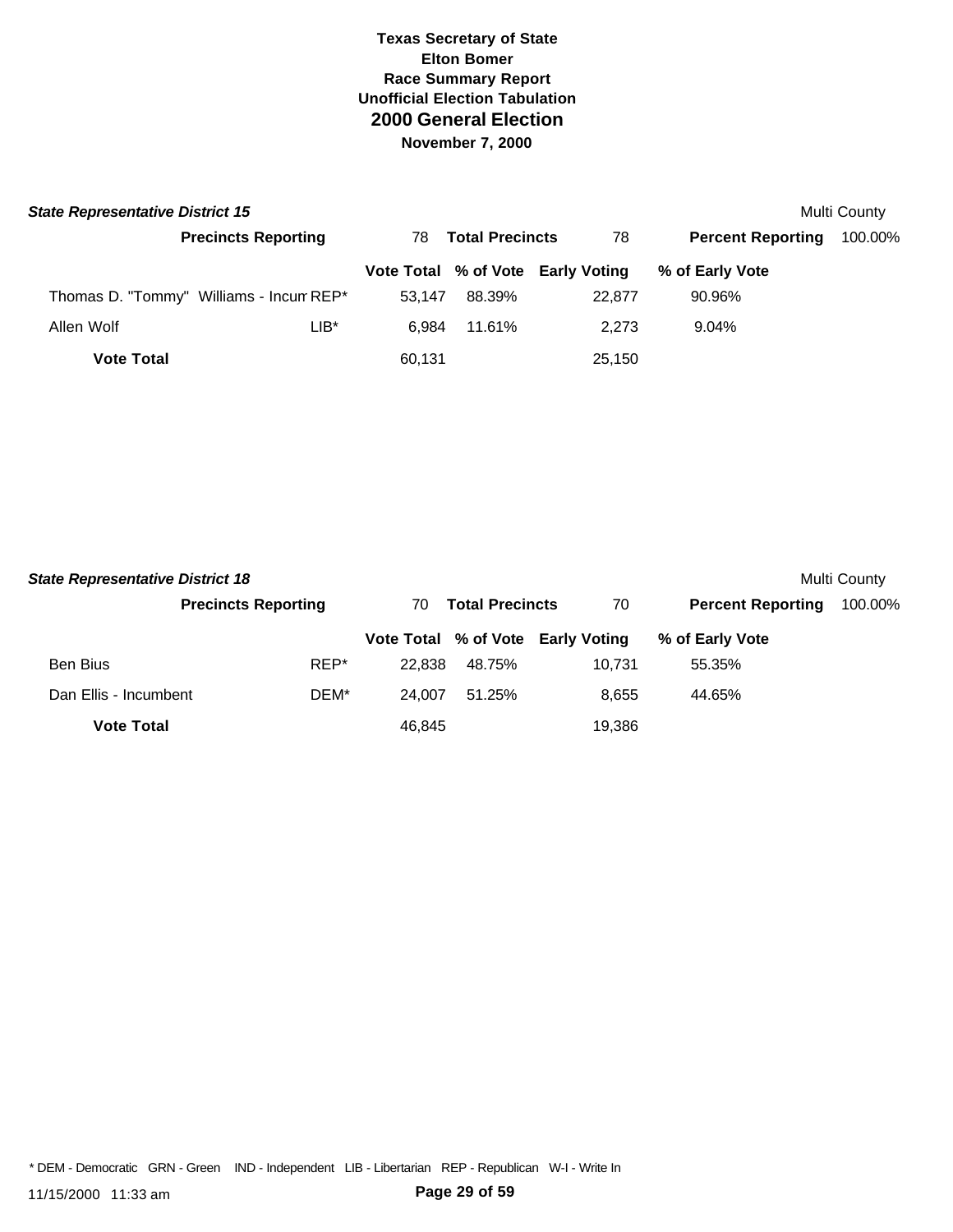| <b>State Representative District 20</b> |                            |      |                              |          |                                   |                          | Multi County |
|-----------------------------------------|----------------------------|------|------------------------------|----------|-----------------------------------|--------------------------|--------------|
|                                         | <b>Precincts Reporting</b> |      | <b>Total Precincts</b><br>62 |          | 62                                | <b>Percent Reporting</b> | 100.00%      |
|                                         |                            |      |                              |          | Vote Total % of Vote Early Voting | % of Early Vote          |              |
| <b>Eddie Shauberger</b>                 |                            | REP* | 20.867                       | 44.70%   | 6.969                             | 46.63%                   |              |
| Zeb Zbranek - Incumbent                 |                            | DEM* | 25.351                       | 54.30%   | 7,966                             | 53.30%                   |              |
| Wade Brown                              |                            | W-I* | 465                          | $1.00\%$ | 11                                | $0.07\%$                 |              |
| <b>Vote Total</b>                       |                            |      | 46,683                       |          | 14,946                            |                          |              |

| <b>State Representative District 21</b> |                            |                              |          |                                   |                          | Single County |
|-----------------------------------------|----------------------------|------------------------------|----------|-----------------------------------|--------------------------|---------------|
|                                         | <b>Precincts Reporting</b> | <b>Total Precincts</b><br>46 |          | 46                                | <b>Percent Reporting</b> | 100.00%       |
|                                         |                            |                              |          | Vote Total % of Vote Early Voting | % of Early Vote          |               |
| Mary Jane Avery                         | REP*                       | 20.484                       | 42.63%   | 11,595                            | 42.47%                   |               |
| Allan B. Ritter - Incumbent             | DEM*                       | 27.033                       | 56.26%   | 15.490                            | 56.73%                   |               |
| Amy Jacobellis                          | LIB*                       | 531                          | $1.11\%$ | 219                               | 0.80%                    |               |
| <b>Vote Total</b>                       |                            | 48,048                       |          | 27,304                            |                          |               |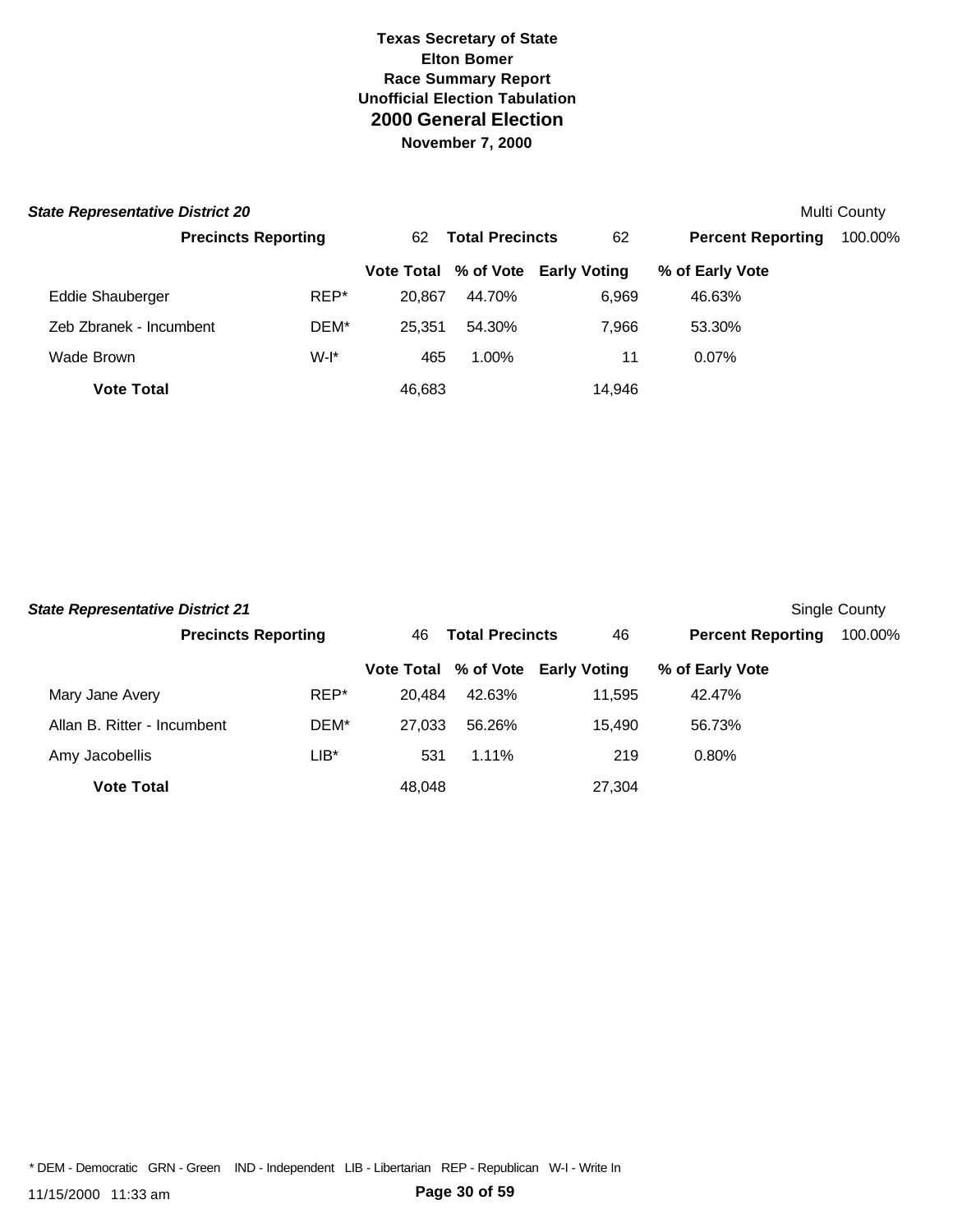|                            |                                                                                                              |                              |        |        |                                   | Single County |
|----------------------------|--------------------------------------------------------------------------------------------------------------|------------------------------|--------|--------|-----------------------------------|---------------|
| <b>Precincts Reporting</b> |                                                                                                              | <b>Total Precincts</b><br>38 |        | 38     | <b>Percent Reporting</b>          | 100.00%       |
|                            |                                                                                                              |                              |        |        | % of Early Vote                   |               |
|                            | REP*                                                                                                         | 18.391                       | 41.43% | 8.970  | 44.97%                            |               |
|                            | DEM*                                                                                                         |                              | 56.84% | 10.729 | 53.79%                            |               |
|                            | LIB*                                                                                                         | 767                          | 1.73%  | 246    | 1.23%                             |               |
|                            |                                                                                                              | 44,388                       |        | 19,945 |                                   |               |
|                            | <b>State Representative District 23</b><br>Patricia Gray - Incumbent<br>Steven Multhaup<br><b>Vote Total</b> |                              |        | 25.230 | Vote Total % of Vote Early Voting |               |

| <b>State Representative District 24</b> |                            |        |                              |                                   |                          | Single County |
|-----------------------------------------|----------------------------|--------|------------------------------|-----------------------------------|--------------------------|---------------|
|                                         | <b>Precincts Reporting</b> |        | <b>Total Precincts</b><br>38 |                                   | <b>Percent Reporting</b> | 100.00%       |
|                                         |                            |        |                              | Vote Total % of Vote Early Voting | % of Early Vote          |               |
| John Hart                               | REP*                       | 18.470 | 40.57%                       | 9.605                             | 42.88%                   |               |
| Craig Eiland - Incumbent                | DEM*                       | 27.052 | 59.43%                       | 12.795                            | 57.12%                   |               |
| <b>Vote Total</b>                       |                            | 45,522 |                              | 22,400                            |                          |               |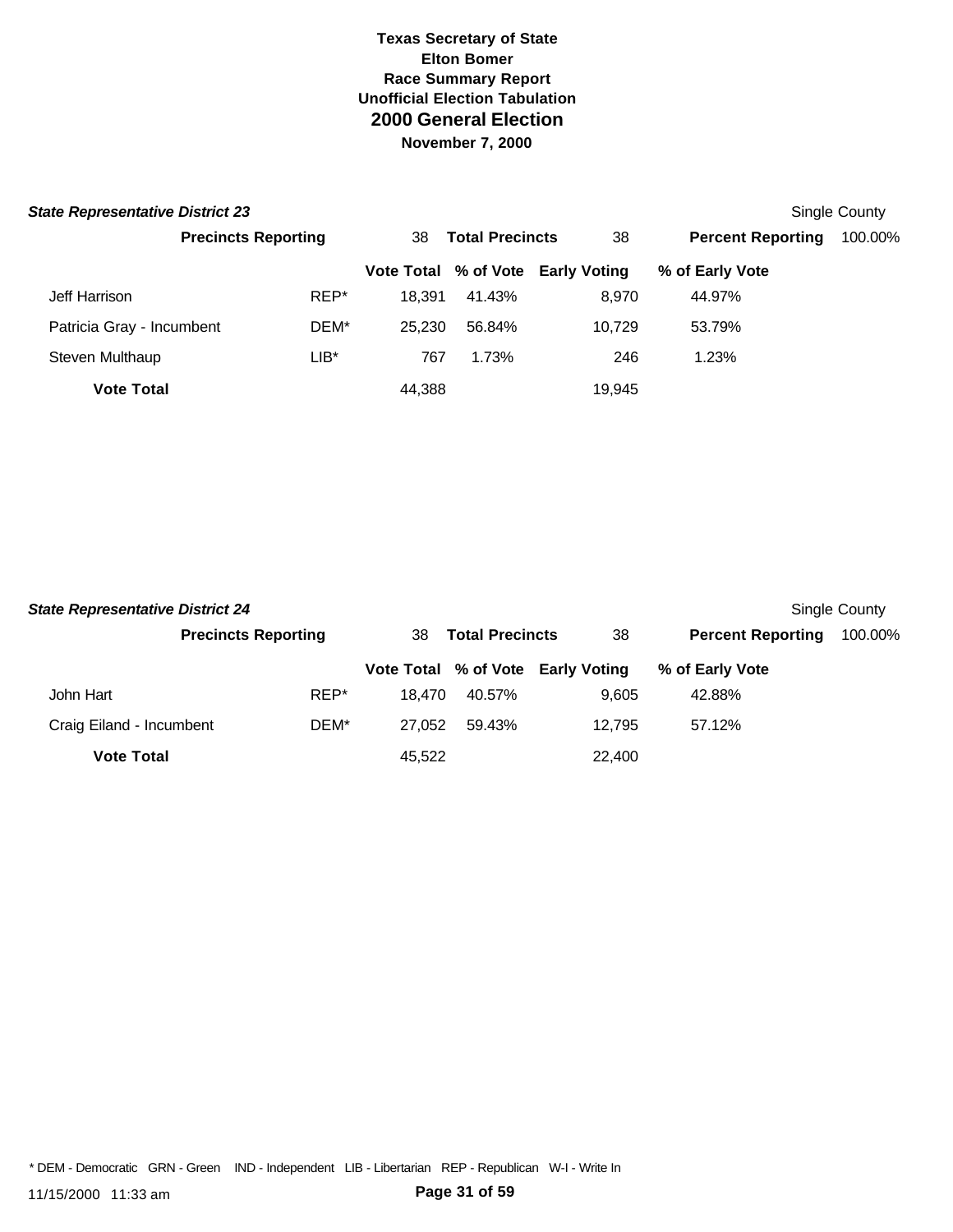| <b>State Representative District 26</b> |                            |      |                              |        |                                   |                          | Single County |
|-----------------------------------------|----------------------------|------|------------------------------|--------|-----------------------------------|--------------------------|---------------|
|                                         | <b>Precincts Reporting</b> |      | <b>Total Precincts</b><br>53 |        | 53                                | <b>Percent Reporting</b> | 100.00%       |
|                                         |                            |      |                              |        | Vote Total % of Vote Early Voting | % of Early Vote          |               |
| Charlie Howard - Incumbent              |                            | REP* | 51.229                       | 69.53% | 19.940                            | 76.00%                   |               |
| Nathan Reid                             |                            | DEM* | 22.449                       | 30.47% | 6.298                             | 24.00%                   |               |
| <b>Vote Total</b>                       |                            |      | 73,678                       |        | 26,238                            |                          |               |

| <b>State Representative District 27</b> |                            |                              |        |                                   |                          | Single County |
|-----------------------------------------|----------------------------|------------------------------|--------|-----------------------------------|--------------------------|---------------|
|                                         | <b>Precincts Reporting</b> | <b>Total Precincts</b><br>50 |        | 50                                | <b>Percent Reporting</b> | 100.00%       |
|                                         |                            |                              |        | Vote Total % of Vote Early Voting | % of Early Vote          |               |
| Lester Phipps                           | REP*                       | 15.851                       | 35.98% | 5.455                             | 43.39%                   |               |
| Dora Olivo - Incumbent                  | DEM*                       | 28.209                       | 64.02% | 7.116                             | 56.61%                   |               |
| <b>Vote Total</b>                       |                            | 44.060                       |        | 12,571                            |                          |               |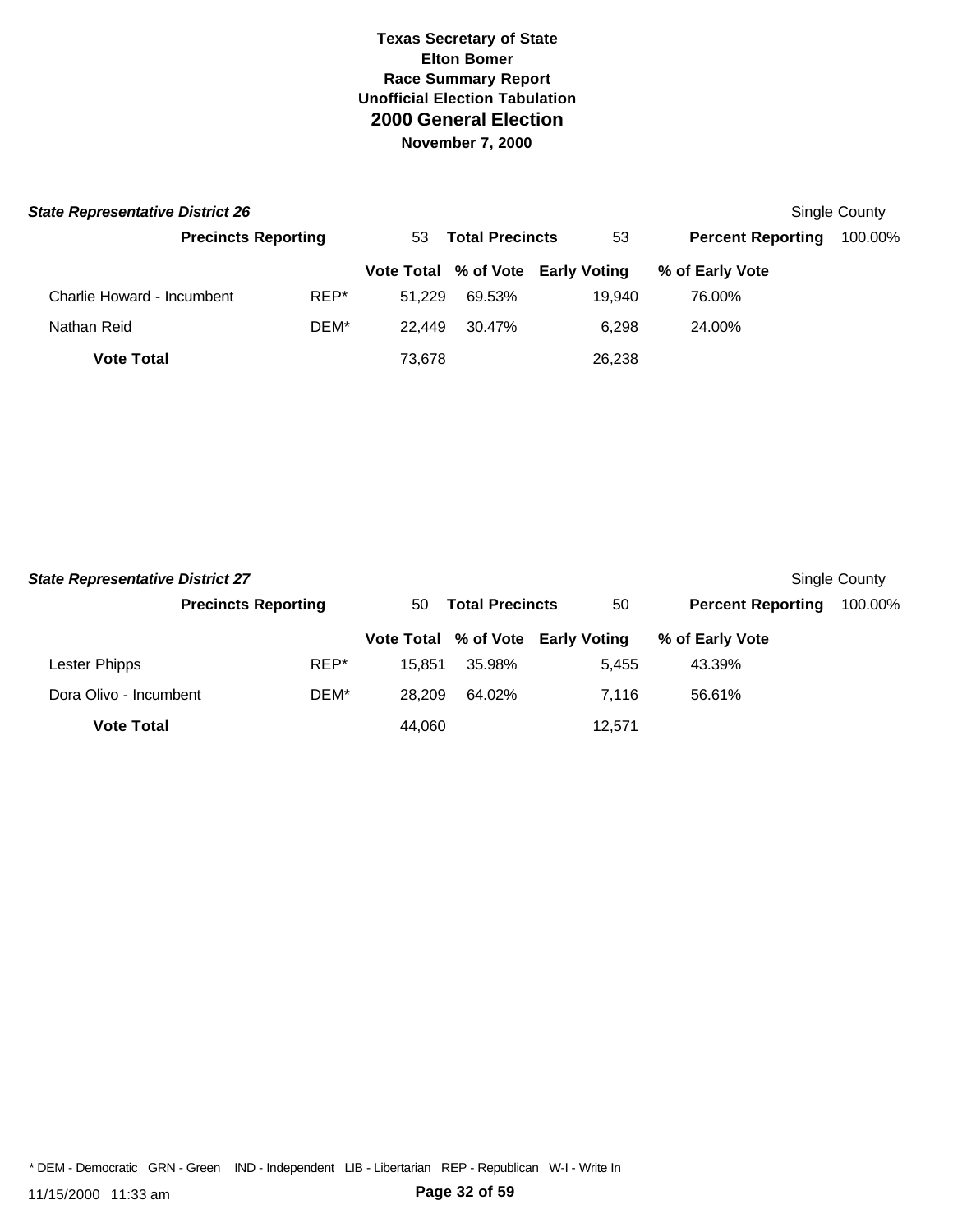| <b>State Representative District 28</b> |                            |                              |        |                                   |                          | Multi County |
|-----------------------------------------|----------------------------|------------------------------|--------|-----------------------------------|--------------------------|--------------|
|                                         | <b>Precincts Reporting</b> | <b>Total Precincts</b><br>92 |        | 92                                | <b>Percent Reporting</b> | 100.00%      |
|                                         |                            |                              |        | Vote Total % of Vote Early Voting | % of Early Vote          |              |
| Phil Stephenson                         | REP*                       | 17.321                       | 36.65% | 6.220                             | 42.72%                   |              |
| Robby Cook - Incumbent                  | DEM*                       | 29.937                       | 63.35% | 8.340                             | 57.28%                   |              |
| <b>Vote Total</b>                       |                            | 47,258                       |        | 14,560                            |                          |              |

| <b>State Representative District 38</b> |                            |                              |        |                                   |                          | Single County |
|-----------------------------------------|----------------------------|------------------------------|--------|-----------------------------------|--------------------------|---------------|
|                                         | <b>Precincts Reporting</b> | <b>Total Precincts</b><br>38 |        | 38                                | <b>Percent Reporting</b> | 100.00%       |
|                                         |                            |                              |        | Vote Total % of Vote Early Voting | % of Early Vote          |               |
| Chris Hughston                          | REP*                       | 10.102                       | 35.70% | 5.208                             | 44.29%                   |               |
| Jim Solis - Incumbent                   | DEM*                       | 18.196                       | 64.30% | 6.552                             | 55.71%                   |               |
| <b>Vote Total</b>                       |                            | 28.298                       |        | 11,760                            |                          |               |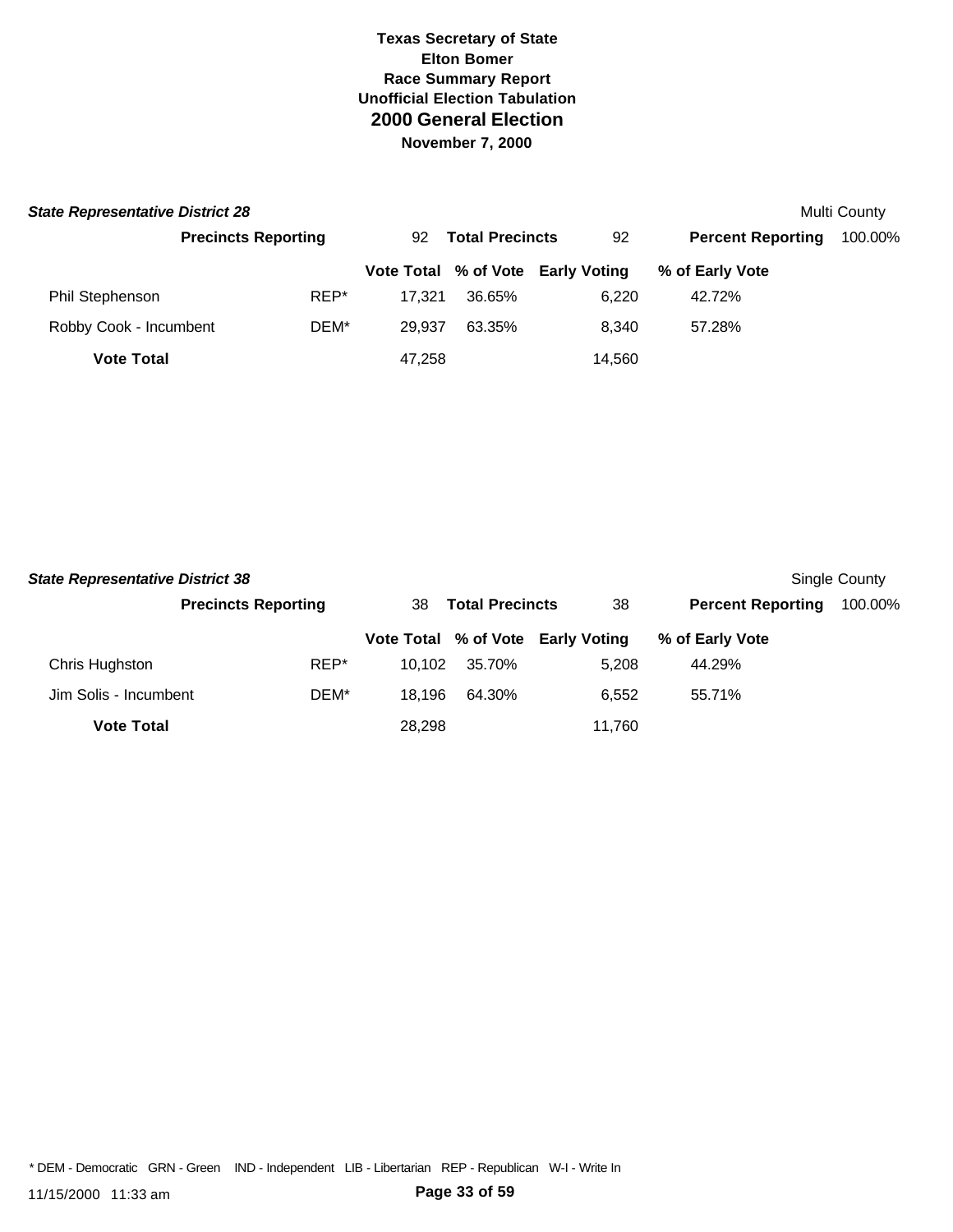| <b>State Representative District 44</b> |                            |        |                              |                                   |                          | Multi County |
|-----------------------------------------|----------------------------|--------|------------------------------|-----------------------------------|--------------------------|--------------|
|                                         | <b>Precincts Reporting</b> |        | <b>Total Precincts</b><br>89 |                                   | <b>Percent Reporting</b> | 100.00%      |
|                                         |                            |        |                              | Vote Total % of Vote Early Voting | % of Early Vote          |              |
| Darrell T. Brownlow                     | REP*                       | 18.237 | 44.85%                       | 5.444                             | 41.81%                   |              |
| Ignacio Salinas, Jr. - Incumbent        | DEM*                       | 22.428 | 55.15%                       | 7.576                             | 58.19%                   |              |
| <b>Vote Total</b>                       |                            | 40,665 |                              | 13,020                            |                          |              |

| <b>State Representative District 46</b> |                            |        |                              |                                   |                          | Multi County |
|-----------------------------------------|----------------------------|--------|------------------------------|-----------------------------------|--------------------------|--------------|
|                                         | <b>Precincts Reporting</b> |        | <b>Total Precincts</b><br>71 |                                   | <b>Percent Reporting</b> | 100.00%      |
|                                         |                            |        |                              | Vote Total % of Vote Early Voting | % of Early Vote          |              |
| Rick Green - Incumbent                  | REP*                       | 27.551 | 57.12%                       | 10.826                            | 64.20%                   |              |
| Ivan "Buddy" Friedman                   | DEM*                       | 18.648 | 38.66%                       | 5.585                             | 33.12%                   |              |
| Shannon Louise Carr                     | LIB*                       | 2.031  | 4.21%                        | 451                               | 2.67%                    |              |
| <b>Vote Total</b>                       |                            | 48.230 |                              | 16,862                            |                          |              |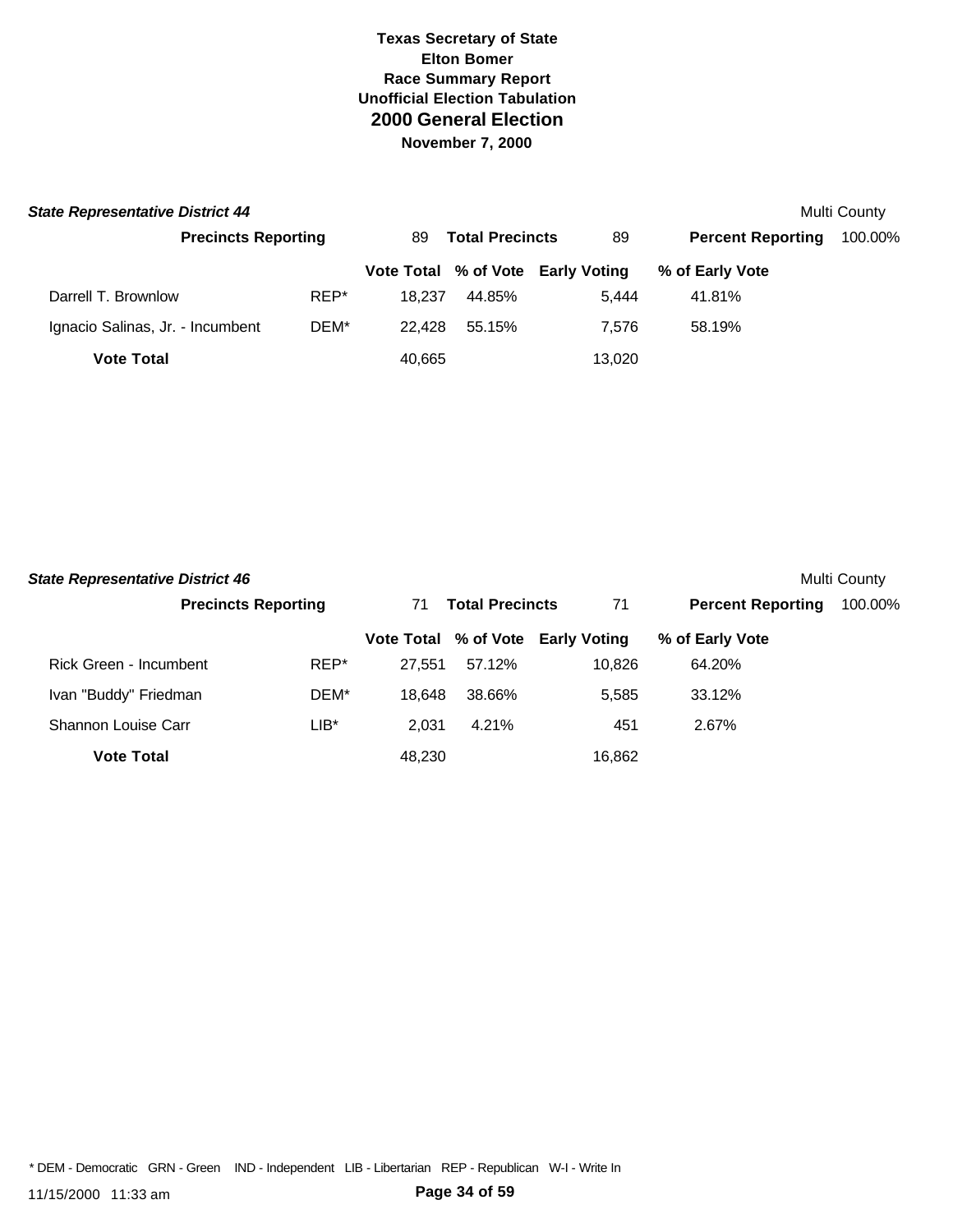| <b>State Representative District 47</b> |                            |      |                              |        |                                   |                          | Single County |
|-----------------------------------------|----------------------------|------|------------------------------|--------|-----------------------------------|--------------------------|---------------|
|                                         | <b>Precincts Reporting</b> |      | <b>Total Precincts</b><br>63 |        | 63                                | <b>Percent Reporting</b> | 100.00%       |
|                                         |                            |      |                              |        | Vote Total % of Vote Early Voting | % of Early Vote          |               |
| Terry Keel - Incumbent                  |                            | REP* | 74.932                       | 83.13% | 39.158                            | 85.52%                   |               |
| Michael Badnarik                        |                            | LIB* | 15.210                       | 16.87% | 6.632                             | 14.48%                   |               |
| <b>Vote Total</b>                       |                            |      | 90,142                       |        | 45.790                            |                          |               |

| <b>State Representative District 48</b> |                            |                              |        | Single County                     |                          |         |
|-----------------------------------------|----------------------------|------------------------------|--------|-----------------------------------|--------------------------|---------|
|                                         | <b>Precincts Reporting</b> | <b>Total Precincts</b><br>45 |        | 45                                | <b>Percent Reporting</b> | 100.00% |
|                                         |                            |                              |        | Vote Total % of Vote Early Voting | % of Early Vote          |         |
| Jill Warren                             | REP*                       | 21.655                       | 37.34% | 10,352                            | 41.55%                   |         |
| Ann Kitchen                             | DEM*                       | 34.069                       | 58.75% | 13.793                            | 55.37%                   |         |
| Philip Durgin                           | $LIB*$                     | 2,264                        | 3.90%  | 767                               | 3.08%                    |         |
| <b>Vote Total</b>                       |                            | 57.988                       |        | 24,912                            |                          |         |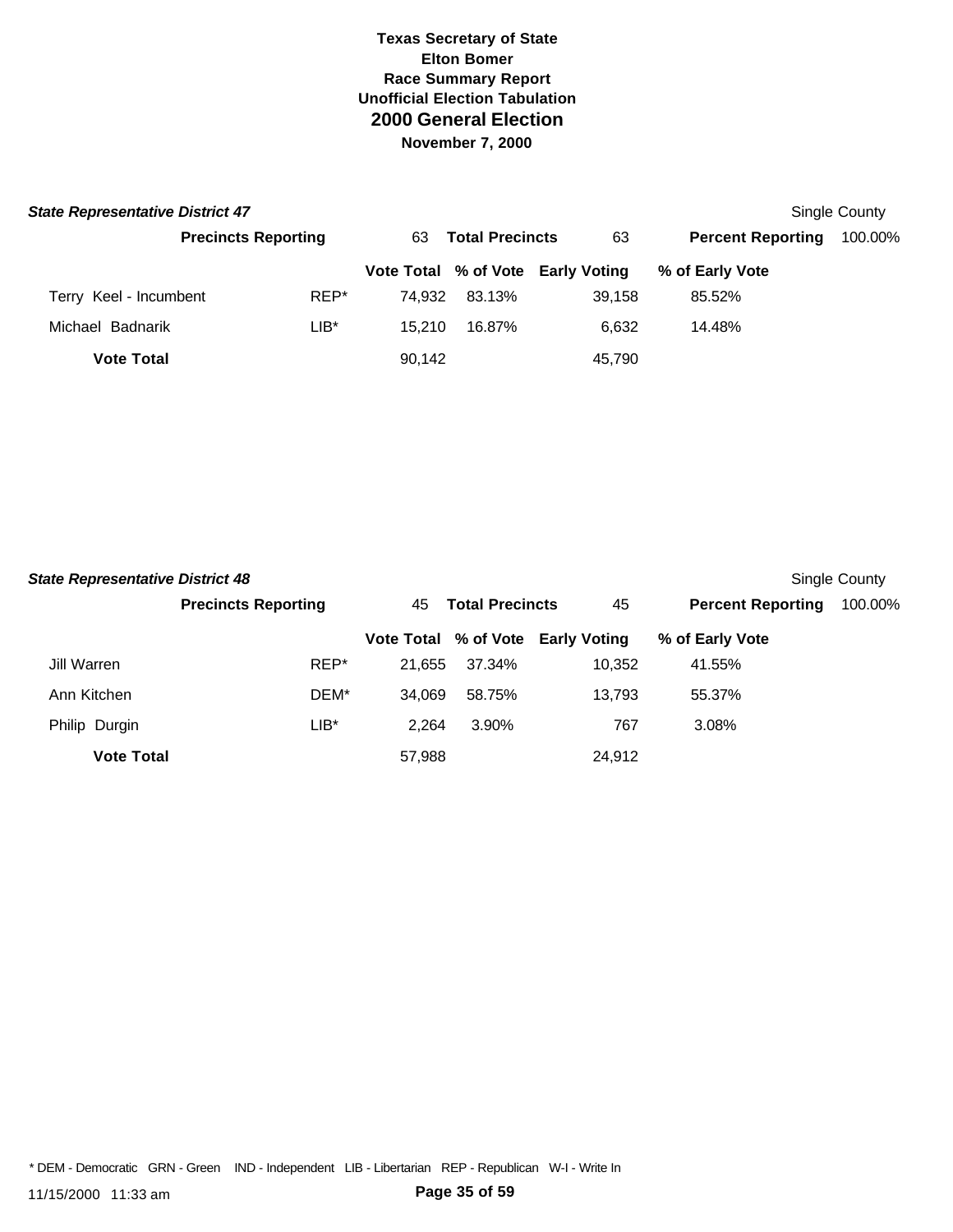| <b>State Representative District 49</b> |                            |      |                              |        |                                   |                          | Single County |
|-----------------------------------------|----------------------------|------|------------------------------|--------|-----------------------------------|--------------------------|---------------|
|                                         | <b>Precincts Reporting</b> |      | <b>Total Precincts</b><br>40 |        | 40                                | <b>Percent Reporting</b> | 100.00%       |
|                                         |                            |      |                              |        | Vote Total % of Vote Early Voting | % of Early Vote          |               |
| <b>Gus Blomquist</b>                    |                            | REP* | 17.659                       | 34.74% | 8.337                             | 37.21%                   |               |
| Elliott Naishtat - Incumbent            |                            | DEM* | 29.812                       | 58.66% | 12,887                            | 57.52%                   |               |
| Rock Howard                             |                            | LIB* | 3.354                        | 6.60%  | 1.181                             | 5.27%                    |               |
| <b>Vote Total</b>                       |                            |      | 50,825                       |        | 22,405                            |                          |               |

| <b>State Representative District 50</b> |                            |        |                              |                                   |                          | Single County |
|-----------------------------------------|----------------------------|--------|------------------------------|-----------------------------------|--------------------------|---------------|
|                                         | <b>Precincts Reporting</b> |        | <b>Total Precincts</b><br>43 |                                   | <b>Percent Reporting</b> | 100.00%       |
|                                         |                            |        |                              | Vote Total % of Vote Early Voting | % of Early Vote          |               |
| Dawnna Dukes - Incumbent                | DEM*                       | 31.625 | 86.65%                       | 14.715                            | 87.86%                   |               |
| Vincent J. May                          | LIB*                       | 4.873  | 13.35%                       | 2.034                             | 12.14%                   |               |
| <b>Vote Total</b>                       |                            | 36,498 |                              | 16.749                            |                          |               |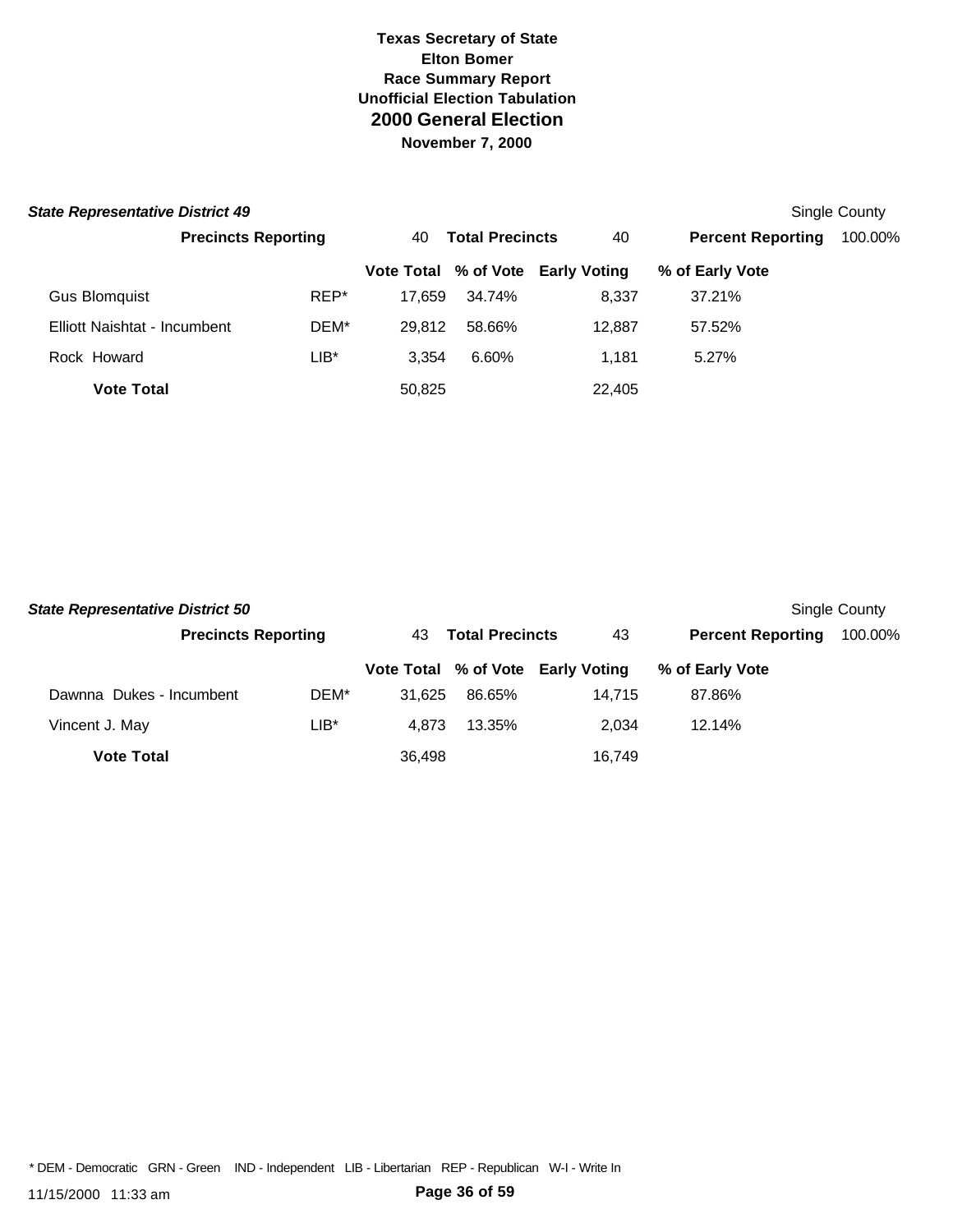| <b>State Representative District 52</b> |                            |         |                              |        |                                   |                          | Single County |
|-----------------------------------------|----------------------------|---------|------------------------------|--------|-----------------------------------|--------------------------|---------------|
|                                         | <b>Precincts Reporting</b> |         | <b>Total Precincts</b><br>67 |        | 67                                | <b>Percent Reporting</b> | 100.00%       |
|                                         |                            |         |                              |        | Vote Total % of Vote Early Voting | % of Early Vote          |               |
| Mike Krusee - Incumbent                 |                            | REP*    | 54.192                       | 83.94% | 26.328                            | 87.25%                   |               |
| <b>Clark Simmons</b>                    |                            | $LIB^*$ | 10.368                       | 16.06% | 3.848                             | 12.75%                   |               |
| <b>Vote Total</b>                       |                            |         | 64,560                       |        | 30,176                            |                          |               |

| <b>State Representative District 54</b> |                            |        |                              |                                   |                          | Multi County |
|-----------------------------------------|----------------------------|--------|------------------------------|-----------------------------------|--------------------------|--------------|
|                                         | <b>Precincts Reporting</b> |        | <b>Total Precincts</b><br>59 |                                   | <b>Percent Reporting</b> | 100.00%      |
|                                         |                            |        |                              | Vote Total % of Vote Early Voting | % of Early Vote          |              |
| Suzanna Gratia Hupp - Incumbent         | REP*                       | 23.166 | 62.17%                       | 9.738                             | 63.47%                   |              |
| Don Armstrong                           | DEM*                       | 14.098 | 37.83%                       | 5.605                             | 36.53%                   |              |
| <b>Vote Total</b>                       |                            | 37.264 |                              | 15,343                            |                          |              |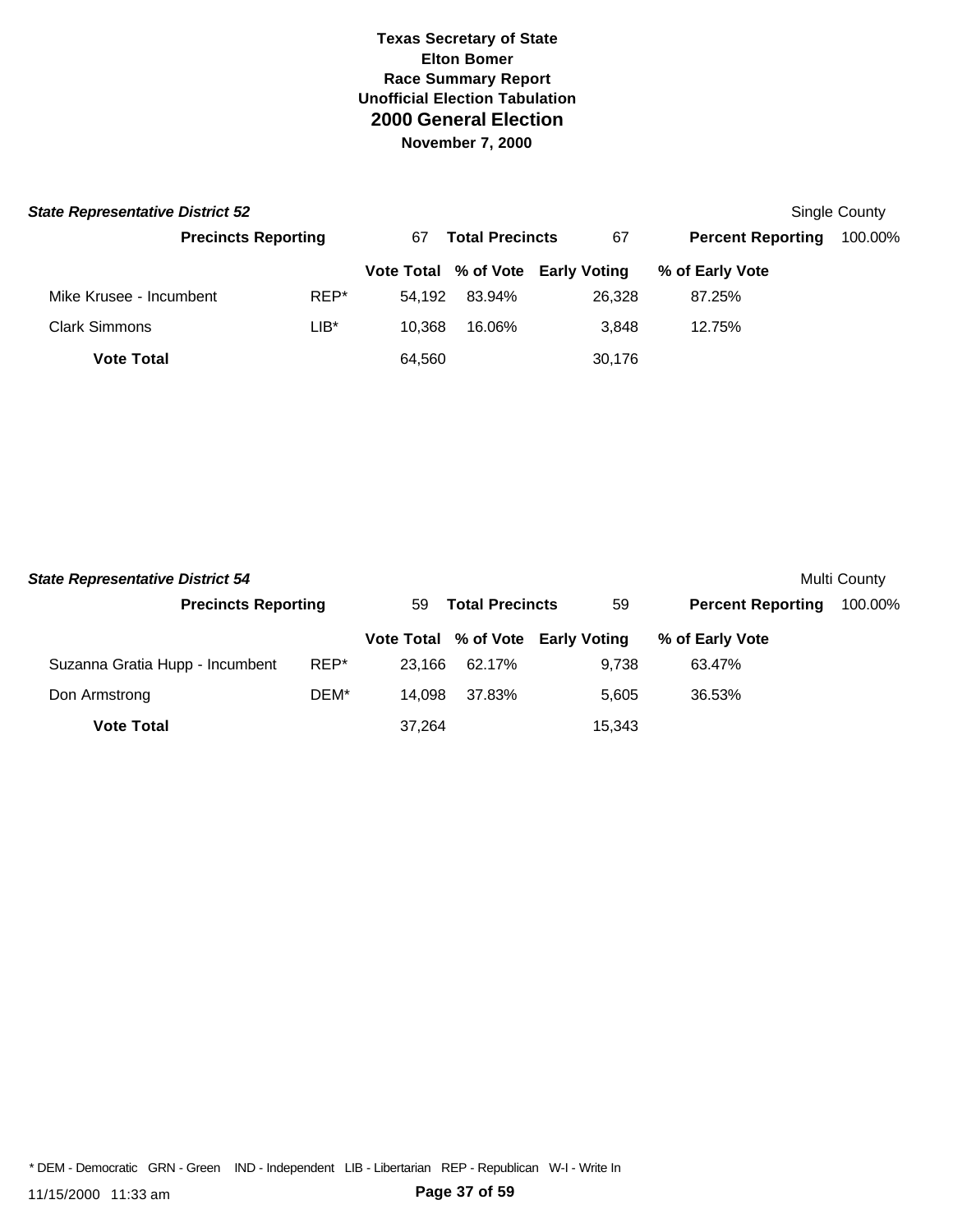| <b>State Representative District 59</b> |                            |      |                              |        |                                   |                          | Multi County |
|-----------------------------------------|----------------------------|------|------------------------------|--------|-----------------------------------|--------------------------|--------------|
|                                         | <b>Precincts Reporting</b> |      | <b>Total Precincts</b><br>80 |        | 80                                | <b>Percent Reporting</b> | 100.00%      |
|                                         |                            |      |                              |        | Vote Total % of Vote Early Voting | % of Early Vote          |              |
| Sid Miller                              |                            | REP* | 18.561                       | 54.40% | 7.845                             | 54.49%                   |              |
| David Lengefeld - Incumbent             |                            | DEM* | 15.557                       | 45.60% | 6.551                             | 45.51%                   |              |
| <b>Vote Total</b>                       |                            |      | 34,118                       |        | 14.396                            |                          |              |

| <b>State Representative District 63</b> |                            |        |                              |                                   |                          | Multi County |
|-----------------------------------------|----------------------------|--------|------------------------------|-----------------------------------|--------------------------|--------------|
|                                         | <b>Precincts Reporting</b> |        | <b>Total Precincts</b><br>70 |                                   | <b>Percent Reporting</b> | 100.00%      |
|                                         |                            |        |                              | Vote Total % of Vote Early Voting | % of Early Vote          |              |
| Mary Denny - Incumbent                  | REP*                       | 51.100 | 88.08%                       | 21.131                            | 90.54%                   |              |
| Patrick Flanagan                        | LIB*                       | 6.914  | 11.92%                       | 2.208                             | 9.46%                    |              |
| <b>Vote Total</b>                       |                            | 58.014 |                              | 23,339                            |                          |              |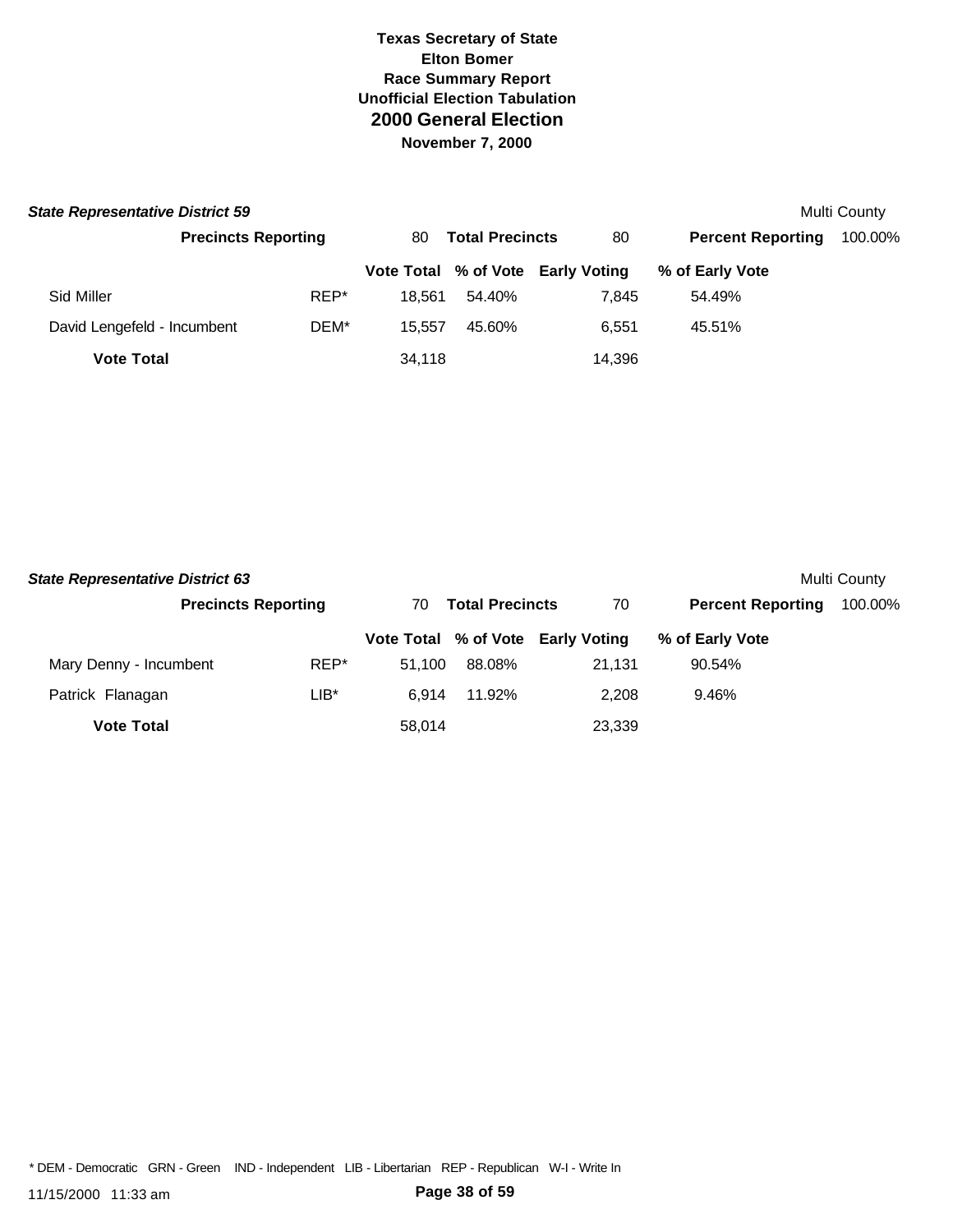| <b>State Representative District 67</b> |                            |         |                              |        |                                   |                          | Single County |
|-----------------------------------------|----------------------------|---------|------------------------------|--------|-----------------------------------|--------------------------|---------------|
|                                         | <b>Precincts Reporting</b> |         | <b>Total Precincts</b><br>46 |        | 46                                | <b>Percent Reporting</b> | 100.00%       |
|                                         |                            |         |                              |        | Vote Total % of Vote Early Voting | % of Early Vote          |               |
| Jerry Madden - Incumbent                |                            | REP*    | 52.545                       | 88.42% | 22,884                            | 90.82%                   |               |
| Dan Lemon                               |                            | $LIB^*$ | 6.880                        | 11.58% | 2.312                             | 9.18%                    |               |
| <b>Vote Total</b>                       |                            |         | 59.425                       |        | 25,196                            |                          |               |

| <b>State Representative District 68</b> |                            |        |                               |                                   |                          | Multi County |
|-----------------------------------------|----------------------------|--------|-------------------------------|-----------------------------------|--------------------------|--------------|
|                                         | <b>Precincts Reporting</b> |        | <b>Total Precincts</b><br>131 |                                   | <b>Percent Reporting</b> | 100.00%      |
|                                         |                            |        |                               | Vote Total % of Vote Early Voting | % of Early Vote          |              |
| Rick Hardcastle - Incumbent             | REP*                       | 23.948 | 57.91%                        | 7.519                             | 58.50%                   |              |
| <b>Betty Furr Richie</b>                | DEM*                       | 17.409 | 42.09%                        | 5.333                             | 41.50%                   |              |
| <b>Vote Total</b>                       |                            | 41.357 |                               | 12,852                            |                          |              |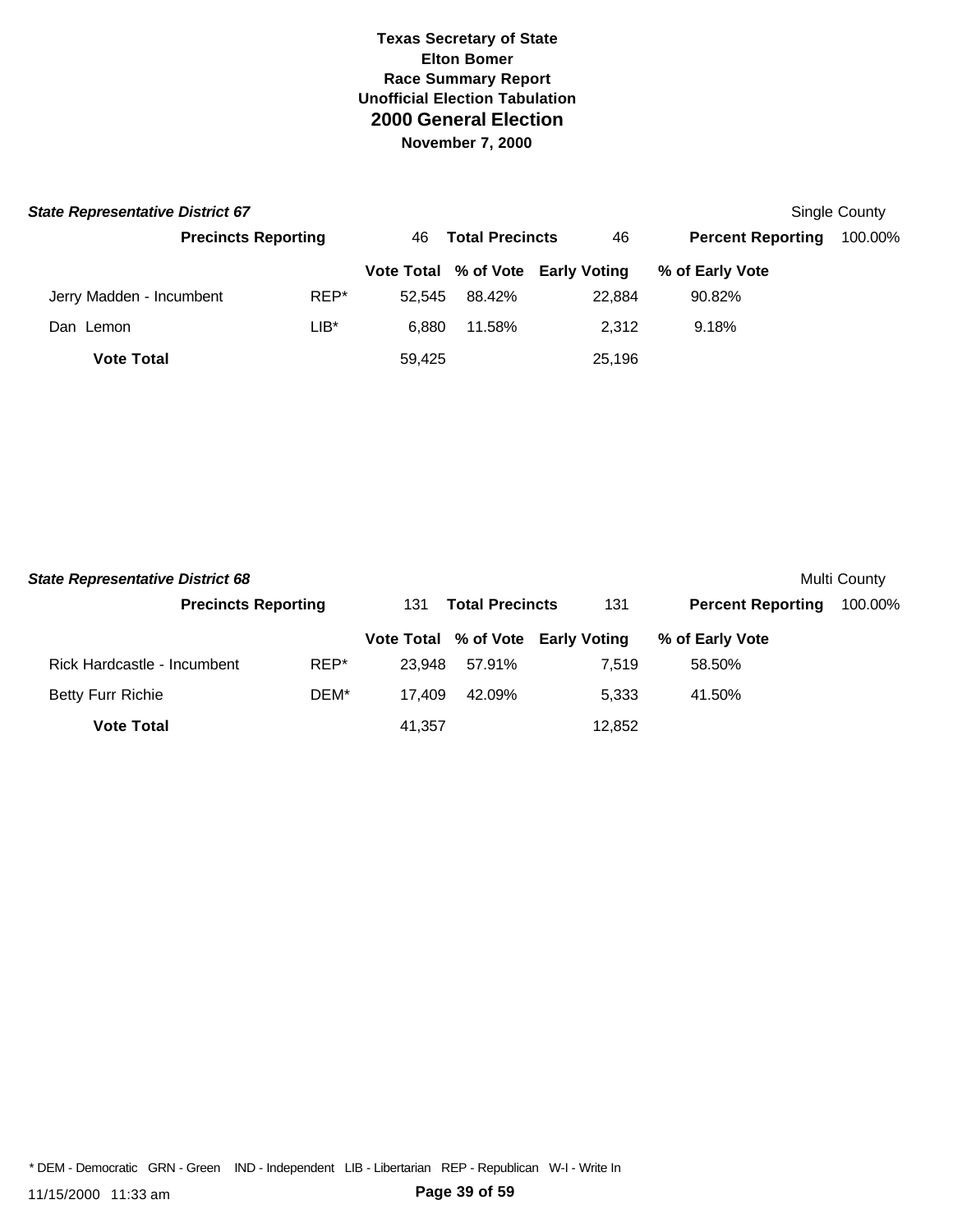| <b>State Representative District 72</b> |                            |                              |        |                                   |                          | Multi County |
|-----------------------------------------|----------------------------|------------------------------|--------|-----------------------------------|--------------------------|--------------|
|                                         | <b>Precincts Reporting</b> | <b>Total Precincts</b><br>86 |        | 86                                | <b>Percent Reporting</b> | 100.00%      |
|                                         |                            |                              |        | Vote Total % of Vote Early Voting | % of Early Vote          |              |
| Betsy Johnson                           | REP*                       | 10.219                       | 26.35% | 4.309                             | 29.79%                   |              |
| Robert A. Junell - Incumbent            | DEM*                       | 28.570                       | 73.65% | 10.158                            | 70.21%                   |              |
| <b>Vote Total</b>                       |                            | 38,789                       |        | 14.467                            |                          |              |

| <b>State Representative District 73</b> |                            |      |                                |        |                                   |                          | Multi County |
|-----------------------------------------|----------------------------|------|--------------------------------|--------|-----------------------------------|--------------------------|--------------|
|                                         | <b>Precincts Reporting</b> |      | <b>Total Precincts</b><br>142. |        | 142                               | <b>Percent Reporting</b> | 100.00%      |
|                                         |                            |      |                                |        | Vote Total % of Vote Early Voting | % of Early Vote          |              |
| Steve Fryar                             |                            | REP* | 22.433                         | 45.54% | 9.761                             | 46.54%                   |              |
| Robert (Bob) Turner - Incumbent         |                            | DEM* | 26.824                         | 54.46% | 11.211                            | 53.46%                   |              |
| <b>Vote Total</b>                       |                            |      | 49.257                         |        | 20,972                            |                          |              |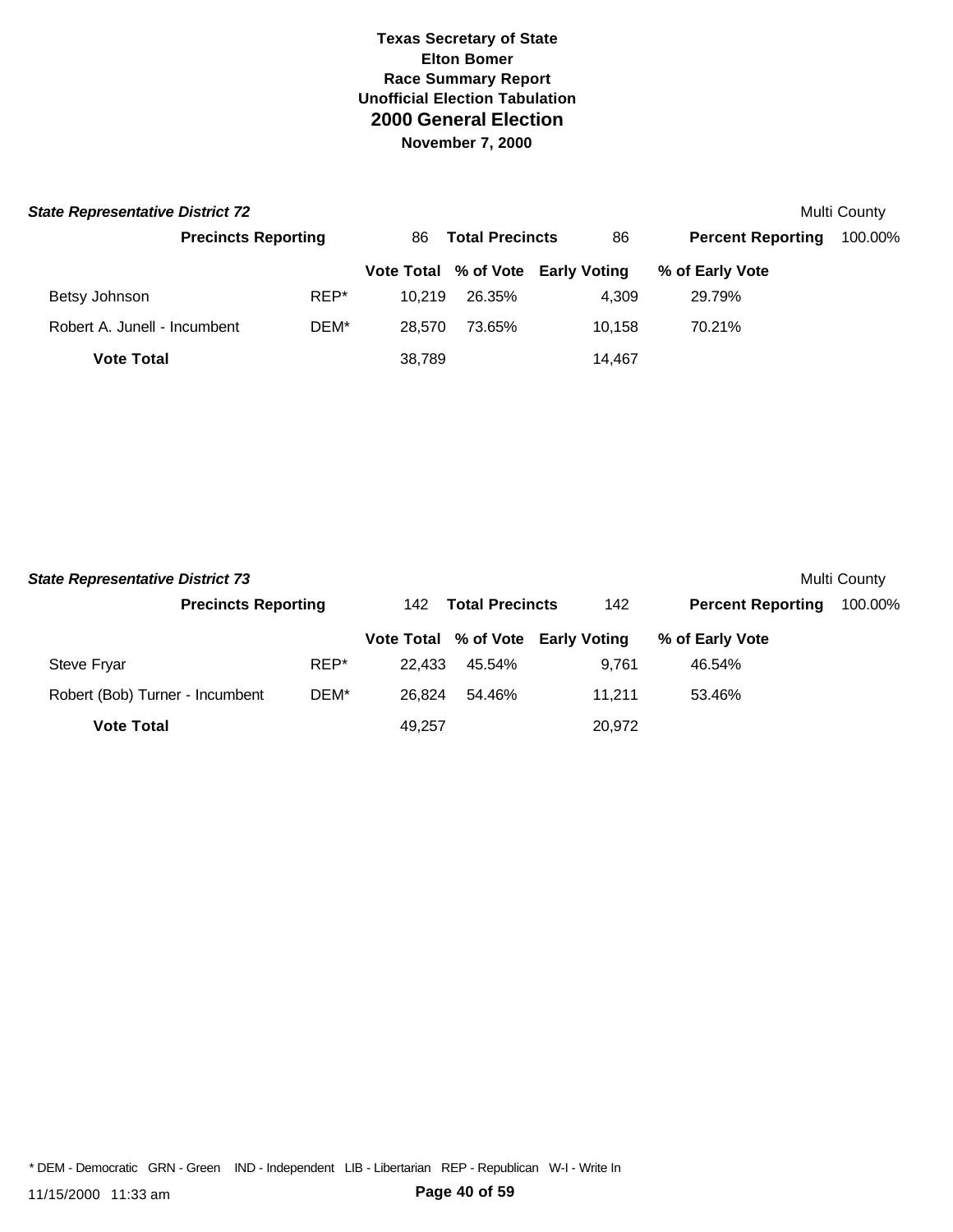| <b>State Representative District 82</b> |                            |        |                              |                                   |                          | Multi County |
|-----------------------------------------|----------------------------|--------|------------------------------|-----------------------------------|--------------------------|--------------|
|                                         | <b>Precincts Reporting</b> |        | <b>Total Precincts</b><br>66 |                                   | <b>Percent Reporting</b> | 100.00%      |
|                                         |                            |        |                              | Vote Total % of Vote Early Voting | % of Early Vote          |              |
| Tom Craddick - Incumbent                | REP*                       | 31.715 | 78.30%                       | 19.656                            | 82.62%                   |              |
| Gilberto M. Garcia                      | DEM*                       | 8.789  | 21.70%                       | 4.135                             | 17.38%                   |              |
| <b>Vote Total</b>                       |                            | 40,504 |                              | 23,791                            |                          |              |

| <b>State Representative District 83</b> |                            |        |                              |                                   |                          | Single County |
|-----------------------------------------|----------------------------|--------|------------------------------|-----------------------------------|--------------------------|---------------|
|                                         | <b>Precincts Reporting</b> |        | <b>Total Precincts</b><br>53 |                                   | <b>Percent Reporting</b> | 100.00%       |
|                                         |                            |        |                              | Vote Total % of Vote Early Voting | % of Early Vote          |               |
| Delwin Jones - Incumbent                | REP*                       | 19.529 | 86.62%                       | 9.114                             | 88.38%                   |               |
| The Mad Hatter                          | LIB*                       | 3.017  | 13.38%                       | 1.198                             | 11.62%                   |               |
| <b>Vote Total</b>                       |                            | 22.546 |                              | 10,312                            |                          |               |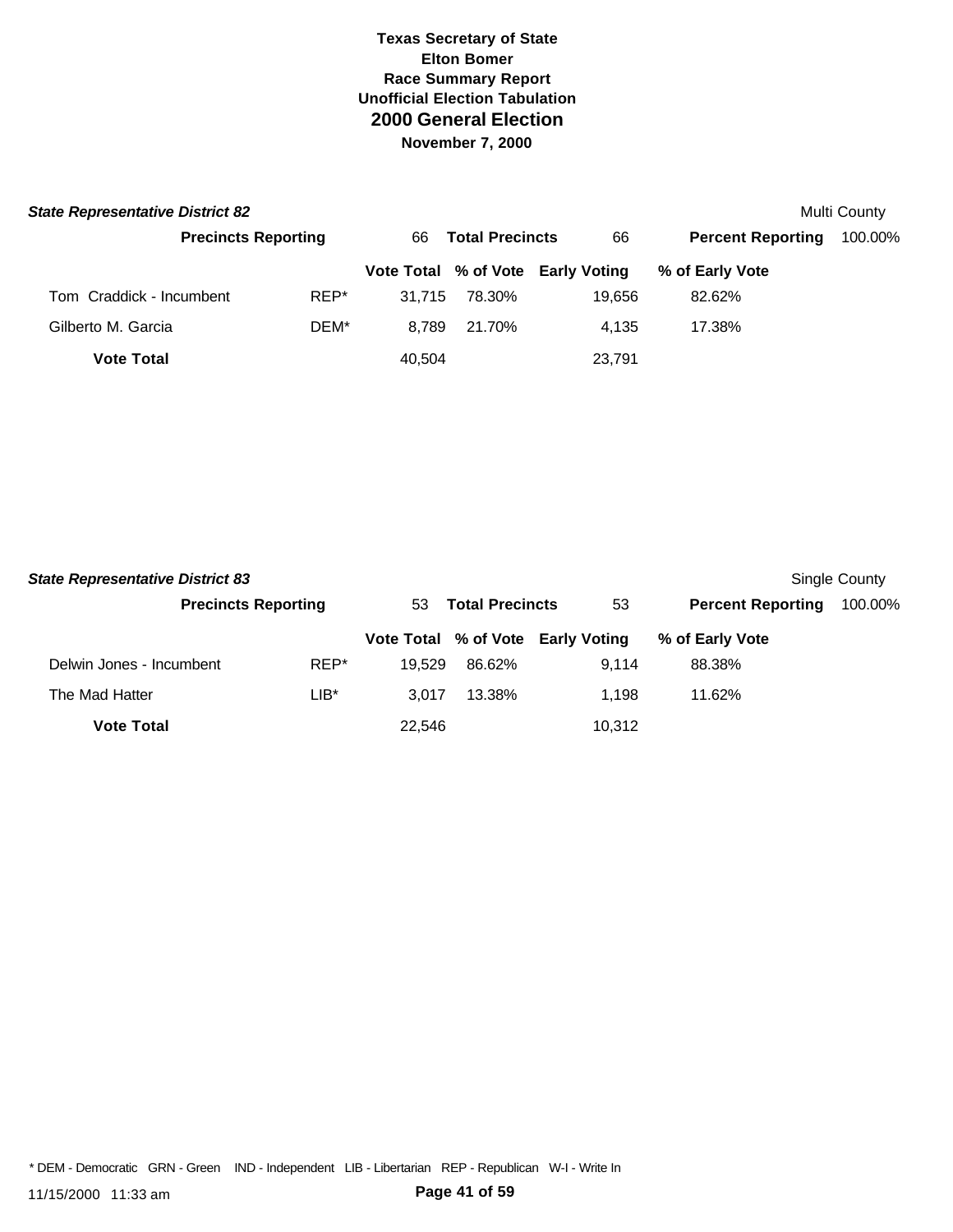| <b>State Representative District 84</b> |                            |        |                              |                                   |                          | <b>Single County</b> |
|-----------------------------------------|----------------------------|--------|------------------------------|-----------------------------------|--------------------------|----------------------|
|                                         | <b>Precincts Reporting</b> |        | <b>Total Precincts</b><br>40 |                                   | <b>Percent Reporting</b> | 100.00%              |
|                                         |                            |        |                              | Vote Total % of Vote Early Voting | % of Early Vote          |                      |
| Carl H. Isett - Incumbent               | REP*                       | 37.132 | 87.60%                       | 18.314                            | 89.55%                   |                      |
| Brian Winn                              | $LIB*$                     | 5.257  | 12.40%                       | 2.137                             | 10.45%                   |                      |
| <b>Vote Total</b>                       |                            | 42,389 |                              | 20,451                            |                          |                      |

| <b>State Representative District 89</b> |                            |                              |        |                                   |                          | Single County |
|-----------------------------------------|----------------------------|------------------------------|--------|-----------------------------------|--------------------------|---------------|
|                                         | <b>Precincts Reporting</b> | <b>Total Precincts</b><br>50 |        | 50                                | <b>Percent Reporting</b> | 100.00%       |
|                                         |                            |                              |        | Vote Total % of Vote Early Voting | % of Early Vote          |               |
| <b>Charlie Geren</b>                    | REP*                       | 23.542                       | 62.58% | 9.269                             | 62.04%                   |               |
| Nathan Schattman                        | DEM*                       | 14.076                       | 37.42% | 5.671                             | 37.96%                   |               |
| <b>Vote Total</b>                       |                            | 37,618                       |        | 14.940                            |                          |               |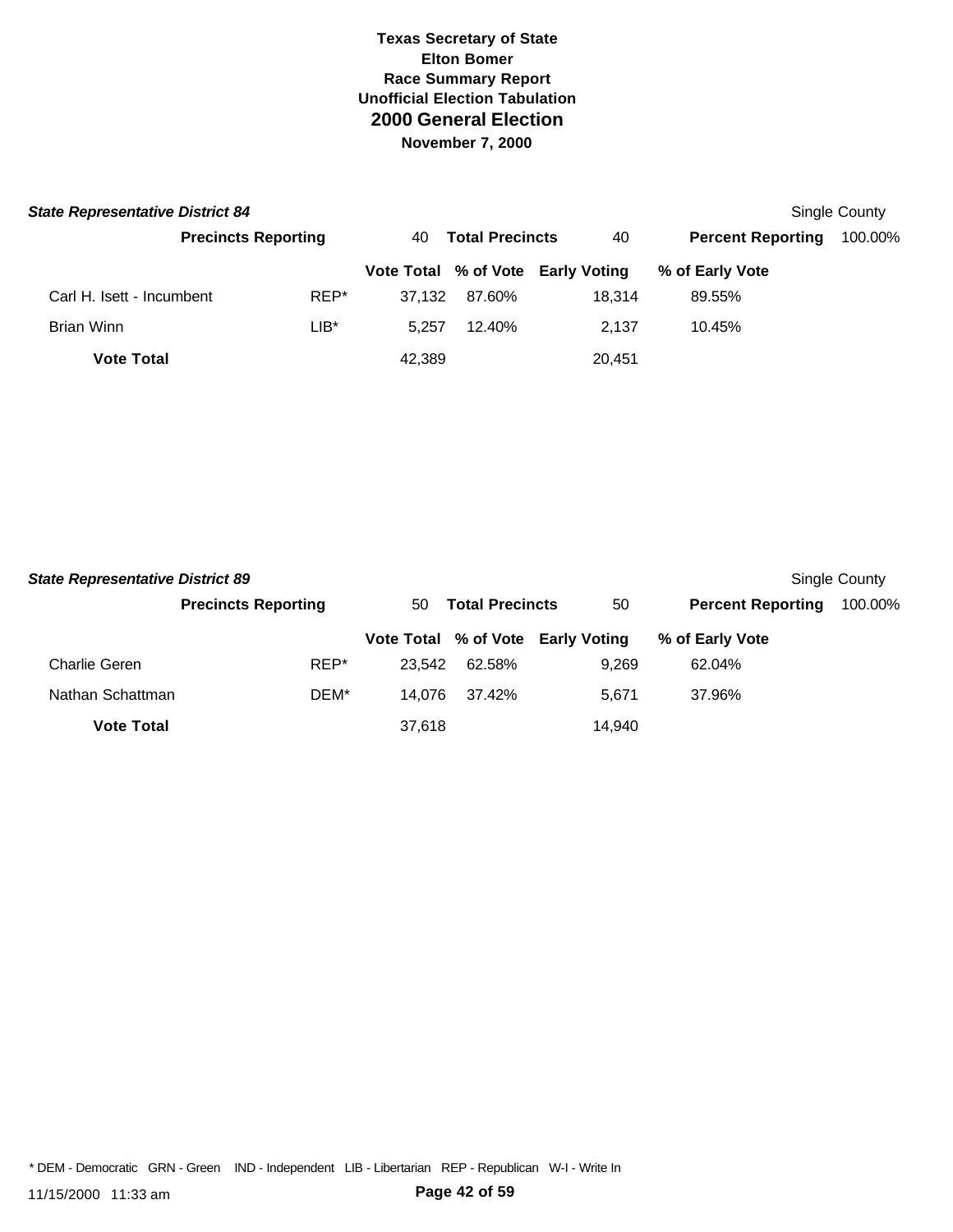| <b>State Representative District 96</b> |                            |        |                              |        |                                   |                          | Single County |
|-----------------------------------------|----------------------------|--------|------------------------------|--------|-----------------------------------|--------------------------|---------------|
|                                         | <b>Precincts Reporting</b> |        | <b>Total Precincts</b><br>52 |        | 52                                | <b>Percent Reporting</b> | 100.00%       |
|                                         |                            |        |                              |        | Vote Total % of Vote Early Voting | % of Early Vote          |               |
| Kim Brimer - Incumbent                  |                            | REP*   | 39.596                       | 86.57% | 17.048                            | 88.23%                   |               |
| Colin F. Sewards                        |                            | $LIB*$ | 6.144                        | 13.43% | 2.275                             | 11.77%                   |               |
| <b>Vote Total</b>                       |                            |        | 45,740                       |        | 19,323                            |                          |               |

| <b>State Representative District 97</b> |                            |        |                              |                                   |                          | Single County |
|-----------------------------------------|----------------------------|--------|------------------------------|-----------------------------------|--------------------------|---------------|
|                                         | <b>Precincts Reporting</b> |        | <b>Total Precincts</b><br>59 |                                   | <b>Percent Reporting</b> | 100.00%       |
|                                         |                            |        |                              | Vote Total % of Vote Early Voting | % of Early Vote          |               |
| Anna Mowery - Incumbent                 | REP*                       | 41.784 | 87.99%                       | 19.848                            | 90.38%                   |               |
| Charles Ellis                           | LIB*                       | 5.705  | 12.01%                       | 2.112                             | 9.62%                    |               |
| <b>Vote Total</b>                       |                            | 47.489 |                              | 21,960                            |                          |               |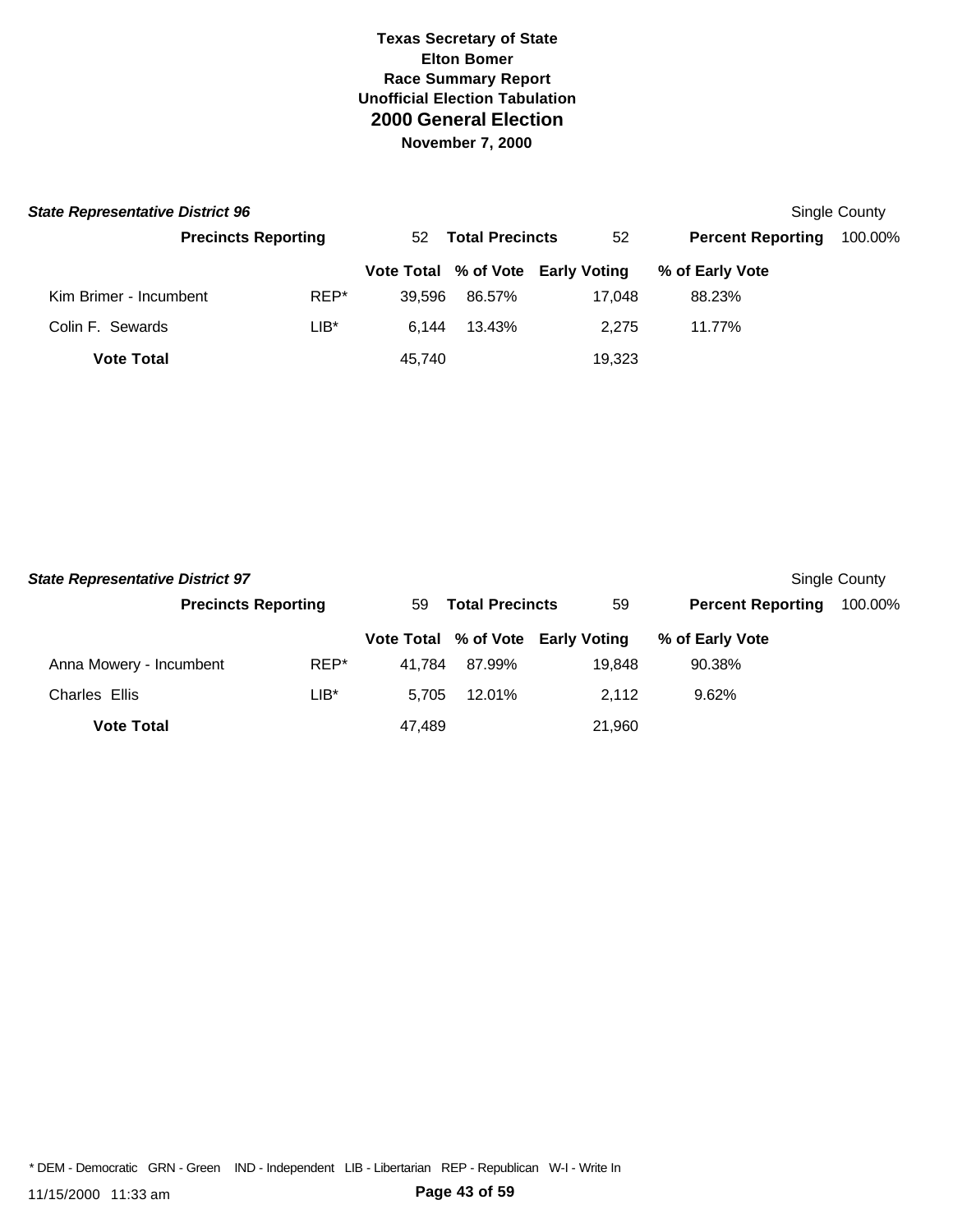| <b>State Representative District 98</b> |                            |      |                              |        |                                   |                          | Single County |
|-----------------------------------------|----------------------------|------|------------------------------|--------|-----------------------------------|--------------------------|---------------|
|                                         | <b>Precincts Reporting</b> |      | <b>Total Precincts</b><br>57 |        | 57                                | <b>Percent Reporting</b> | 100.00%       |
|                                         |                            |      |                              |        | Vote Total % of Vote Early Voting | % of Early Vote          |               |
| Vicki Truitt - Incumbent                |                            | REP* | 47.033                       | 72.98% | 20.495                            | 74.68%                   |               |
| Gene Mitchell                           |                            | DEM* | 15.700                       | 24.36% | 6.409                             | 23.35%                   |               |
| Patrick O. Jackson                      |                            | LIB* | 1.710                        | 2.65%  | 539                               | 1.96%                    |               |
| <b>Vote Total</b>                       |                            |      | 64,443                       |        | 27,443                            |                          |               |

| <b>State Representative District 101</b><br>Single County |                            |      |                              |        |                                   |                          |         |  |  |
|-----------------------------------------------------------|----------------------------|------|------------------------------|--------|-----------------------------------|--------------------------|---------|--|--|
|                                                           | <b>Precincts Reporting</b> |      | <b>Total Precincts</b><br>40 |        | 40                                | <b>Percent Reporting</b> | 100.00% |  |  |
|                                                           |                            |      |                              |        | Vote Total % of Vote Early Voting | % of Early Vote          |         |  |  |
| Elvira Reyna - Incumbent                                  |                            | REP* | 23.404                       | 58.40% | 8.750                             | 61.07%                   |         |  |  |
| <b>Bruce Archer</b>                                       |                            | DEM* | 16.674                       | 41.60% | 5.578                             | 38.93%                   |         |  |  |
| <b>Vote Total</b>                                         |                            |      | 40,078                       |        | 14,328                            |                          |         |  |  |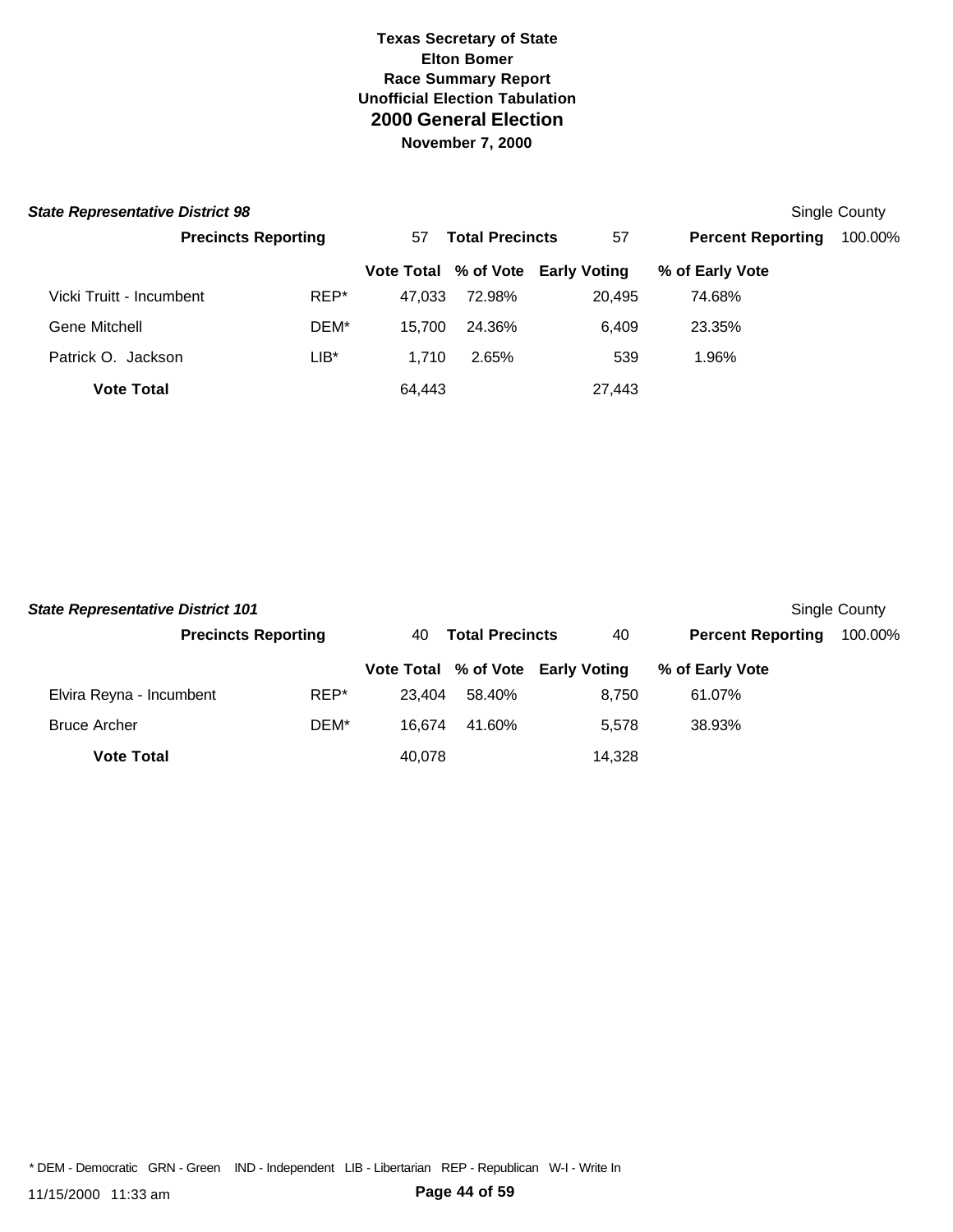| <b>State Representative District 102</b> |                            |      |                              |        |                                   |                          | Single County |
|------------------------------------------|----------------------------|------|------------------------------|--------|-----------------------------------|--------------------------|---------------|
|                                          | <b>Precincts Reporting</b> |      | <b>Total Precincts</b><br>39 |        | 39                                | <b>Percent Reporting</b> | 100.00%       |
|                                          |                            |      |                              |        | Vote Total % of Vote Early Voting | % of Early Vote          |               |
| Tony Goolsby - Incumbent                 |                            | REP* | 26.410                       | 64.78% | 12.846                            | 70.88%                   |               |
| Vanessa Lewis                            |                            | DEM* | 14.356                       | 35.22% | 5.278                             | 29.12%                   |               |
| <b>Vote Total</b>                        |                            |      | 40,766                       |        | 18.124                            |                          |               |

| <b>State Representative District 104</b> |                            |        |                              |                                   |                          | Single County |
|------------------------------------------|----------------------------|--------|------------------------------|-----------------------------------|--------------------------|---------------|
|                                          | <b>Precincts Reporting</b> |        | <b>Total Precincts</b><br>46 |                                   | <b>Percent Reporting</b> | 100.00%       |
|                                          |                            |        |                              | Vote Total % of Vote Early Voting | % of Early Vote          |               |
| Monty Ousley Weddell                     | REP*                       | 4.064  | 27.22%                       | 1.576                             | 32.39%                   |               |
| Domingo Garcia - Incumbent               | DEM*                       | 10.864 | 72.78%                       | 3.289                             | 67.61%                   |               |
| <b>Vote Total</b>                        |                            | 14.928 |                              | 4,865                             |                          |               |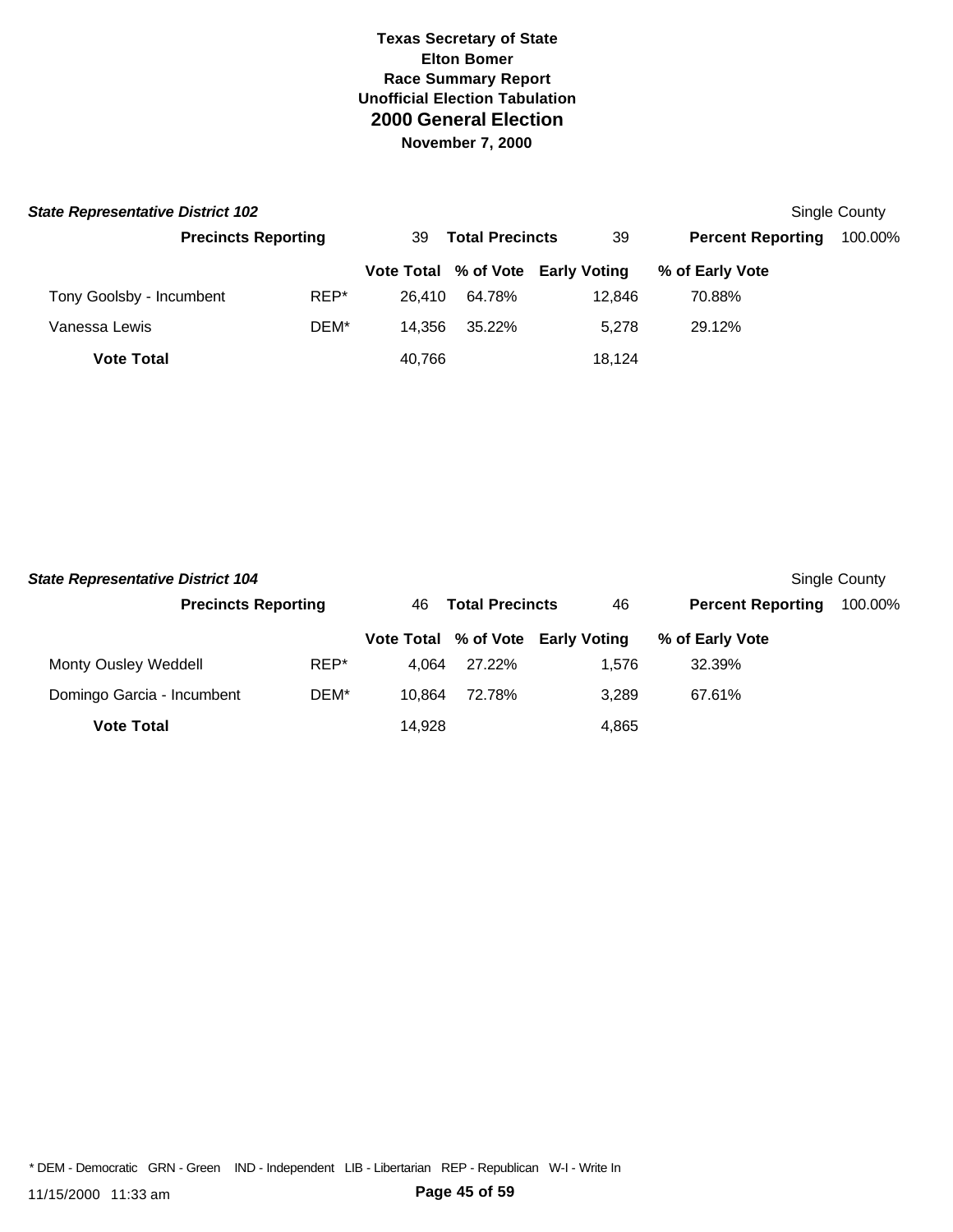| <b>State Representative District 105</b> |                            |                              |        |                                   |                          | Single County |
|------------------------------------------|----------------------------|------------------------------|--------|-----------------------------------|--------------------------|---------------|
|                                          | <b>Precincts Reporting</b> | <b>Total Precincts</b><br>57 |        | 57                                | <b>Percent Reporting</b> | 100.00%       |
|                                          |                            |                              |        | Vote Total % of Vote Early Voting | % of Early Vote          |               |
| Tony Aguilar                             | REP*                       | 9.469                        | 36.36% | 3.110                             | 36.52%                   |               |
| Dale Tillery - Incumbent                 | DEM*                       | 16.574                       | 63.64% | 5.406                             | 63.48%                   |               |
| <b>Vote Total</b>                        |                            | 26,043                       |        | 8,516                             |                          |               |

| <b>State Representative District 106</b> |                            |        |                              |                                   |                          | Single County |
|------------------------------------------|----------------------------|--------|------------------------------|-----------------------------------|--------------------------|---------------|
|                                          | <b>Precincts Reporting</b> |        | <b>Total Precincts</b><br>40 |                                   | <b>Percent Reporting</b> | 100.00%       |
|                                          |                            |        |                              | Vote Total % of Vote Early Voting | % of Early Vote          |               |
| Ray Allen - Incumbent                    | REP*                       | 20.348 | 58.17%                       | 9.158                             | 62.67%                   |               |
| David Gutierrez                          | DEM*                       | 14.630 | 41.83%                       | 5.456                             | 37.33%                   |               |
| <b>Vote Total</b>                        |                            | 34.978 |                              | 14.614                            |                          |               |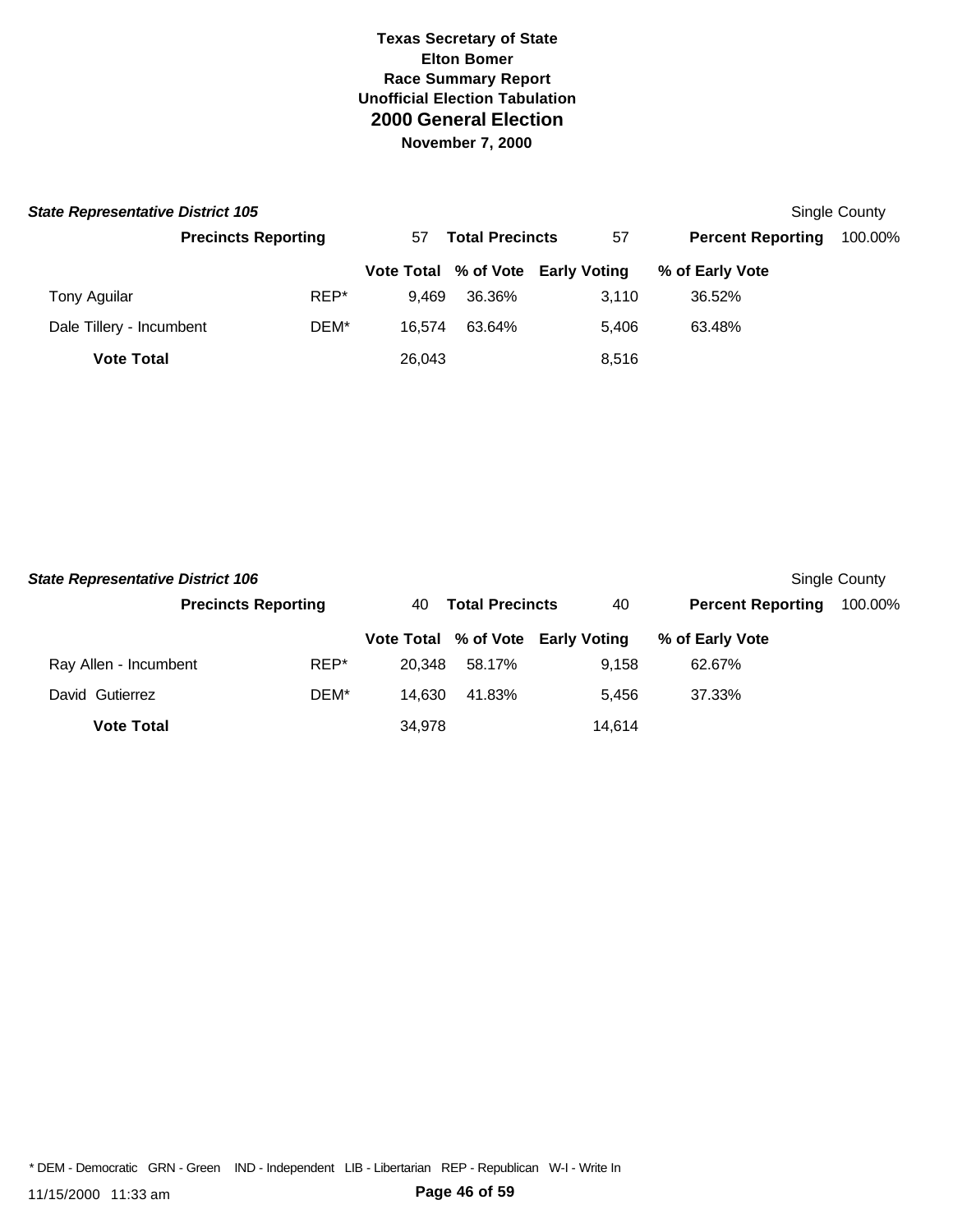| <b>State Representative District 107</b> |                            |      |                              |        |                                   |                          | Single County |
|------------------------------------------|----------------------------|------|------------------------------|--------|-----------------------------------|--------------------------|---------------|
|                                          | <b>Precincts Reporting</b> |      | <b>Total Precincts</b><br>45 |        | 45                                | <b>Percent Reporting</b> | 100.00%       |
|                                          |                            |      |                              |        | Vote Total % of Vote Early Voting | % of Early Vote          |               |
| Ron Walenta                              |                            | REP* | 12.643                       | 40.59% | 4.966                             | 46.79%                   |               |
| Harryette Ehrhardt - Incumbent           |                            | DEM* | 18.508                       | 59.41% | 5.648                             | 53.21%                   |               |
| <b>Vote Total</b>                        |                            |      | 31.151                       |        | 10.614                            |                          |               |

| <b>State Representative District 114</b> |                            |        |                              |                                   |                          | Single County |
|------------------------------------------|----------------------------|--------|------------------------------|-----------------------------------|--------------------------|---------------|
|                                          | <b>Precincts Reporting</b> |        | <b>Total Precincts</b><br>51 |                                   | <b>Percent Reporting</b> | 100.00%       |
|                                          |                            |        |                              | Vote Total % of Vote Early Voting | % of Early Vote          |               |
| Will Hartnett - Incumbent                | REP*                       | 29.150 | 68.03%                       | 13.550                            | 72.15%                   |               |
| Mike Moore                               | DEM*                       | 13.700 | 31.97%                       | 5.231                             | 27.85%                   |               |
| <b>Vote Total</b>                        |                            | 42.850 |                              | 18.781                            |                          |               |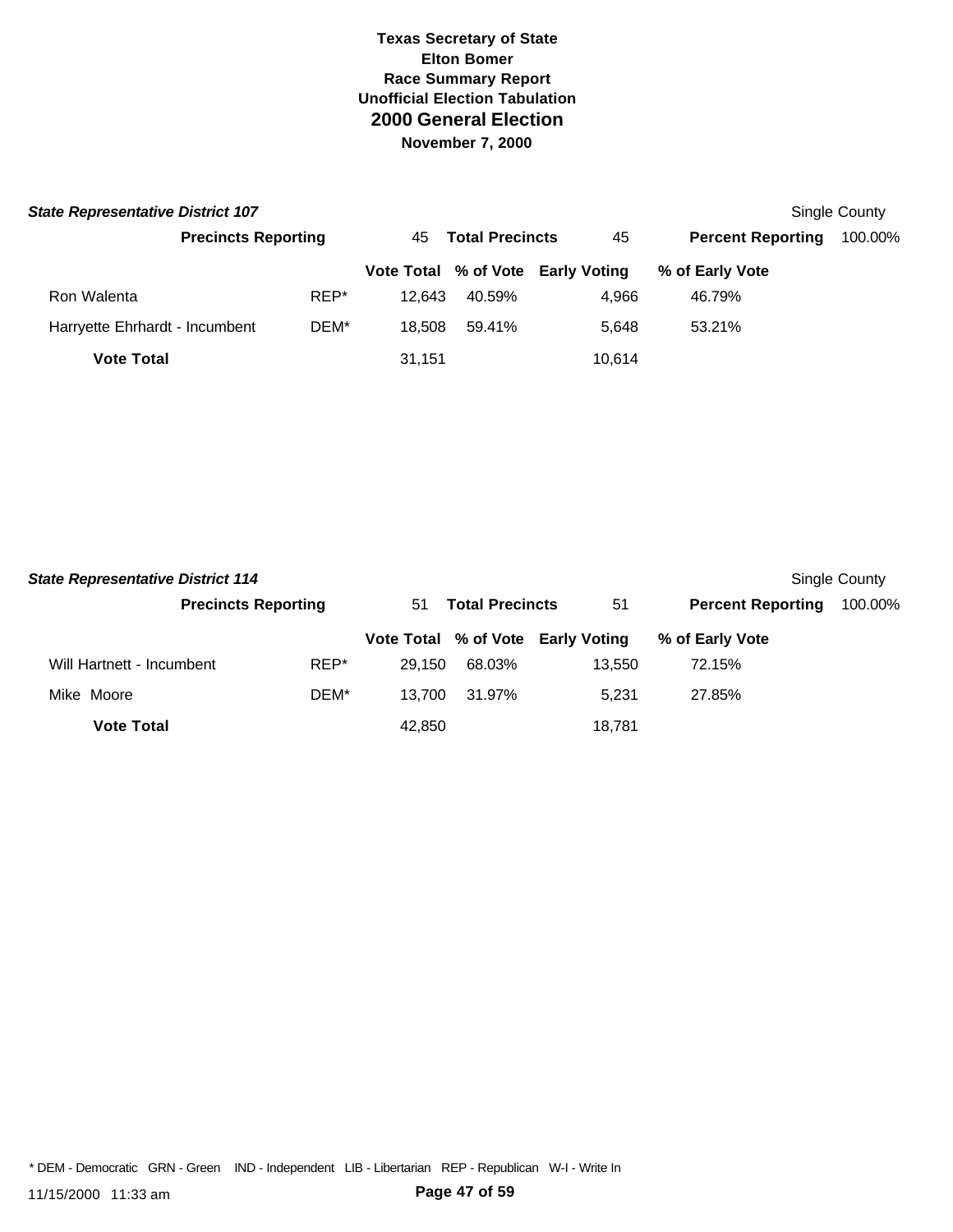| <b>State Representative District 121</b> |                            |        |                        |                                   |                          | Single County |
|------------------------------------------|----------------------------|--------|------------------------|-----------------------------------|--------------------------|---------------|
|                                          | <b>Precincts Reporting</b> | 83     | <b>Total Precincts</b> |                                   | <b>Percent Reporting</b> | 100.00%       |
|                                          |                            |        |                        | Vote Total % of Vote Early Voting | % of Early Vote          |               |
| Elizabeth Ames Jones                     | REP*                       | 30.745 | 68.24%                 | 18,300                            | 73.12%                   |               |
| Michael G. Zapper                        | DEM*                       | 12.925 | 28.69%                 | 6.141                             | 24.54%                   |               |
| J. (Jay) Moore                           | $LIB^*$                    | 1.387  | 3.08%                  | 587                               | 2.35%                    |               |
| <b>Vote Total</b>                        |                            | 45,057 |                        | 25,028                            |                          |               |

| <b>State Representative District 122</b><br>Single County |                            |        |                               |        |                                   |                          |         |  |  |
|-----------------------------------------------------------|----------------------------|--------|-------------------------------|--------|-----------------------------------|--------------------------|---------|--|--|
|                                                           | <b>Precincts Reporting</b> |        | <b>Total Precincts</b><br>75. |        | 75                                | <b>Percent Reporting</b> | 100.00% |  |  |
|                                                           |                            |        |                               |        | Vote Total % of Vote Early Voting | % of Early Vote          |         |  |  |
| John H. Shields - Incumbent                               |                            | REP*   | 50.421                        | 85.78% | 27.374                            | 88.91%                   |         |  |  |
| William E. (Bill) Grisham                                 |                            | $LIB*$ | 8.360                         | 14.22% | 3.415                             | 11.09%                   |         |  |  |
| <b>Vote Total</b>                                         |                            |        | 58,781                        |        | 30,789                            |                          |         |  |  |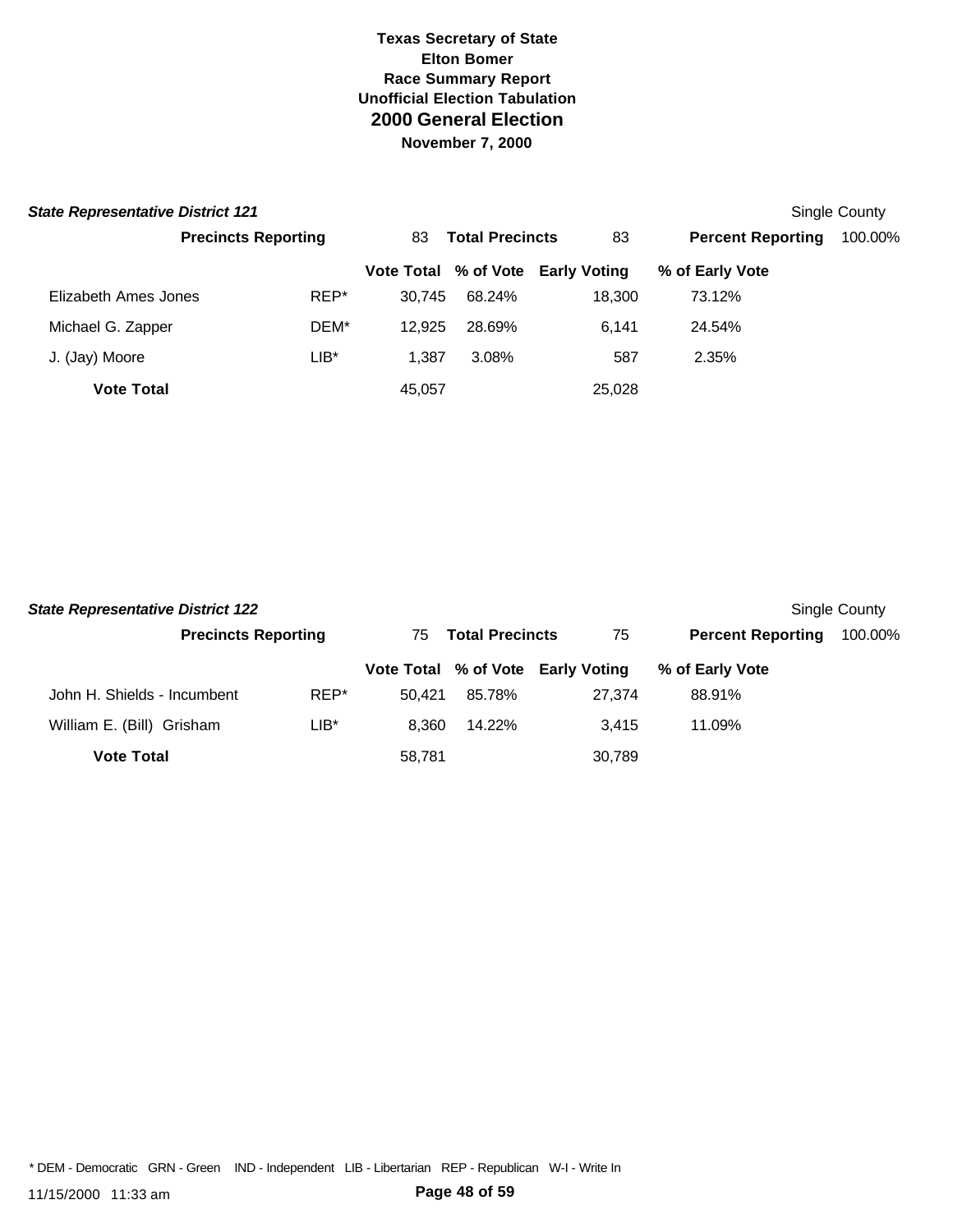| <b>State Representative District 123</b> |                            |        |                              |                                   |                          | Single County |
|------------------------------------------|----------------------------|--------|------------------------------|-----------------------------------|--------------------------|---------------|
|                                          | <b>Precincts Reporting</b> |        | <b>Total Precincts</b><br>80 |                                   | <b>Percent Reporting</b> | 100.00%       |
|                                          |                            |        |                              | Vote Total % of Vote Early Voting | % of Early Vote          |               |
| Frank J. Corte, Jr. - Incumbent          | REP*                       | 43.481 | 84.59%                       | 23,069                            | 87.33%                   |               |
| Alice Yau                                | $LIB*$                     | 7.923  | 15.41%                       | 3.347                             | 12.67%                   |               |
| <b>Vote Total</b>                        |                            | 51,404 |                              | 26,416                            |                          |               |

| <b>State Representative District 125</b> |                            |      |                              |        |                                   |                          | Single County |
|------------------------------------------|----------------------------|------|------------------------------|--------|-----------------------------------|--------------------------|---------------|
|                                          | <b>Precincts Reporting</b> |      | <b>Total Precincts</b><br>48 |        | 48                                | <b>Percent Reporting</b> | 100.00%       |
|                                          |                            |      |                              |        | Vote Total % of Vote Early Voting | % of Early Vote          |               |
| Chris George                             |                            | REP* | 12.900                       | 40.51% | 6.779                             | 47.17%                   |               |
| Arthur "Art" Reyna - Incumbent           |                            | DEM* | 18.942                       | 59.49% | 7.593                             | 52.83%                   |               |
| <b>Vote Total</b>                        |                            |      | 31,842                       |        | 14,372                            |                          |               |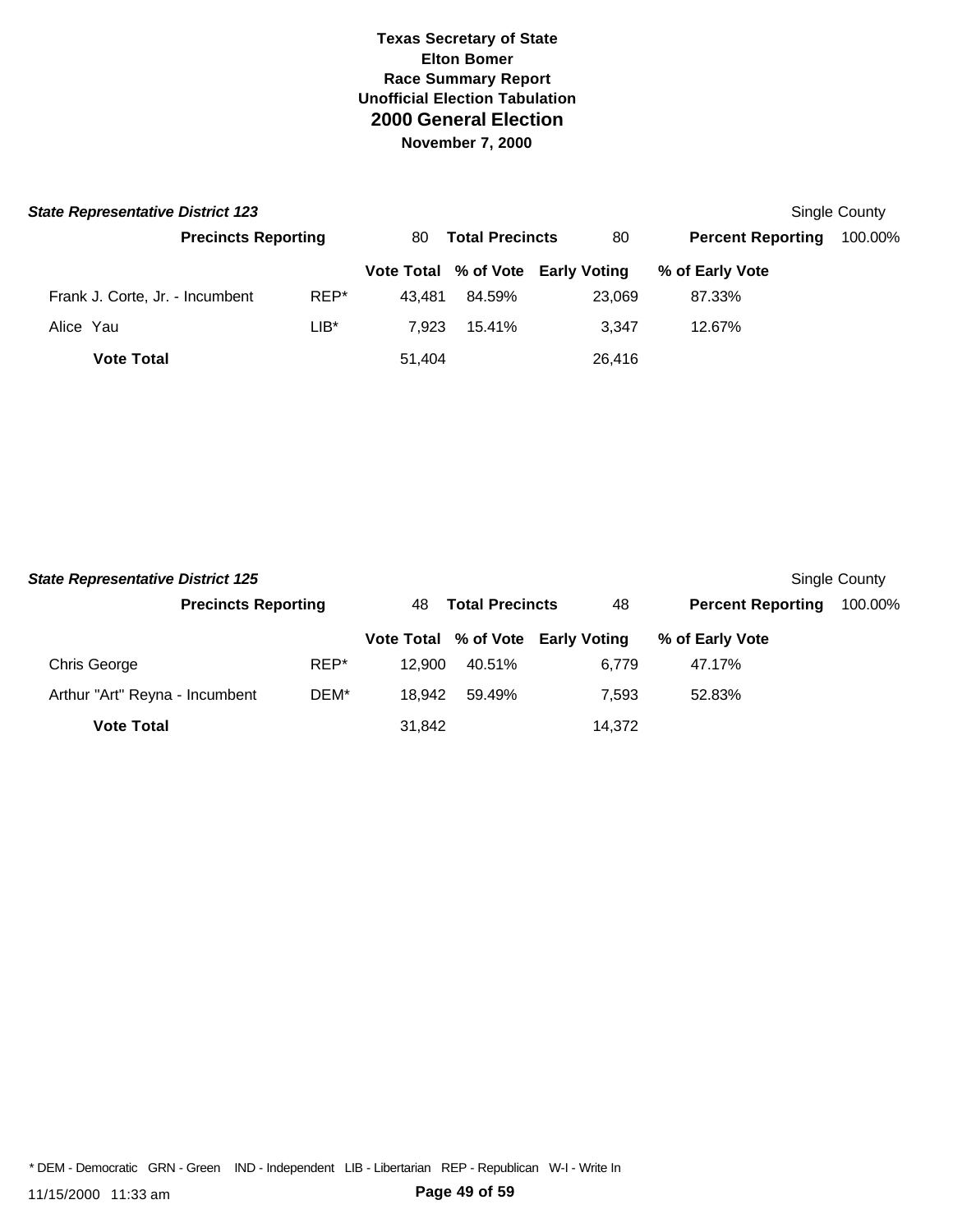| <b>State Representative District 129</b> |                            |      |                              |        |                                   |                          | Single County |
|------------------------------------------|----------------------------|------|------------------------------|--------|-----------------------------------|--------------------------|---------------|
|                                          | <b>Precincts Reporting</b> |      | <b>Total Precincts</b><br>35 |        | 35                                | <b>Percent Reporting</b> | 100.00%       |
|                                          |                            |      |                              |        | Vote Total % of Vote Early Voting | % of Early Vote          |               |
| John E. Davis - Incumbent                |                            | REP* | 38.281                       | 87.92% | 12.528                            | 91.88%                   |               |
| Kevin Hagan                              |                            | LIB* | 5.258                        | 12.08% | 1.107                             | 8.12%                    |               |
| <b>Vote Total</b>                        |                            |      | 43,539                       |        | 13,635                            |                          |               |

| <b>State Representative District 130</b> |                            |                              |        |                                   |                          | Single County |
|------------------------------------------|----------------------------|------------------------------|--------|-----------------------------------|--------------------------|---------------|
|                                          | <b>Precincts Reporting</b> | <b>Total Precincts</b><br>34 |        | 34                                | <b>Percent Reporting</b> | 100.00%       |
|                                          |                            |                              |        | Vote Total % of Vote Early Voting | % of Early Vote          |               |
| <b>Bill Callegari</b>                    | REP*                       | 47.924                       | 74.18% | 13,302                            | 79.00%                   |               |
| Fred Lundgren                            | DEM*                       | 15.120                       | 23.40% | 3,301                             | 19.60%                   |               |
| Jeff Craig                               | LIB*                       | 1.565                        | 2.42%  | 235                               | 1.40%                    |               |
| <b>Vote Total</b>                        |                            | 64.609                       |        | 16,838                            |                          |               |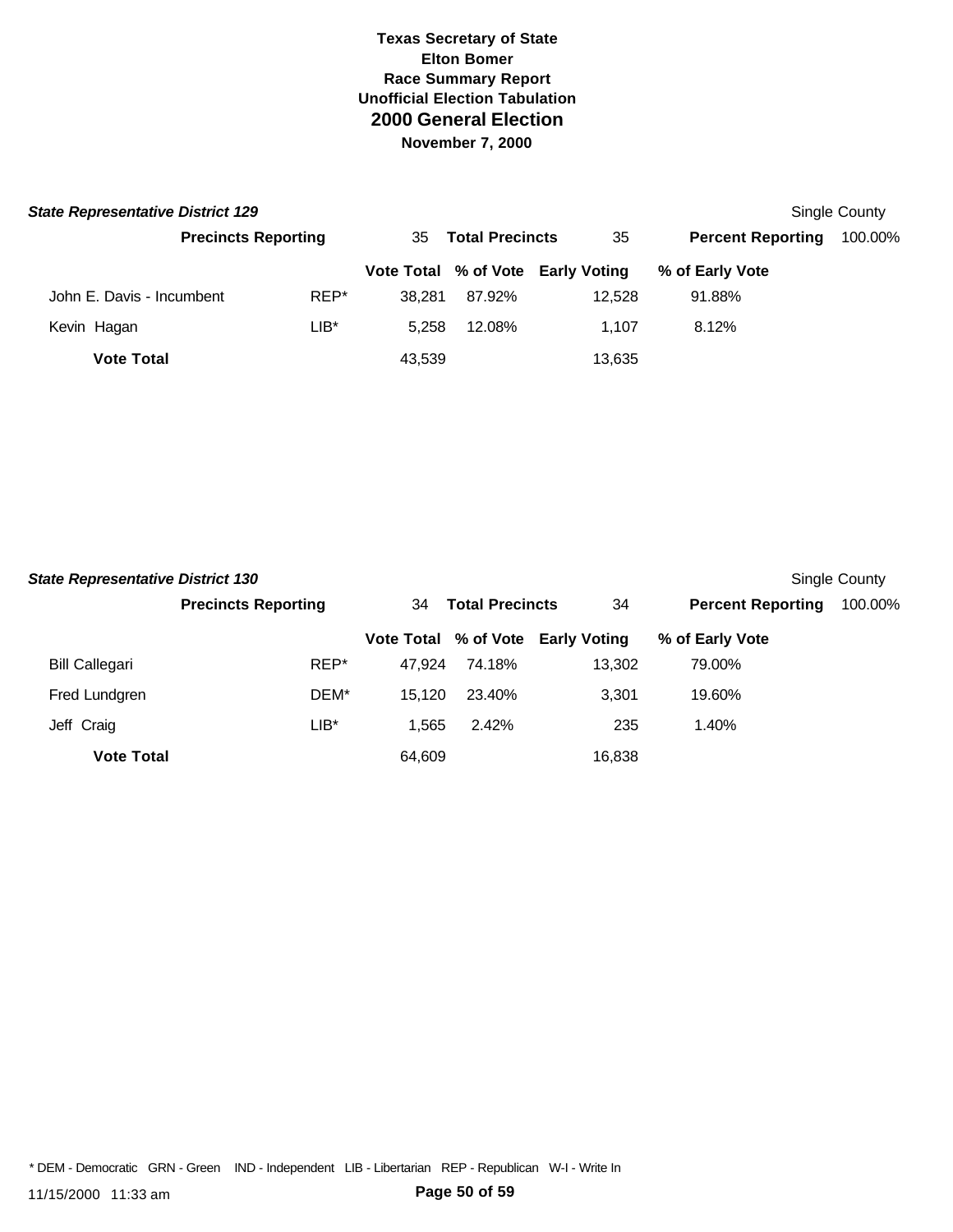| <b>State Representative District 133</b> | Single County              |      |                              |        |                                   |                          |         |
|------------------------------------------|----------------------------|------|------------------------------|--------|-----------------------------------|--------------------------|---------|
|                                          | <b>Precincts Reporting</b> |      | <b>Total Precincts</b><br>38 |        | 38                                | <b>Percent Reporting</b> | 100.00% |
|                                          |                            |      |                              |        | Vote Total % of Vote Early Voting | % of Early Vote          |         |
| Joe Nixon - Incumbent                    |                            | REP* | 34.698                       | 88.47% | 10.261                            | 92.17%                   |         |
| John Kormylo                             |                            | LIB* | 4.523                        | 11.53% | 872                               | 7.83%                    |         |
| <b>Vote Total</b>                        |                            |      | 39,221                       |        | 11,133                            |                          |         |

| <b>State Representative District 134</b> |                            | Single County |                              |                                   |                          |         |
|------------------------------------------|----------------------------|---------------|------------------------------|-----------------------------------|--------------------------|---------|
|                                          | <b>Precincts Reporting</b> |               | <b>Total Precincts</b><br>39 |                                   | <b>Percent Reporting</b> | 100.00% |
|                                          |                            |               |                              | Vote Total % of Vote Early Voting | % of Early Vote          |         |
| Kyle Janek - Incumbent                   | REP*                       | 20.566        | 58.85%                       | 5.968                             | 62.39%                   |         |
| Michael Skadden                          | DEM*                       | 14.382        | 41.15%                       | 3.597                             | 37.61%                   |         |
| <b>Vote Total</b>                        |                            | 34.948        |                              | 9,565                             |                          |         |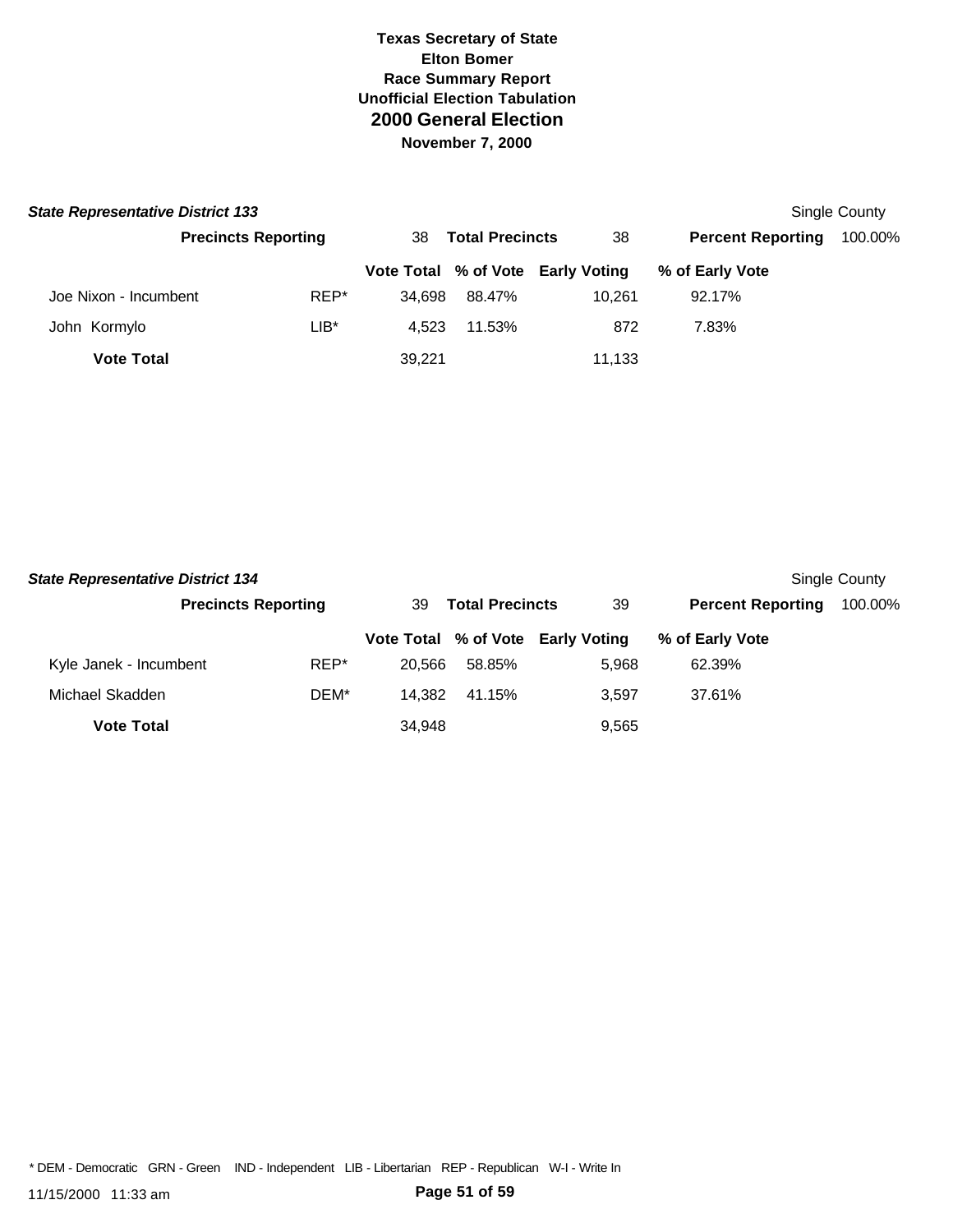| <b>State Representative District 137</b> |                            | Single County |                              |                                   |                          |         |
|------------------------------------------|----------------------------|---------------|------------------------------|-----------------------------------|--------------------------|---------|
|                                          | <b>Precincts Reporting</b> |               | <b>Total Precincts</b><br>34 |                                   | <b>Percent Reporting</b> | 100.00% |
|                                          |                            |               |                              | Vote Total % of Vote Early Voting | % of Early Vote          |         |
| David "Cub" Cubberly                     | REP*                       | 11.895        | 37.89%                       | 3.620                             | 43.58%                   |         |
| Debra Danburg - Incumbent                | DEM*                       | 19.495        | 62.11%                       | 4.687                             | 56.42%                   |         |
| <b>Vote Total</b>                        |                            | 31,390        |                              | 8,307                             |                          |         |

| <b>State Representative District 138</b> |                            |        |                              |                                   |                          | Single County |
|------------------------------------------|----------------------------|--------|------------------------------|-----------------------------------|--------------------------|---------------|
|                                          | <b>Precincts Reporting</b> |        | <b>Total Precincts</b><br>39 |                                   | <b>Percent Reporting</b> | 100.00%       |
|                                          |                            |        |                              | Vote Total % of Vote Early Voting | % of Early Vote          |               |
| Victoria Frayser                         | REP*                       | 11.185 | 37.47%                       | 2.590                             | 39.55%                   |               |
| Ken Yarbrough - Incumbent                | DEM*                       | 18.663 | 62.53%                       | 3.958                             | 60.45%                   |               |
| <b>Vote Total</b>                        |                            | 29.848 |                              | 6,548                             |                          |               |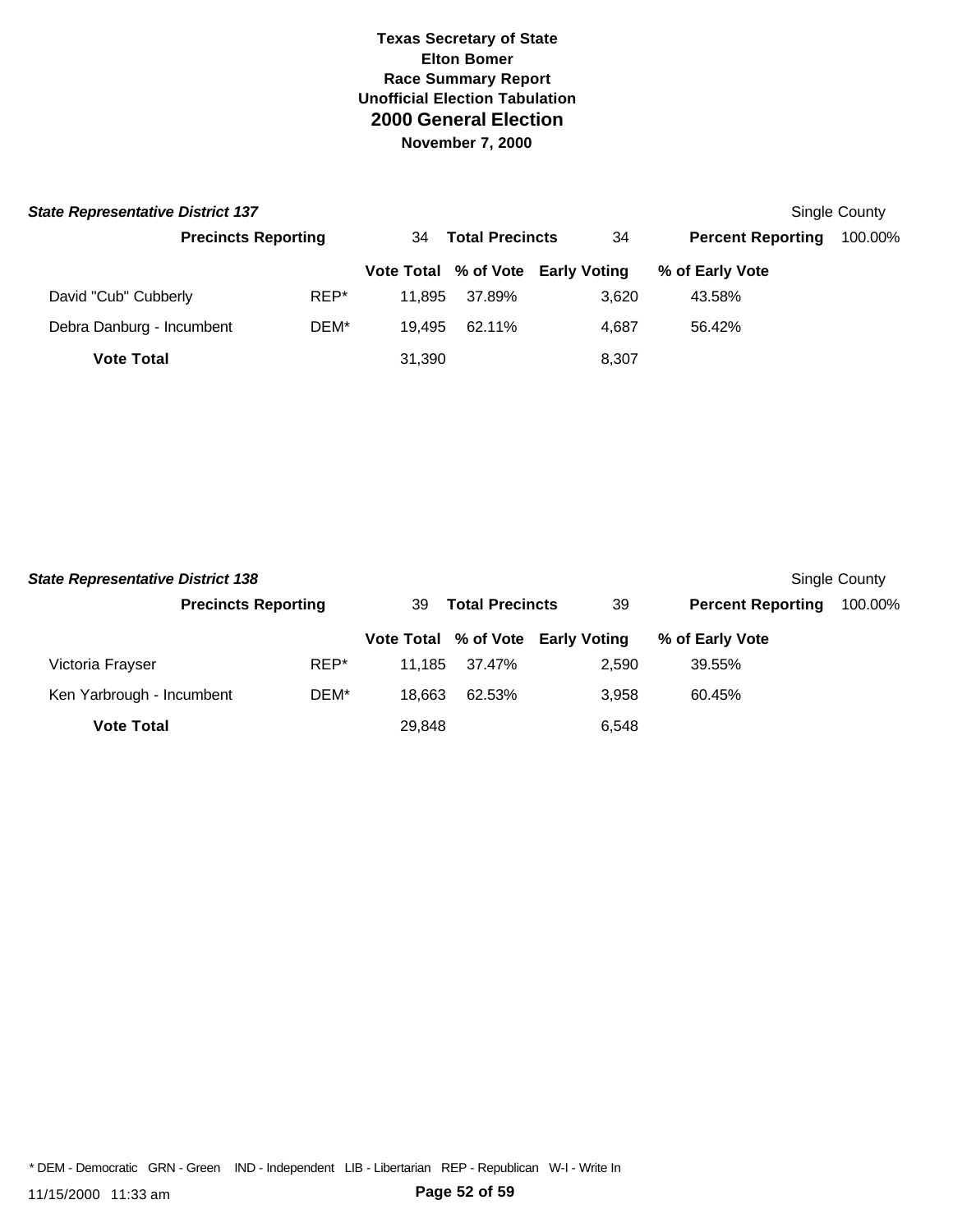| <b>State Representative District 143</b> | Single County              |        |                        |                                   |                          |         |
|------------------------------------------|----------------------------|--------|------------------------|-----------------------------------|--------------------------|---------|
|                                          | <b>Precincts Reporting</b> | 53     | <b>Total Precincts</b> |                                   | <b>Percent Reporting</b> | 100.00% |
|                                          |                            |        |                        | Vote Total % of Vote Early Voting | % of Early Vote          |         |
| R. J. "Reggie" Gonzales                  | REP*                       | 5.730  | 30.94%                 | 1.236                             | 37.96%                   |         |
| Joe E. Moreno - Incumbent                | DEM*                       | 12.789 | 69.06%                 | 2.020                             | 62.04%                   |         |
| <b>Vote Total</b>                        |                            | 18.519 |                        | 3.256                             |                          |         |

| <b>State Representative District 144</b> |                            |        |                              |                                   |                          | Single County |
|------------------------------------------|----------------------------|--------|------------------------------|-----------------------------------|--------------------------|---------------|
|                                          | <b>Precincts Reporting</b> |        | <b>Total Precincts</b><br>33 |                                   | <b>Percent Reporting</b> | 100.00%       |
|                                          |                            |        |                              | Vote Total % of Vote Early Voting | % of Early Vote          |               |
| Robert E. Talton - Incumbent             | REP*                       | 19.169 | 62.14%                       | 5.937                             | 67.60%                   |               |
| Donald Sepolio                           | DEM*                       | 11.680 | 37.86%                       | 2.845                             | 32.40%                   |               |
| <b>Vote Total</b>                        |                            | 30,849 |                              | 8,782                             |                          |               |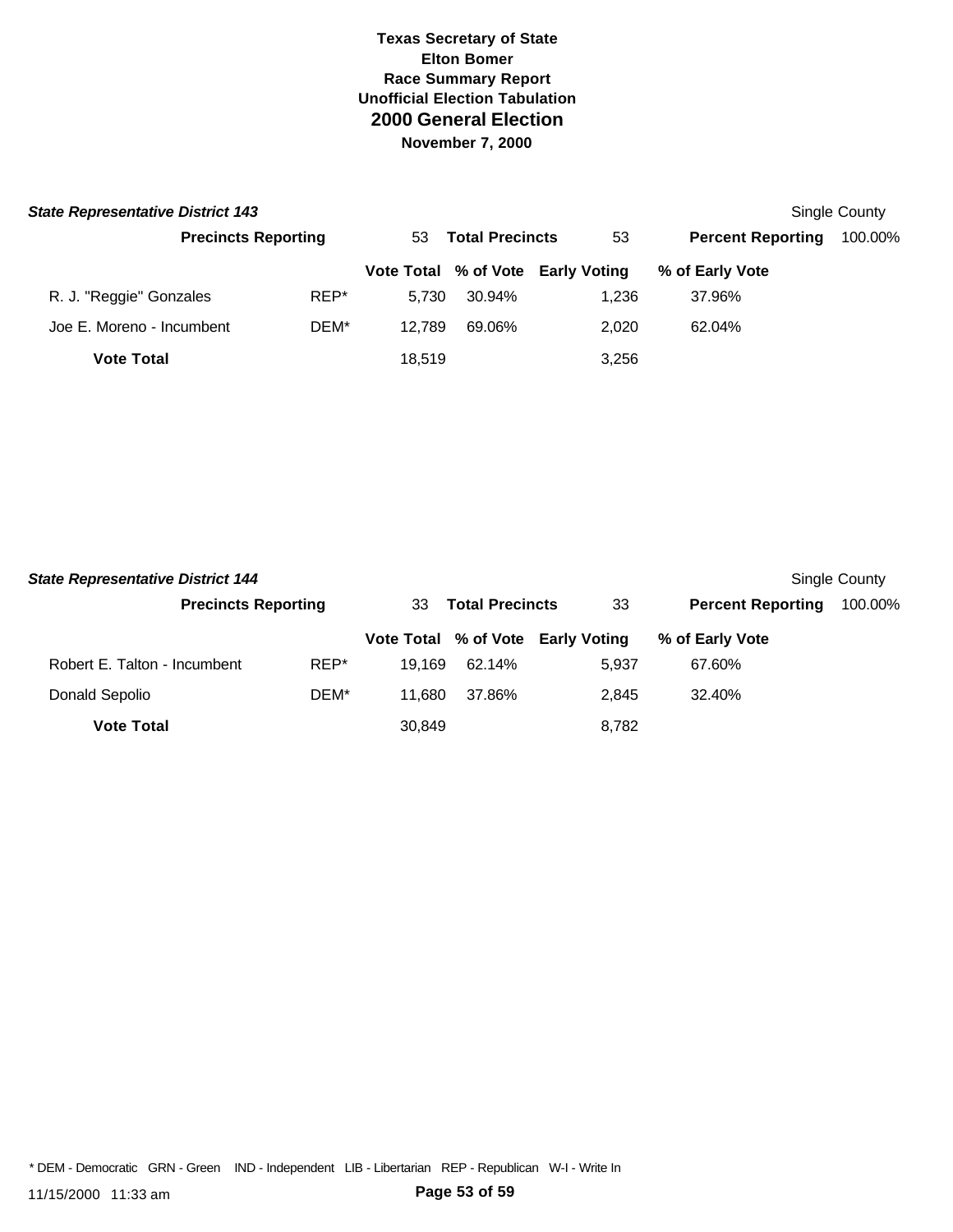| <b>State Representative District 145</b> |                            |        |                              |                                   |                          | Single County |
|------------------------------------------|----------------------------|--------|------------------------------|-----------------------------------|--------------------------|---------------|
|                                          | <b>Precincts Reporting</b> |        | <b>Total Precincts</b><br>29 |                                   | <b>Percent Reporting</b> | 100.00%       |
|                                          |                            |        |                              | Vote Total % of Vote Early Voting | % of Early Vote          |               |
| Michael Bunch                            | REP*                       | 4.817  | 28.54%                       | 1.062                             | 38.55%                   |               |
| Richard (Rick) Noriega - Incumbent       | DEM*                       | 12.062 | 71.46%                       | 1.693                             | 61.45%                   |               |
| <b>Vote Total</b>                        |                            | 16,879 |                              | 2,755                             |                          |               |

| <b>State Representative District 147</b> |                            |        |                              |                                   |                          | Single County |
|------------------------------------------|----------------------------|--------|------------------------------|-----------------------------------|--------------------------|---------------|
|                                          | <b>Precincts Reporting</b> |        | <b>Total Precincts</b><br>40 |                                   | <b>Percent Reporting</b> | 100.00%       |
|                                          |                            |        |                              | Vote Total % of Vote Early Voting | % of Early Vote          |               |
| Garnet F. Coleman - Incumbent            | DEM*                       | 21.685 | 93.12%                       | 4.703                             | 94.34%                   |               |
| James Partsch-Galvan                     | LIB*                       | 1.602  | 6.88%                        | 282                               | 5.66%                    |               |
| <b>Vote Total</b>                        |                            | 23,287 |                              | 4,985                             |                          |               |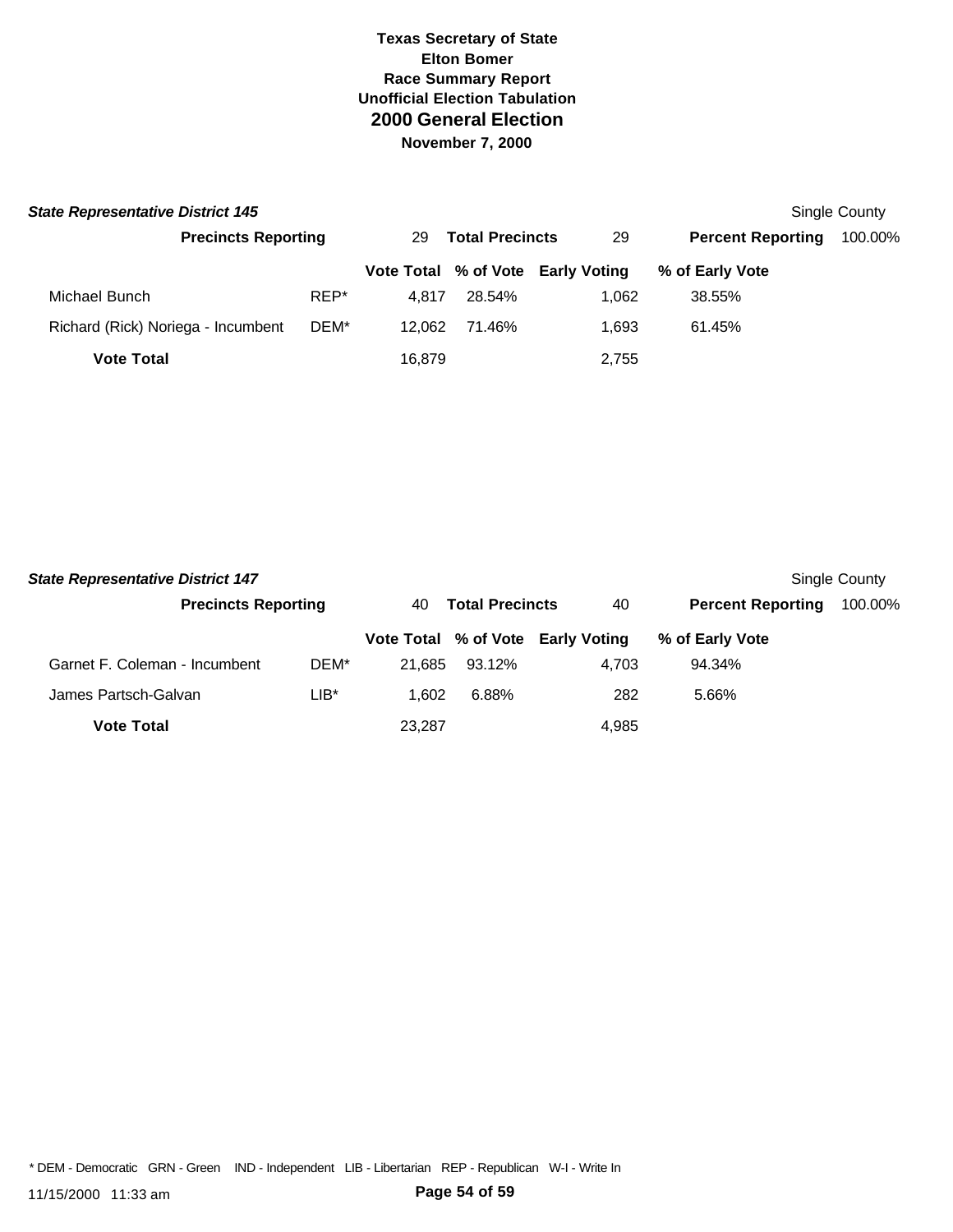|                   | Justice, 1st Court of Appeals District, Place 2 |                                 |        |                                   |                          | Multi County |
|-------------------|-------------------------------------------------|---------------------------------|--------|-----------------------------------|--------------------------|--------------|
|                   | <b>Precincts Reporting</b>                      | <b>Total Precincts</b><br>1.463 |        | 1,463                             | <b>Percent Reporting</b> | 100.00%      |
|                   |                                                 |                                 |        | Vote Total % of Vote Early Voting | % of Early Vote          |              |
| Scott Brister     | REP*                                            | 679.633                         | 53.47% | 222.164                           | 59.72%                   |              |
| Mary C. Thompson  | DEM*                                            | 591.321                         | 46.53% | 149.857                           | 40.28%                   |              |
| <b>Vote Total</b> |                                                 | 1.270.954                       |        | 372,021                           |                          |              |

| Justice, 1st Court of Appeals District, Place 4 |                            |                                 |        |                                   |                          | Multi County |
|-------------------------------------------------|----------------------------|---------------------------------|--------|-----------------------------------|--------------------------|--------------|
|                                                 | <b>Precincts Reporting</b> | <b>Total Precincts</b><br>1.463 |        | 1.463                             | <b>Percent Reporting</b> | 100.00%      |
|                                                 |                            |                                 |        | Vote Total % of Vote Early Voting | % of Early Vote          |              |
| Terry Jennings                                  | REP*                       | 648.576                         | 50.80% | 213.559                           | 57.33%                   |              |
| Eric Andell - Incumbent                         | DEM*                       | 628.229                         | 49.20% | 158.973                           | 42.67%                   |              |
| <b>Vote Total</b>                               |                            | 1,276,805                       |        | 372,532                           |                          |              |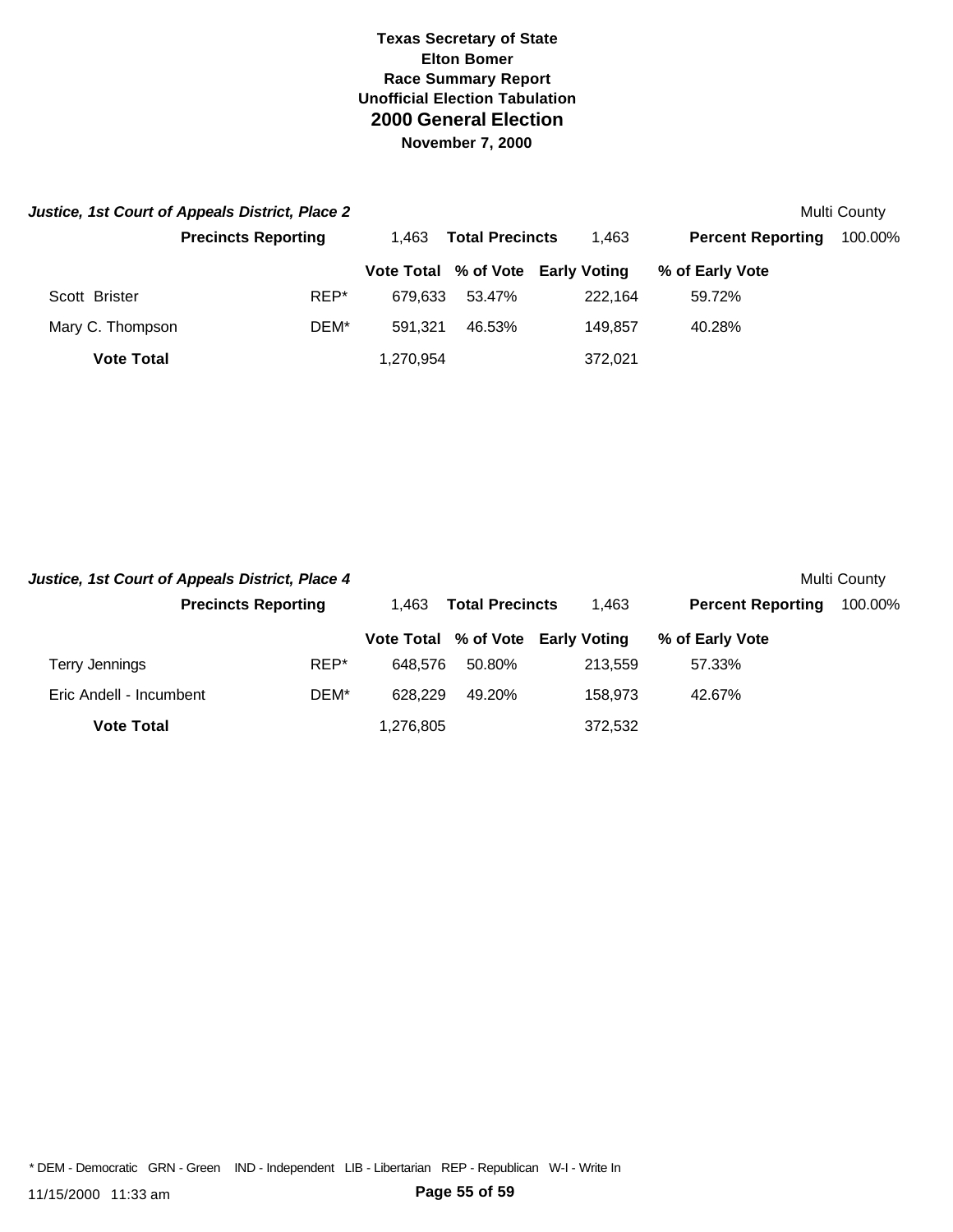| Justice, 3rd Court of Appeals District, Place 1 |                            |      |                               |        |                                   |                          | Multi County |
|-------------------------------------------------|----------------------------|------|-------------------------------|--------|-----------------------------------|--------------------------|--------------|
|                                                 | <b>Precincts Reporting</b> |      | <b>Total Precincts</b><br>718 |        | 718                               | <b>Percent Reporting</b> | 100.00%      |
|                                                 |                            |      |                               |        | Vote Total % of Vote Early Voting | % of Early Vote          |              |
| David Puryear                                   |                            | REP* | 311.893                       | 51.66% | 150.193                           | 56.29%                   |              |
| Woodie Jones - Incumbent                        |                            | DEM* | 291.900                       | 48.34% | 116.633                           | 43.71%                   |              |
| <b>Vote Total</b>                               |                            |      | 603,793                       |        | 266,826                           |                          |              |

| Justice, 4th Court of Appeals District, Place 1 |                            |         |                                 |                                   |                          | Multi County |
|-------------------------------------------------|----------------------------|---------|---------------------------------|-----------------------------------|--------------------------|--------------|
|                                                 | <b>Precincts Reporting</b> |         | <b>Total Precincts</b><br>1.103 |                                   | <b>Percent Reporting</b> | 100.00%      |
|                                                 |                            |         |                                 | Vote Total % of Vote Early Voting | % of Early Vote          |              |
| Rebecca Simmons                                 | REP*                       | 292.518 | 48.22%                          | 147.231                           | 54.56%                   |              |
| Alma L. Lopez - Incumbent                       | DEM*                       | 314.089 | 51.78%                          | 122.624                           | 45.44%                   |              |
| <b>Vote Total</b>                               |                            | 606,607 |                                 | 269,855                           |                          |              |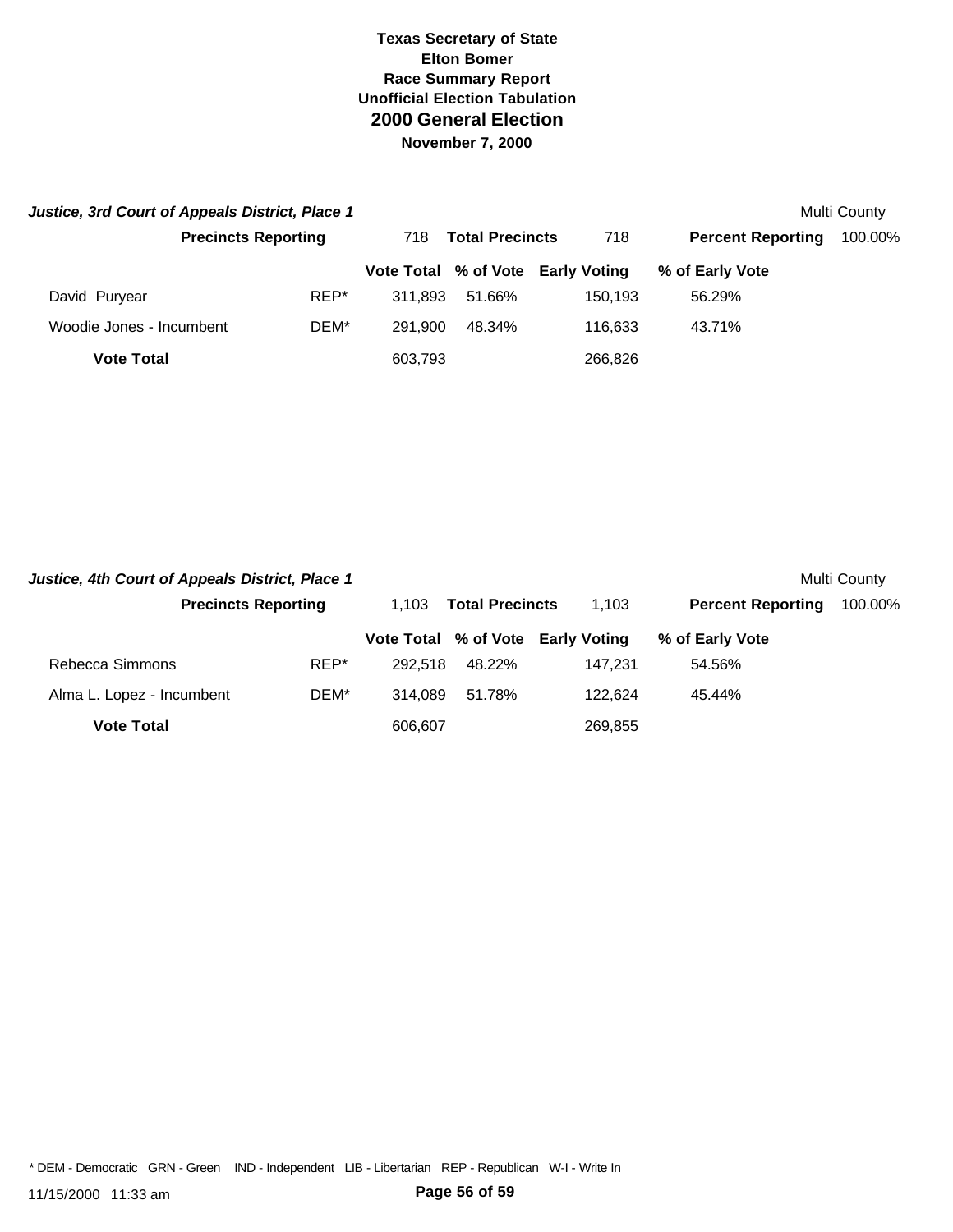| Justice, 4th Court of Appeals District, Place 2 |                            |         |                        |                                   |                          | Multi County |
|-------------------------------------------------|----------------------------|---------|------------------------|-----------------------------------|--------------------------|--------------|
|                                                 | <b>Precincts Reporting</b> | 1.103   | <b>Total Precincts</b> |                                   | <b>Percent Reporting</b> | 100.00%      |
|                                                 |                            |         |                        | Vote Total % of Vote Early Voting | % of Early Vote          |              |
| Jay Brandon                                     | REP*                       | 271.757 | 45.33%                 | 137.033                           | 51.15%                   |              |
| Catherine Stone - Incumbent                     | DEM*                       | 327.813 | 54.67%                 | 130.870                           | 48.85%                   |              |
| <b>Vote Total</b>                               |                            | 599,570 |                        | 267,903                           |                          |              |

| Justice, 4th Court of Appeals District, Place 3 |                            |         |                                 |                                   |                          | Multi County |
|-------------------------------------------------|----------------------------|---------|---------------------------------|-----------------------------------|--------------------------|--------------|
|                                                 | <b>Precincts Reporting</b> |         | <b>Total Precincts</b><br>1.103 |                                   | <b>Percent Reporting</b> | 100.00%      |
|                                                 |                            |         |                                 | Vote Total % of Vote Early Voting | % of Early Vote          |              |
| Paul W. Green - Incumbent                       | REP*                       | 301.920 | 50.33%                          | 152.532                           | 57.03%                   |              |
| <b>Emilio Martinez</b>                          | DEM*                       | 297.943 | 49.67%                          | 114.926                           | 42.97%                   |              |
| <b>Vote Total</b>                               |                            | 599.863 |                                 | 267,458                           |                          |              |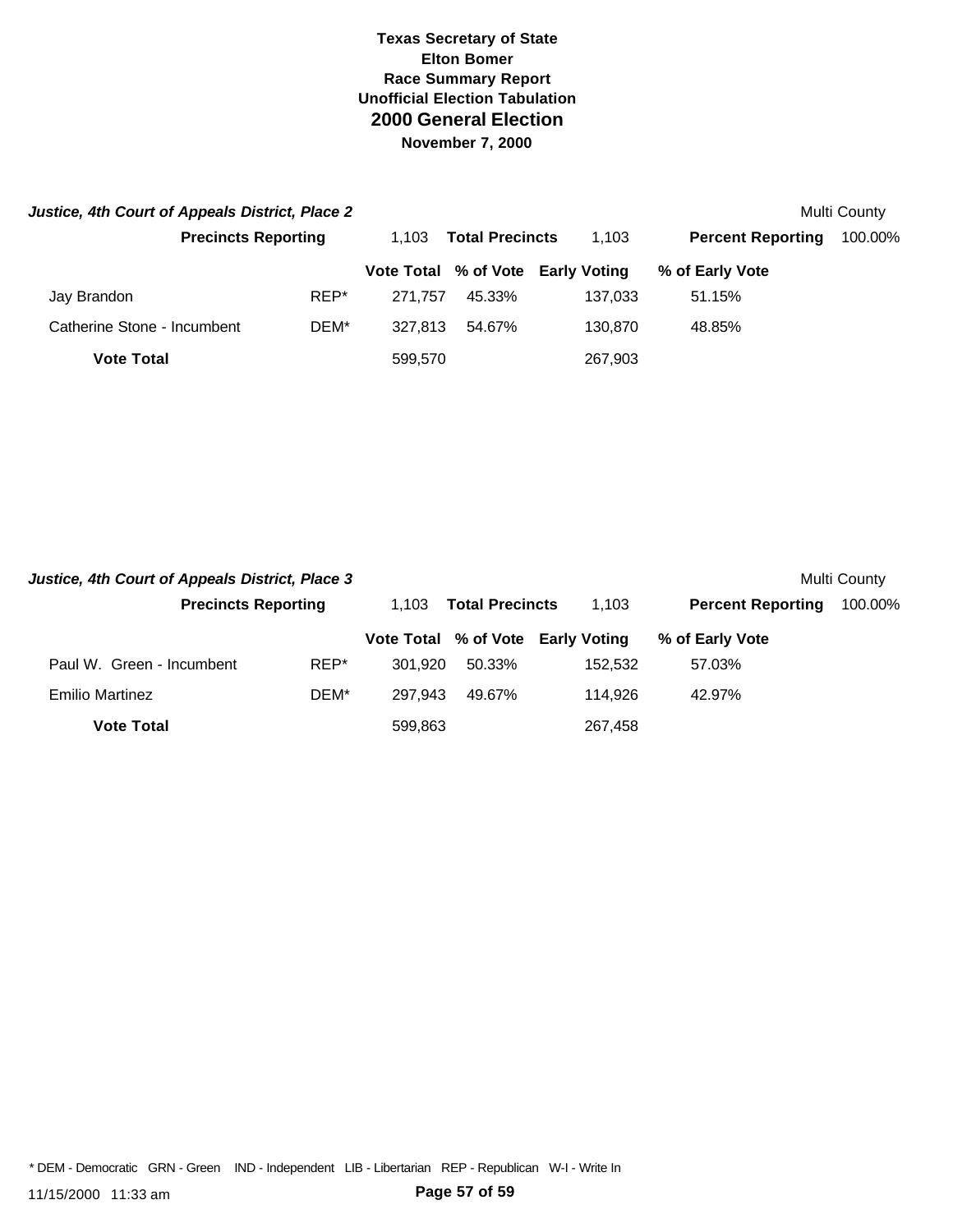| Justice, 4th Court of Appeals District, Place 4 |                            |      |                                 |        |                                   |                          | Multi County |
|-------------------------------------------------|----------------------------|------|---------------------------------|--------|-----------------------------------|--------------------------|--------------|
|                                                 | <b>Precincts Reporting</b> |      | <b>Total Precincts</b><br>1.103 |        | 1,103                             | <b>Percent Reporting</b> | 100.00%      |
|                                                 |                            |      |                                 |        | Vote Total % of Vote Early Voting | % of Early Vote          |              |
| Sarah B. Duncan - Incumbent                     |                            | REP* | 312.829                         | 52.16% | 152.854                           | 57.09%                   |              |
| Warren Weir                                     |                            | DEM* | 286.942                         | 47.84% | 114.899                           | 42.91%                   |              |
| <b>Vote Total</b>                               |                            |      | 599,771                         |        | 267,753                           |                          |              |

| <b>Justice, 9th Court of Appeals District</b> |                            |                               |        |                                   |                          | Multi County |
|-----------------------------------------------|----------------------------|-------------------------------|--------|-----------------------------------|--------------------------|--------------|
|                                               | <b>Precincts Reporting</b> | <b>Total Precincts</b><br>390 |        | 390                               | <b>Percent Reporting</b> | 100.00%      |
|                                               |                            |                               |        | Vote Total % of Vote Early Voting | % of Early Vote          |              |
| David Gaultney                                | REP*                       | 169.673                       | 53.65% | 78.296                            | 54.93%                   |              |
| Gerald E. Bourque                             | DEM*                       | 146.609                       | 46.35% | 64.238                            | 45.07%                   |              |
| <b>Vote Total</b>                             |                            | 316.282                       |        | 142.534                           |                          |              |